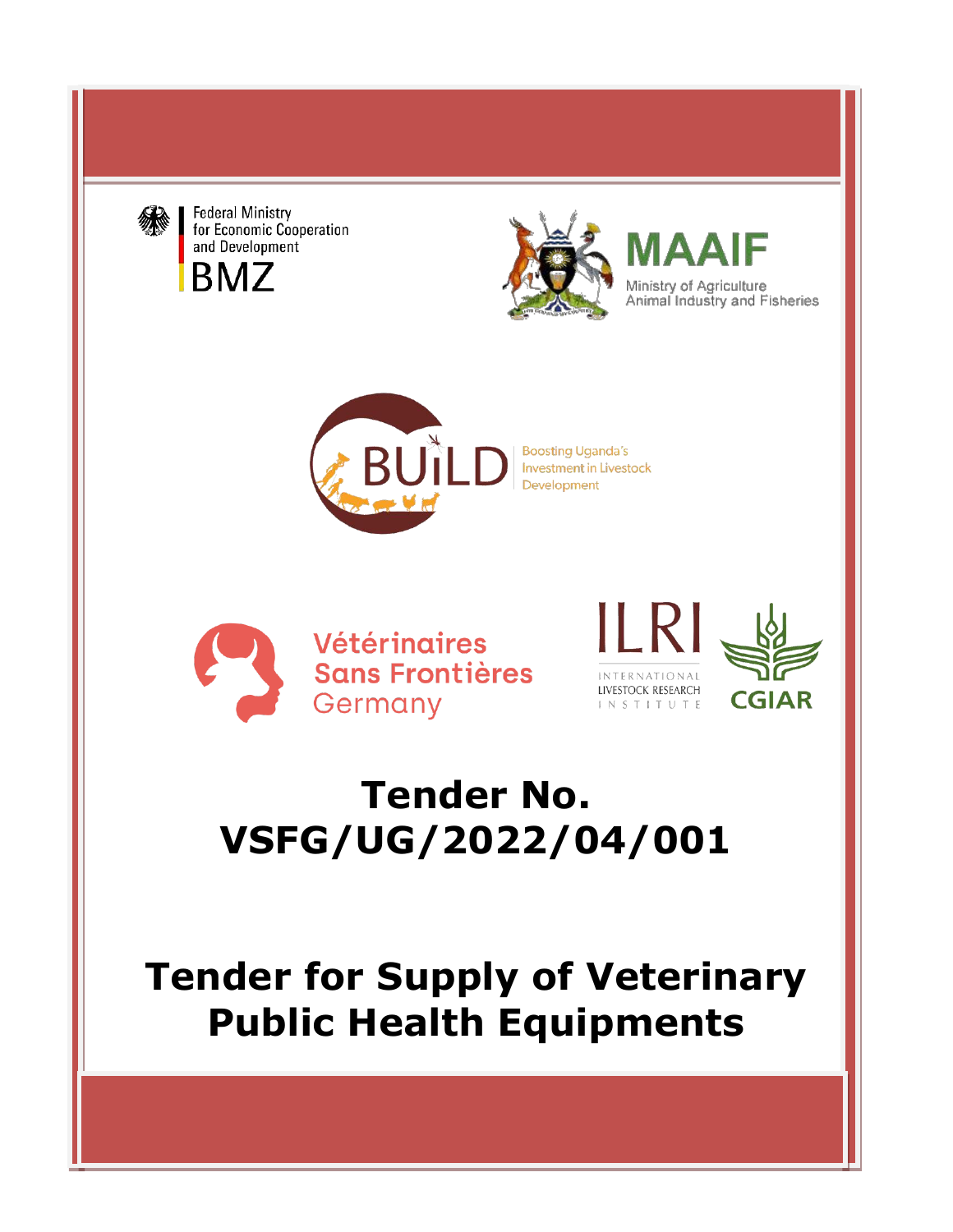# **11th May 2022**

# **Table of Contents**

|    | Form 5: Price and Completion Schedule - Related Services18 |  |
|----|------------------------------------------------------------|--|
|    |                                                            |  |
|    |                                                            |  |
| 1. |                                                            |  |
| 2. |                                                            |  |
| 3. |                                                            |  |
| 4. |                                                            |  |
| 5. |                                                            |  |
| 6. |                                                            |  |
|    |                                                            |  |
|    |                                                            |  |
|    |                                                            |  |
|    |                                                            |  |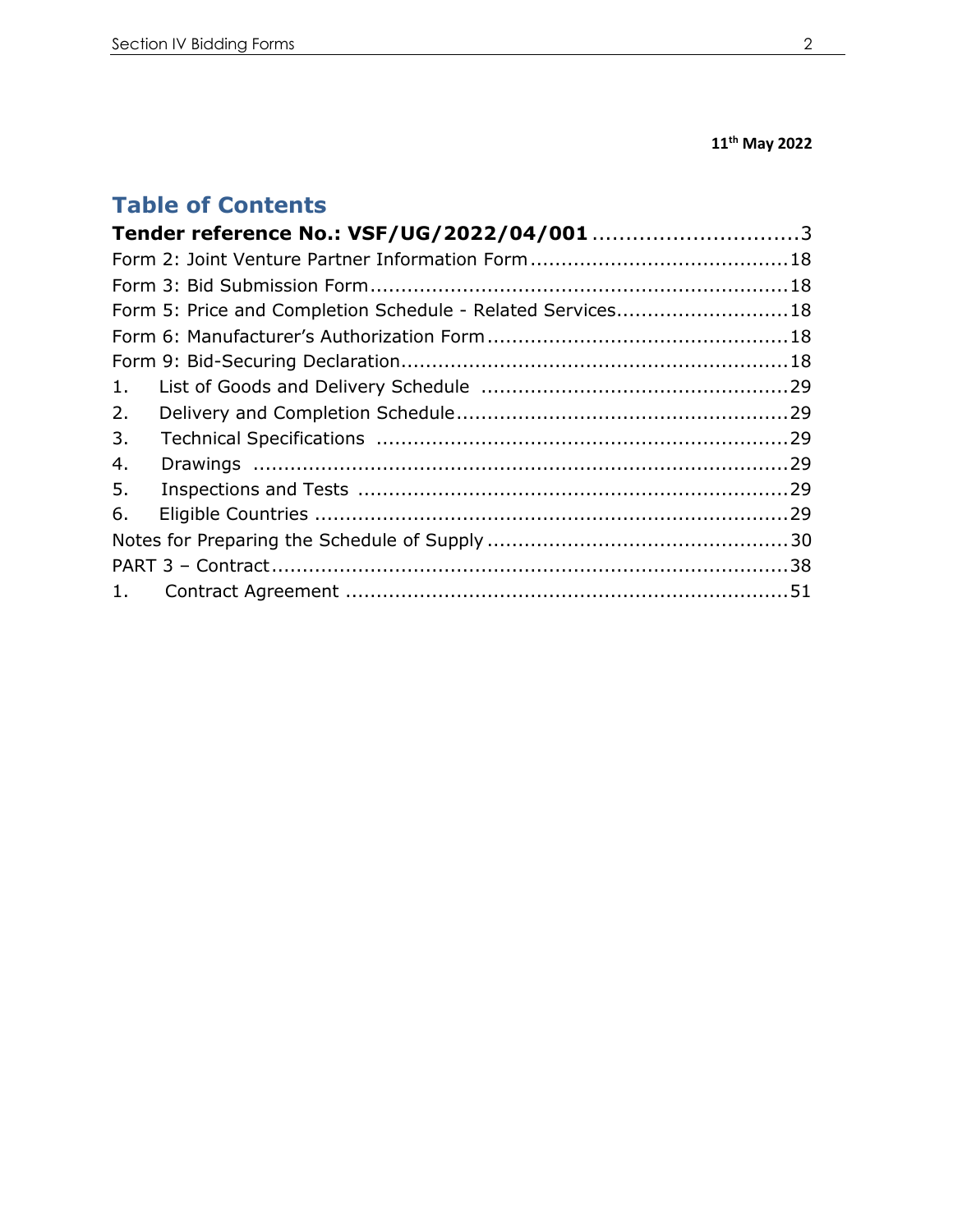# *Invitation for Tenders*

<span id="page-2-0"></span>*Tender reference No.: VSFG/UG/2022/04/001*

## **Tender Name: Tender for Supply of Veterinary Public Health Equipments**

- 1.1.1 VSF Germany invites sealed tenders for the supply of the following:
	- i) Cleaning equipments
	- ii) Meat handling equipments
	- iii) Testing consumables
- 1.2 Interested eligible candidates may obtain further information from VSF Germany's offices in Naguru during normal working hours.
- 1.3 A complete set of tender documents may be obtained by interested candidates from VSF Germany offices in Naguru or via email address [kampala@vsfg.or](mailto:kampala@vsfg.or) during normal working hours or down loaded from VSF Germany's website [www.vsfg.org.](http://www.vsfg.org/)
- 1.4 Prices quoted should be net inclusive of all taxes, must be in **Uganda Shillings**. The prices shall remain valid for 90 days from the closing date of the tender.
- 1.5 Completed tender documents are to be enclosed in plain sealed envelopes marked only with reference number and deposited in the Tender Box at VSF Germany's office in Naguru, Plot No. 21 Naguru Drive.
- 1.6 Bids will be opened immediately thereafter in the presence of the candidates or their representatives who choose to attend at VSF Germany Naguru office at 10:00am on June 1st 2022.

# **Chairman**

**Tender Committee**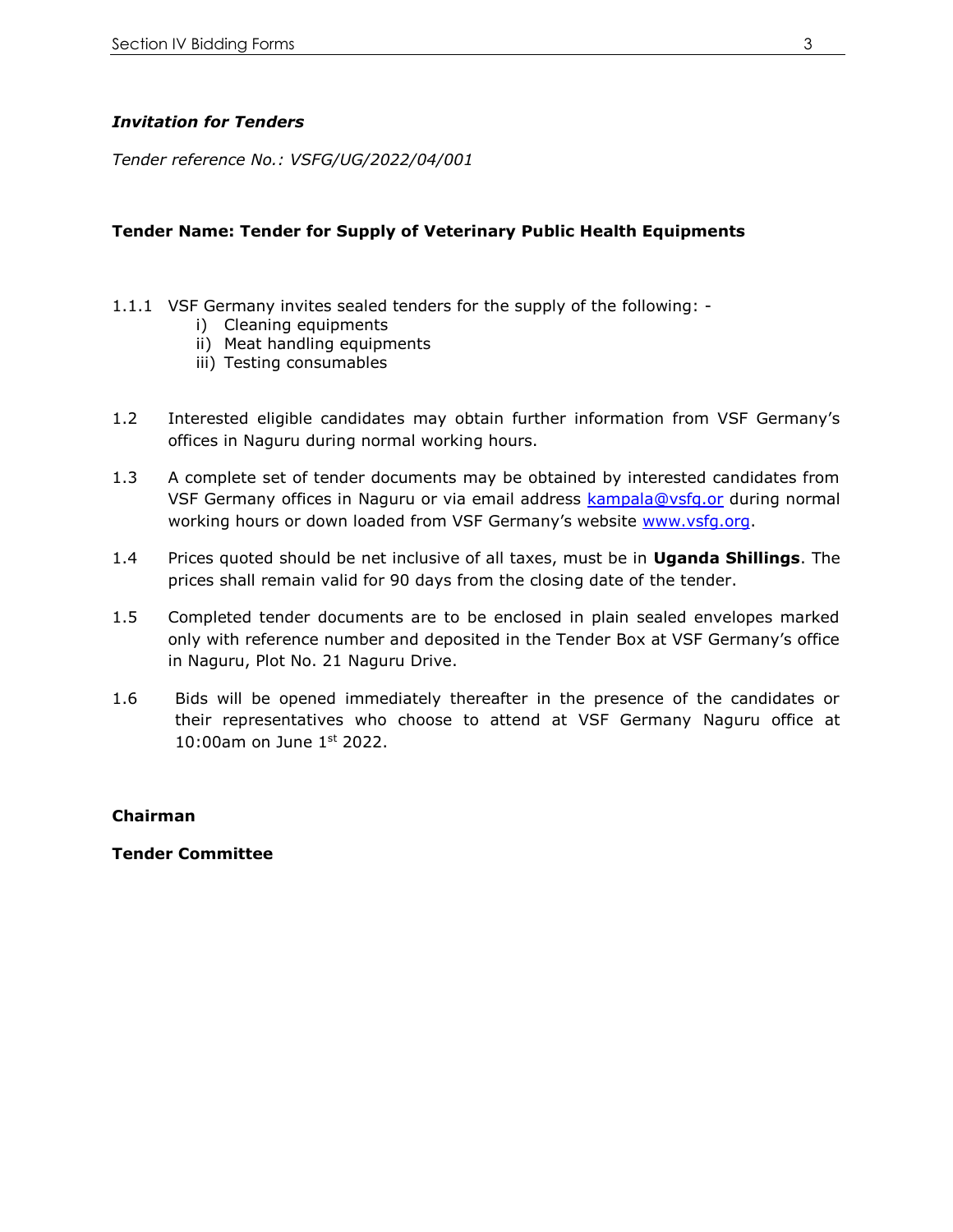Section I. Instructions to Bidders

# **A. General**

# *1 Description of the contract/Bid*

The tender is for the Supply of the following products divided into various lots: -

| <b>Lot Number</b>      | <b>Item Description</b>                                               | No.<br>of<br><b>Units</b> |
|------------------------|-----------------------------------------------------------------------|---------------------------|
| VSFG/UG/2022/04/001/01 | Cleaning equipments for butchers, pork<br>joints and slaughter houses | Various                   |
| VSFG/UG/2022/04/001/02 | Meat handling equipments and facilities                               | Various                   |
| VSFG/UG/2022/04/001/03 | Testing consumables                                                   | Various                   |

# *2 Scope of Bid*

- 2.1 The Purchaser indicated in the bidding data sheet (BDS), issues these bidding documents for the supply of goods and related services incidental. The name, identification, and number of lots are provided in the BDS.
- 2.2 Throughout these Bidding Documents:
	- (a) The term "in writing" means communication in written form (e.g. by mail, email, fax) with proof of receipt;
	- (b) If the context so requires, "singular" means "plural" and vice versa; and
	- (c) "Day" means calendar day;
	- (d) The "Purchaser" means VSF Germany

# *3 Source of Funds and Payments*

- 3.1 VSF Germany is implementing Boosting Uganda's Investment in Livestock Development (BUILD) program, funded by BMZ through ILRI in Uganda.
- 3.2 Payment of any contract results from this bidding will be made by VSF Germany

# *4 Fraud and Corruption*

- 4.1 This bidding is made under the procurement procedures for VSF Germany which requires compliance with ethical procurement norms in regard to corrupt and fraudulent practices.
	- (a) defines, for the purposes of this provision, the terms set forth below as follows:
		- (i) "corrupt practice" means the offering, giving, receiving, or soliciting, directly or indirectly, of anything of value to influence the action of a public official in the procurement process or in contract execution;
		- (ii) "fraudulent practice" means a misrepresentation or omission of facts in order to influence a procurement process or the execution of a contract;
		- (iii) "collusive practice" means a scheme or arrangement between two or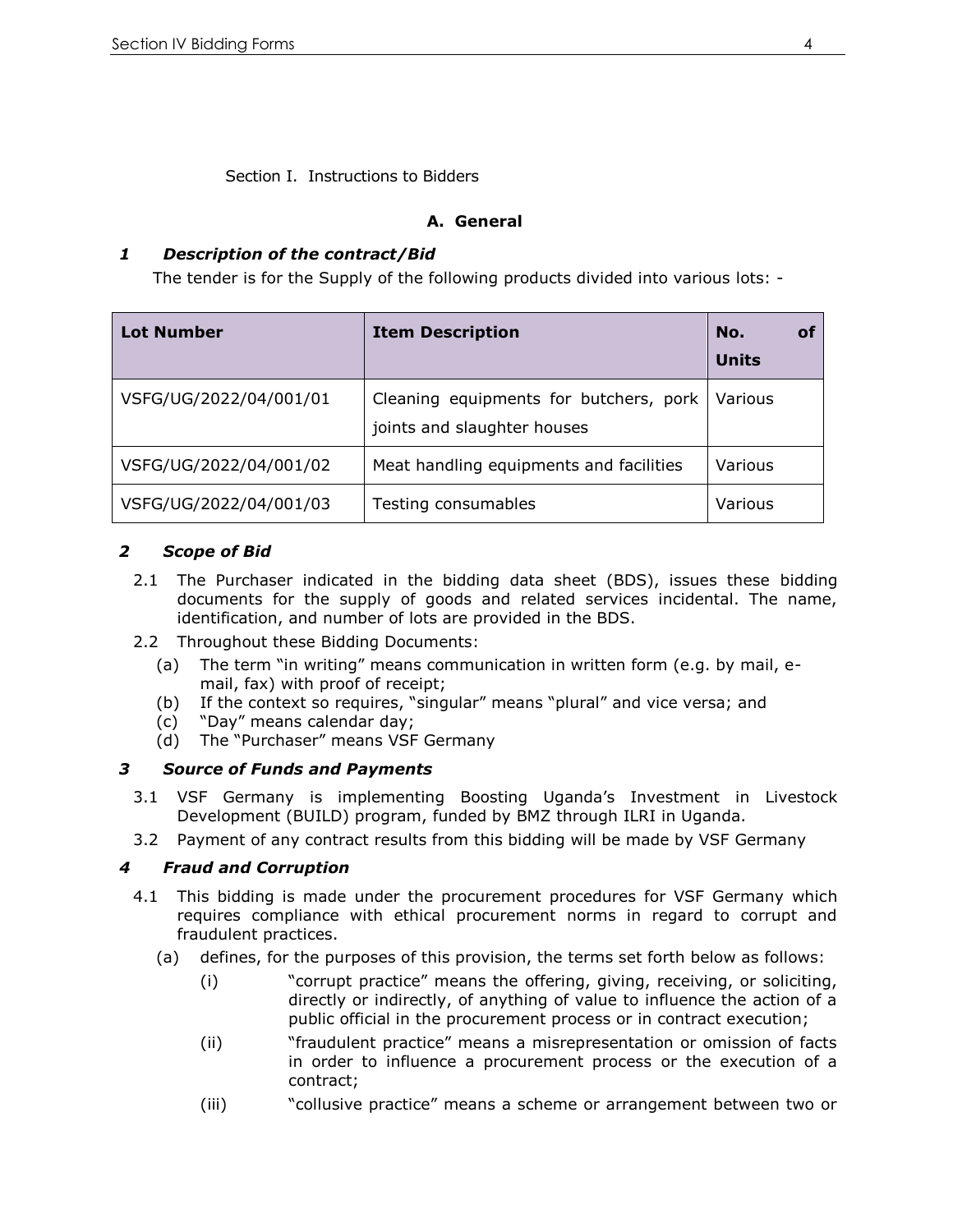more bidders, with or without the knowledge of the purchaser, designed to establish bid prices at artificial, non-competitive levels; and

- (iv) "Coercive practice" means harming or threatening to harm, directly or indirectly, persons or their property to influence their participation in the procurement process or affect the execution of a contract.
- (b) will reject a proposal for award if it determines that the Bidder recommended for award has, directly or through an agent, engaged in corrupt, fraudulent, collusive or coercive practices in competing for the Contract in question;
- (c) will sanction a firm or individual, including declaring them ineligible, either indefinitely or for a stated period of time, to be awarded a VSF Germany implemented project if it at any time determines that they have, directly or through an agent, engaged, in corrupt, fraudulent, collusive or coercive practices in competing for, or in executing, a VSF Germany implemented project; and
- (d) will have the right to require that a provision be included in the Bidding Documents and in the contracts awarded under projects implemented by VSF Germany, requiring bidders, suppliers, contractors and consultants to permit VSF Germany to inspect their accounts and records and other documents relating to the Bid submission and contract performance.

# *5 Eligible Bidders*

- 5.1 This Invitation for Bidding is open to all eligible bidders indicated in the Bid Data Sheet.
- 5.2 A Bidder shall not have a conflict of interest. All bidders found to have a conflict of interest shall be disqualified. Bidders may be considered to have a conflict of interest with one or more parties in this bidding process, if they:
	- (a) are or have been associated in the past, with a firm or any of its affiliates which have been engaged by the Purchaser to provide consulting services for the preparation of the design, specifications, and other documents to be used for the procurement of the goods to be purchased under these Bidding Documents; or
	- (b) Submit more than one bid in this bidding process, except for alternative offers permitted. However, this does not limit the participation of subcontractors in more than one bid;
- 5.3 A Bidder that is under a declaration of ineligibility, suspension or debarment by VSF Germany and or ILRI at the time of contract award, shall be disqualified.
- 5.4 Bidders shall provide such evidence of their continued eligibility satisfactory to the Purchaser, as the Purchaser shall reasonably request.

# *6 Eligible Goods and Related Services*

- 6.1 All the Goods and Related Services to be supplied under the Contract and implemented by VSF Germany may have their origin in any country except those that the organization may specify.
- 6.2 For purposes of this Clause, the term "goods" includes commodities, raw material, machinery, equipment, and industrial plants; and "related services" includes services such as insurance, installation, training, and initial maintenance.
- 6.3 The term "origin" means the country where the goods have been mined, grown, cultivated, produced, manufactured or processed; or, through manufacture, processing, or assembly, another commercially recognized article results that differs substantially in its basic characteristics from its components.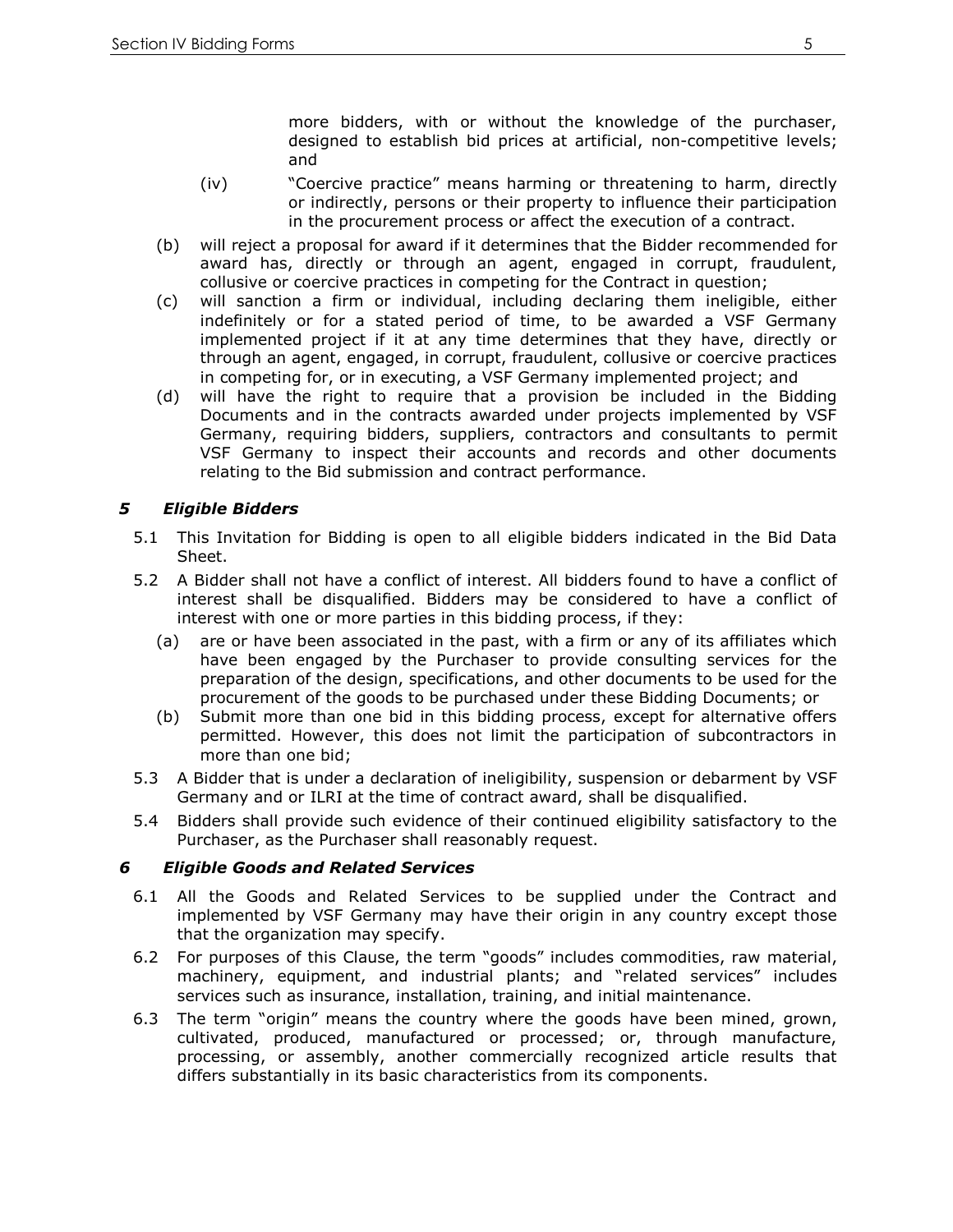# **Contents of Bidding Documents**

#### *7 Sections of Bidding Documents*

7.1 The Bidding Documents consist of Parts 1, 2, 3 and 4, which include all the Sections indicated below, and should be read in conjunction with any Addendum issued in accordance with ITB Clause 8.

#### **PART 1 Bidding Procedures**

- **•** Section I. Instructions to Bidders (ITB)
- Section II. Bidding Data Sheet (BDS)
- **•** Section III. Evaluation and Qualification Criteria
- **•** Section IV. Bidding Forms

#### **PART 2 Supply Requirements**

Section V. Schedule of Requirements

#### **PART 3 Contract**

- Section VI. General Conditions of Contract (GCC)
- Section VII. Special Conditions of Contract (SCC)
- **•** Section VIII. Contract Forms
- 7.2 The Invitation for Bids issued by the Purchaser is not part of the Bidding Documents.
- 7.3 The Purchaser is not responsible for the completeness of the Bidding Documents and their addendum, if they were not obtained directly from the Purchaser.
- 7.4 The Bidder is expected to examine all instructions, forms, terms, and specifications in the Bidding Documents. Failure to furnish all information or documentation required by the Bidding Documents may result in the rejection of the bid.

#### *8 Clarification of Bidding Documents*

8.1 A prospective Bidder requiring any clarification of the Bidding Documents shall contact the Purchaser in writing at the Purchaser's address specified in the bid data sheet. The Purchaser will respond in writing to any request for clarification, provided that such request is received no later than five (5) days prior to the deadline for submission of bids. The Purchaser shall forward copies of its response to all those who have acquired the bidding documents directly from it, including a description of the inquiry but without identifying its source. The purchase may deem it necessary to amend the bidding documents as a result of a clarification.

#### *9 Amendment of Bidding Documents*

- 9.1 At any time prior to the deadline for submission of bids, the Purchaser may amend the bidding documents by issuing addendum.
- 9.2 Any addendum issued shall be part of the Bidding Documents and shall be communicated in writing to all who have obtained the Bidding Documents directly from the Purchaser.
- 9.3 To give prospective Bidders reasonable time in which to take an addendum into account in preparing their bids, the Purchaser may, at its discretion, extend the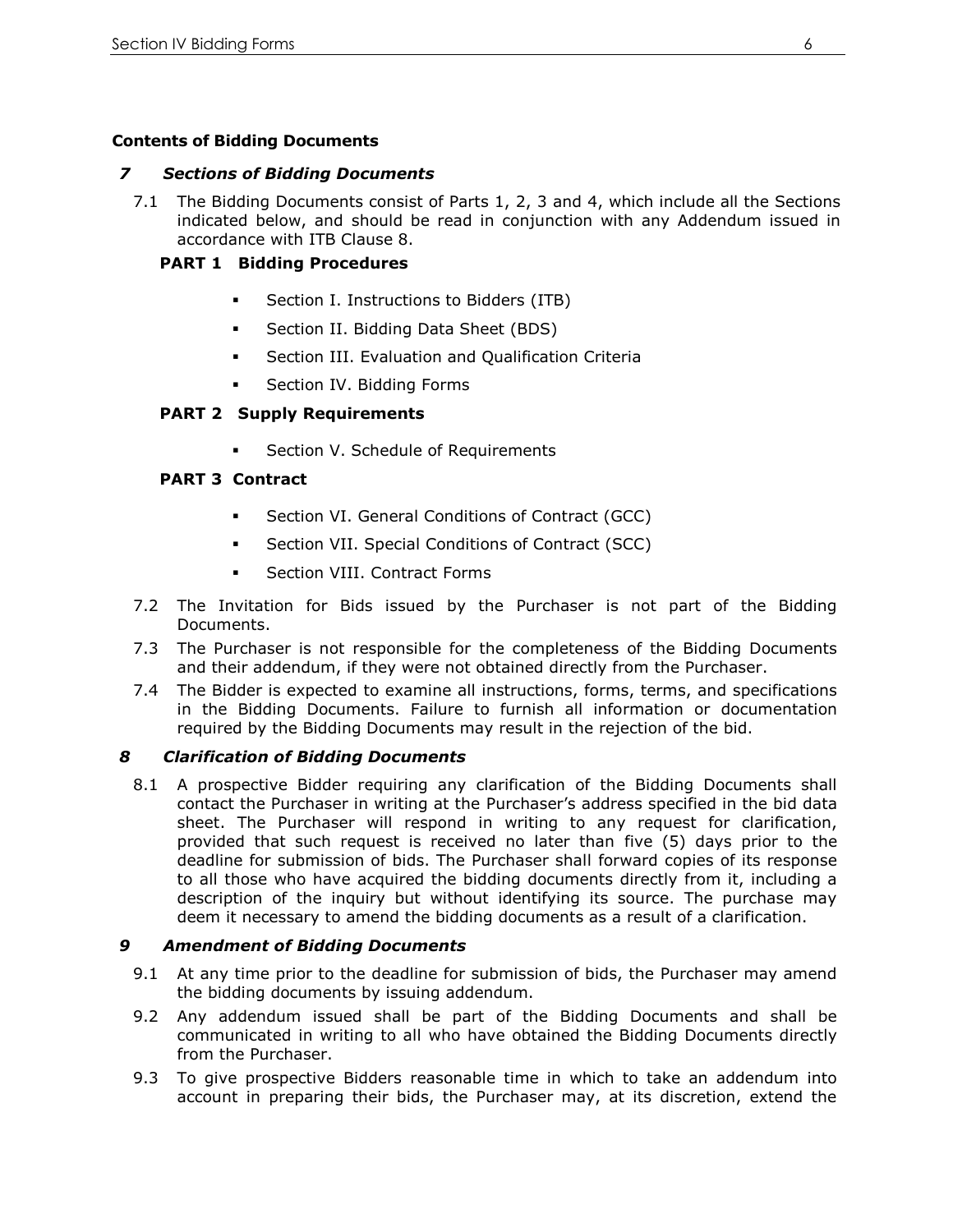deadline for the submission of bids.

#### **Preparation of Bids**

#### *10 Cost of Bidding*

- 10.1 The bidder shall bear all costs associated with the preparation and submission of its bid, and the purchaser shall not be responsible or liable for those costs, regardless of the conduct or outcome of the bidding process.
- 10.2 If needed, the bidder, at the bidder's own responsibility and risk, is encouraged to visit and examine the site of installation and its surroundings and obtain all information that may be necessary for preparing the bid. The costs of visiting the Site shall be at the bidder's own expense.

# *11 Language of Bid*

- 11.1 The tender bid, all correspondence and documents relating to the tender exchange by the tenderer and VSF Germany, shall be written in **English language**.
- 11.2 Any document that is not in **English** shall have a translated version.

# **12** *Documents Comprising the Bid*

12.1 The Bid shall comprise the following:

- (a) Bid Submission Form and the applicable Price Schedules,
- 
- (b) Bid Securing declaration or bid security if required;<br>(c) Documentary evidence that the Goods and Related ! Documentary evidence that the Goods and Related Services conform to the bidding documents;
- (d) Documentary evidence establishing the bidder's qualifications to perform the contract if its bid is accepted; and
- (e) Statutory documents of the applicant. This shall include, but not limited to:
	- o Company profile
	- o Certificate of Registration
	- o Tax Identification Number (TIN)
	- o VAT Registration
	- o Letter of recommendation from the banker/s indicating bank, branch and bank account.
	- o At least Three Trade References and Letters of Recommendation
- (f) Any other document specified in the bidding data sheet.

# **13** *Bid Submission Form and Price Schedules*

- 13.1 The Bidder shall submit the bid submission form using the form furnished in Section IV, Bidding Forms. This form must be completed without any alterations to its format, and no substitutes shall be accepted. All blank spaces shall be filled in with the information requested.
- 13.2 The Bidder shall submit the Price Schedules for Goods and Related Services, according to their origin as appropriate, using the forms furnished in Section IV, Bidding Forms.

#### **14** *Bid Prices and Discounts*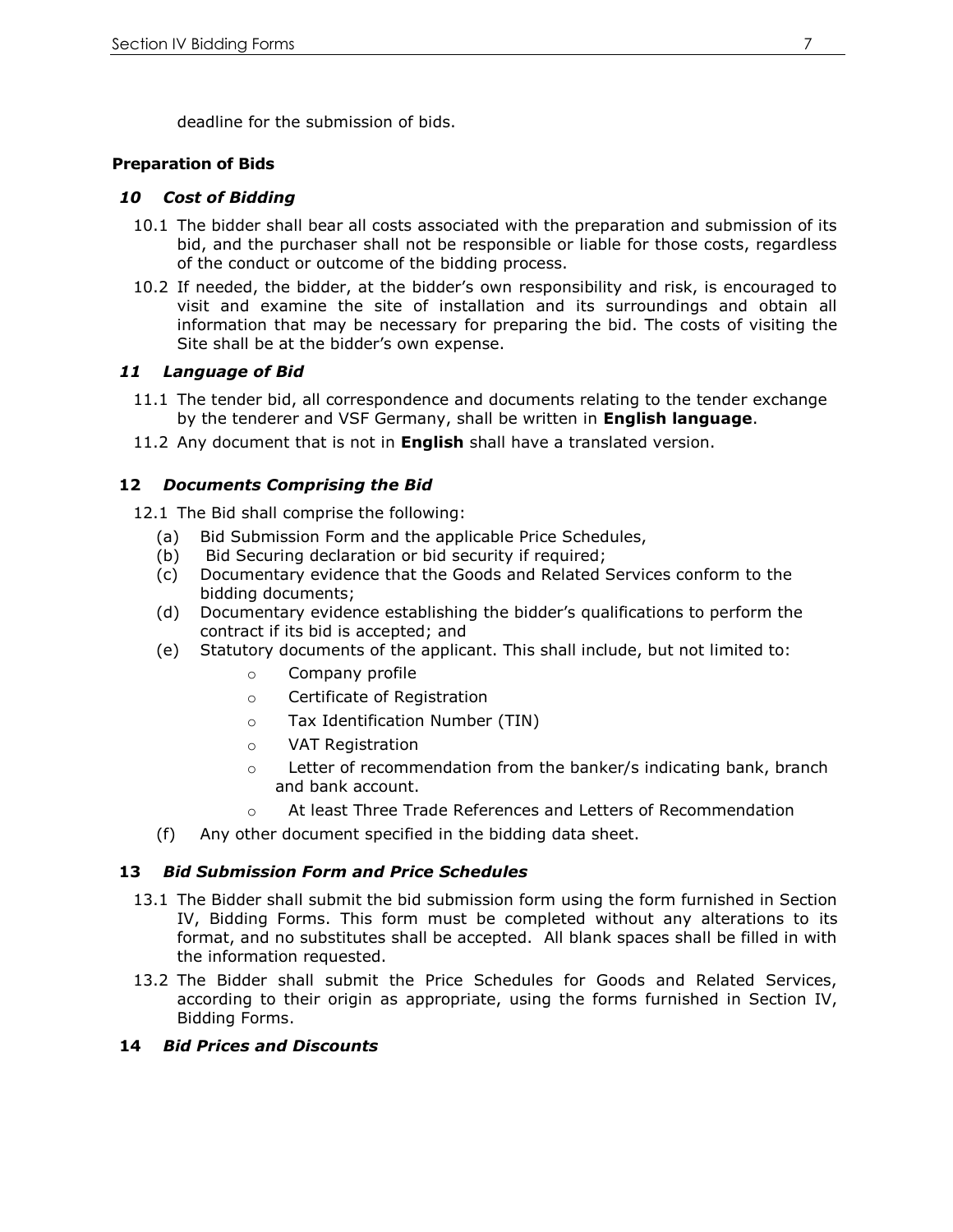- 14.1 The prices and discounts quoted by the Bidder in the Bid Submission Form and in the Price Schedules shall conform to the requirements specified below.
- 14.2 All lots and items must be listed and priced separately in the Price Schedules. If a Price Schedule shows items listed but not priced, their prices shall be assumed to be included in the prices of other items. Lots or items not listed in the price schedule shall be assumed to be not included in the bid.
- 14.3 The price to be quoted in the Bid Submission Form shall be the total price of the bid, excluding any discounts offered.
- 14.4 The Bidder shall quote any unconditional discounts and indicate the method for their application in the bid submission form.
- 14.5 Prices shall be quoted in Uganda Shillings unless otherwise stated in bid data sheet, inclusive of all taxes and duties (Carriage and Insurance paid to Kampala).
- 14.6 Prices quoted by the Bidder shall be fixed during the bidder's performance of the Contract and not subject to variation on any account unless otherwise agreed.

#### **15** *Bid Security*

- 15.1 The Bidder shall furnish as part of its bid, a bid-securing declaration, if required, as specified in the bid data sheet.
- 15.2 Where a bid- securing declaration is required any bid not accompanied by a substantially responsive bid securing declaration shall be rejected by the Purchaser as non-responsive.
- 15.3 Bid Securing Declaration executed:
	- (a) if a bidder withdraws its bid during the period of bid validity specified by the bidder on the bid submission form, except as provided in instruction to bidders or
	- (b) if the successful bidder fails to:
		- (i) sign the Contract
		- (ii) furnish a performance security
- 15.4 Bid- securing declaration of a joint venture leader must be in the name of the joint venture that submits the bid. If the joint venture has not been legally constituted at the time of bidding, the bid-securing declaration shall be in the names of all future partners as named in the letter of intent mentioned.

#### **16** *Format and Signing of Bid*

- 16.1 The Bidder shall prepare a complete documents comprising the bid as described in instruction to bid
- 16.2 The tender document be typed or written in indelible ink and shall be signed by a person duly authorized to sign on behalf of the Bidder.
- 16.3 All Pages of the tender document shall be initialized by an authorized person in the tendering firm
- 16.4 Any interlineation, erasures, or overwriting shall be valid only if they are signed or initialled by the person signing the Bid.

#### **Submission and Opening of Bids**

#### **17** *Submission, Sealing and Marking of Bids*

- 17.1 Bidders shall enclose the bid documents in well-sealed envelopes.
- 17.2 Sealed envelopes shall bear the following:
	- (a) be addressed to the Purchaser as follows: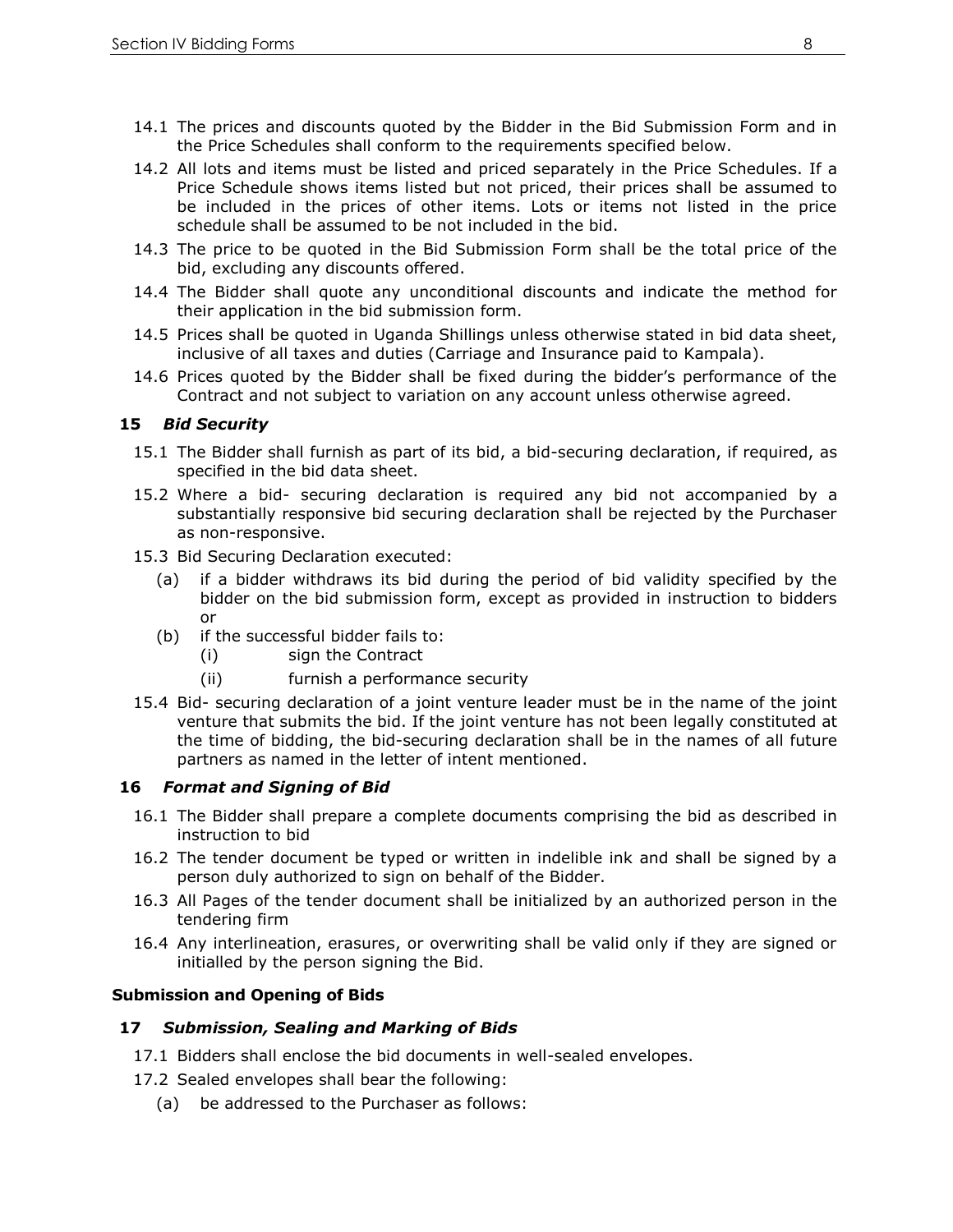#### **Tender No. VSFG/UG/2022/04/001**

#### **The Chairman**

#### **Tender Committee,**

#### **VSF Germany, Kampala, Uganda**

- (b) bear a warning not to open before the time and date for bid opening
- 17.3 If all envelopes are not sealed and marked as required, the Purchaser will assume no responsibility for the misplacement or premature opening of the bid which will be rejected.

#### **18** *Deadline for Submission of Bids*

- 18.1 Bids must be received by the Purchaser at the address and no later than the date and time specified in the BDS.
- 18.2 The Purchaser may, at its discretion, extend the deadline for the submission of bids by amending the bidding documents in which case all rights and obligations of the Purchaser and Bidders previously subject to the deadline shall thereafter be subject to the deadline as extended.

#### **19** *Late Bids*

19.1 The Purchaser shall not consider any bid that arrives after the deadline for submission of bids. Any bid received by the Purchaser after the deadline for submission of bids shall be declared late, rejected, and returned unopened to the Bidder upon its request and on its cost.

#### **20** *Withdrawal, Substitution, and Modification of Bids*

- 20.1 A Bidder may withdraw, substitute, or modify its Bid after it has been submitted by sending a written, duly signed by an authorized representative. The corresponding substitution or modification of the bid must accompany the respective written notice. All notices must be:
	- (a) submitted (except that withdrawal notices do not require copies), and in addition, the respective envelopes shall be clearly marked "Withdrawal," "Substitution," or "Modification;" and
	- (b) received by the Purchaser prior to the deadline prescribed for submission of bids.
- 20.2 Bids requested shall be returned unopened to the Bidders upon its request and on its cost.
- 20.3 No bid may be withdrawn, substituted, or modified in the interval between the deadline for submission of bids and the expiration of the period of bid validity specified by the Bidder on the Bid Submission Form or any extension thereof.

#### **21** *Bid Opening*

- 21.1 The Purchaser shall conduct the bid opening at the address, date and time specified in the bid data sheet. Any specific electronic bid opening procedures required if electronic bidding is permitted in accordance with ITB Sub-clause 21.1 shall be as specified in the BDS.
- 21.2 First, envelopes marked "WITHDRAWAL" shall be opened and read out and the envelope with the corresponding bid shall not be opened, but returned to the Bidder. No bid withdrawal shall be permitted unless the corresponding withdrawal notice contains a valid authorization to request the withdrawal and is read out at bid opening. Next, envelopes marked "SUBSTITUTION" shall be opened and read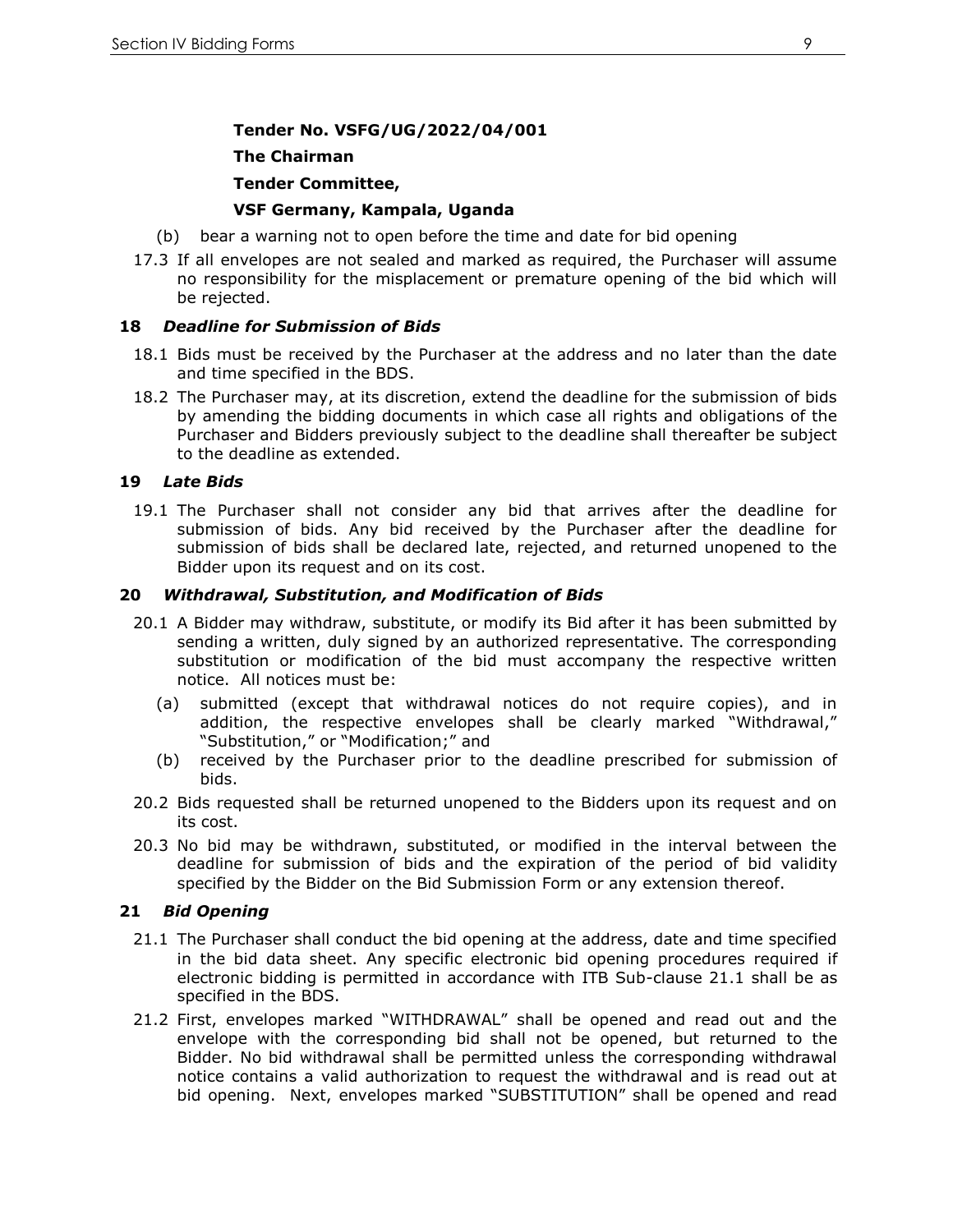out and exchanged with the corresponding Bid being substituted, and the substituted Bid shall not be opened, but returned to the Bidder. No Bid substitution shall be permitted unless the corresponding substitution notice contains a valid authorization to request the substitution and is read out at bid opening. Envelopes marked "MODIFICATION" shall be opened and read out with the corresponding Bid. No Bid modification shall be permitted unless the corresponding modification notice contains a valid authorization to request the modification and is read out at Bid opening. Only envelopes that are opened and read out at Bid opening shall be considered further.

- 21.3 All other envelopes shall be opened one at a time, reading out: the name of the Bidder and whether there is a modification; the Bid Prices, including any discounts and alternative offers; the presence of a Bid Security or Bid-Securing Declaration, if required; and any other details as the Purchaser may consider appropriate. Only discounts and alternative offers read out at Bid opening shall be considered for evaluation. No Bid shall be rejected at Bid opening except for late bids, bids no accompanied by bid security. unsealed bids, and bids received through channels other than the designated Tender box.
- 21.4 The Purchaser shall prepare a record of the Bid opening that shall include, at minimum: the name of the Bidder and whether there is a withdrawal, substitution, or modification; the Bid Price, per lot if applicable, including any discounts, and alternative offers if they were permitted; and the presence or absence of a Bid Security or Bid-Securing Declaration, if one was required. The Bidders' representatives who are present shall be requested to sign the attendance sheet. A copy of the record shall be distributed to all Bidders who submitted bids in time, and posted online when electronic bidding is permitted.

# **Evaluation and Comparison of Bids**

# **22** *Confidentiality and intentional influence*

- 22.1 Information relating to the examination, evaluation, comparison, and postqualification of bids, and recommendation of contract award, shall not be disclosed to bidders or any other persons not officially concerned with such process until publication of the Contract Award.
- 22.2 Any effort by a Bidder to influence the Purchaser in the examination, evaluation, comparison, and post-qualification of the bids or contract award decisions will result in the rejection of its Bid.
- 22.3 Notwithstanding from the time of bid opening to the time of Contract Award, if any Bidder wishes to contact the Purchaser on any matter related to the bidding process, it should do so in writing.

# **23** *Clarification of Bids*

23.1 To assist in the examination, evaluation, comparison and post-qualification of the bids, the purchaser may, at its discretion, ask any bidder for a clarification of its bid. Any clarification submitted by a bidder in respect to its bid and that is not in response to a request by the Purchaser shall not be considered. The Purchaser's request for clarification and the response shall be in writing. No change in the prices or substance of the Bid shall be sought, offered, or permitted, except to confirm the correction of arithmetic errors discovered by the Purchaser in the Evaluation of the bids.

# **24** *Responsiveness of Bids*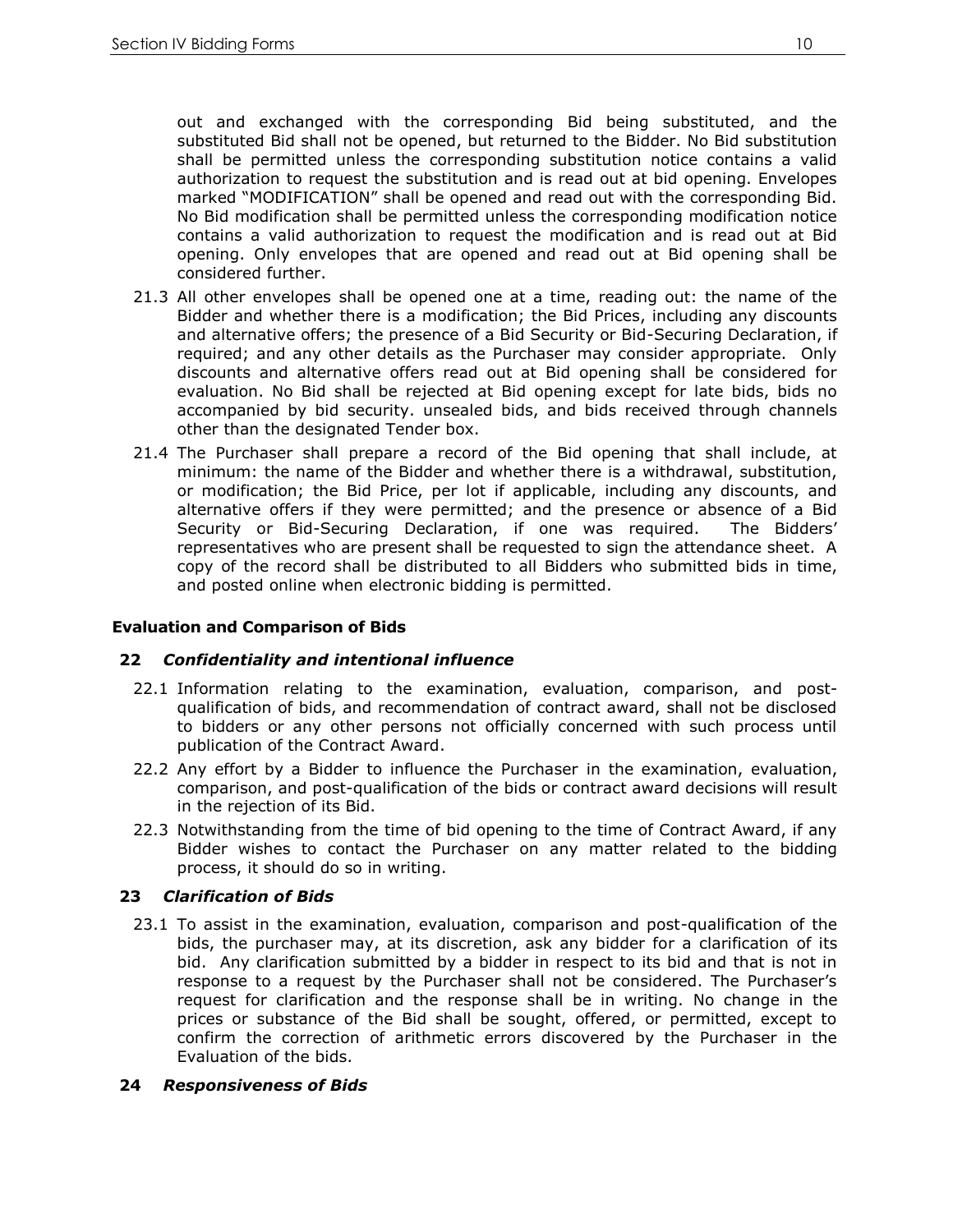- 24.1 The Purchaser's determination of a bid's responsiveness is to be based on the contents of the bid itself.
- 24.2 A substantially responsive bid is one that conforms to all the terms, conditions, and specifications of the bidding documents without material deviation, reservation, or omission. A material deviation, reservation, or omission is one that:
	- (a) affects in any substantial way the scope, quality, or performance of the goods and related services specified in the contract; or
	- (b) limits in any substantial way, inconsistent with the bidding documents, the Purchaser's rights or the bidder's obligations under the contract; or
	- (c) if rectified would unfairly affect the competitive position of other bidders presenting substantially responsive bids.
	- (d) If a bid is not substantially responsive to the bidding documents, it shall be rejected by the purchaser and may not subsequently be made responsive by the bidder by correction of the material deviation, reservation, or omission.

#### **25** *Non-conformities, Errors, and Omissions for substantially responsive bid*

- 25.1 Provided that a bid is substantially responsive, the purchaser may waive any nonconformities or omissions in the Bid that do not constitute a material deviation.
- 25.2 Provided that a bid is substantially responsive, the Purchaser may request that the Bidder submit the necessary information or documentation, within a reasonable period of time, to rectify nonmaterial nonconformities or omissions in the bid related to documentation requirements. Such omission shall not be related to any aspect of the price of the Bid. Failure of the Bidder to comply with the request may result in the rejection of its Bid.
- 25.3 Provided that the Bid is substantially responsive, the Purchaser shall correct arithmetical errors on the following basis:
	- (a) if there is a discrepancy between the unit price and the line item total that is obtained by multiplying the unit price by the quantity, the unit price shall prevail and the line item total shall be corrected, unless in the opinion of the Purchaser there is an obvious misplacement of the decimal point in the unit price, in which case the line item total as quoted shall govern and the unit price shall be corrected;
	- (b) if there is an error in a total corresponding to the addition or subtraction of subtotals, the subtotals shall prevail and the total shall be corrected; and
	- (c) if there is a discrepancy between words and figures, the amount in words shall prevail, unless the amount expressed in words is related to an arithmetic error, in which case the amount in figures shall prevail subject to (a) and (b) above.
- 25.4 If the Bidder that submitted the lowest evaluated Bid does not accept the correction of errors, its Bid shall be disqualified and its Bid Security may be forfeited or its Bid-Securing Declaration executed.

#### **26** *Preliminary Examination of Bids*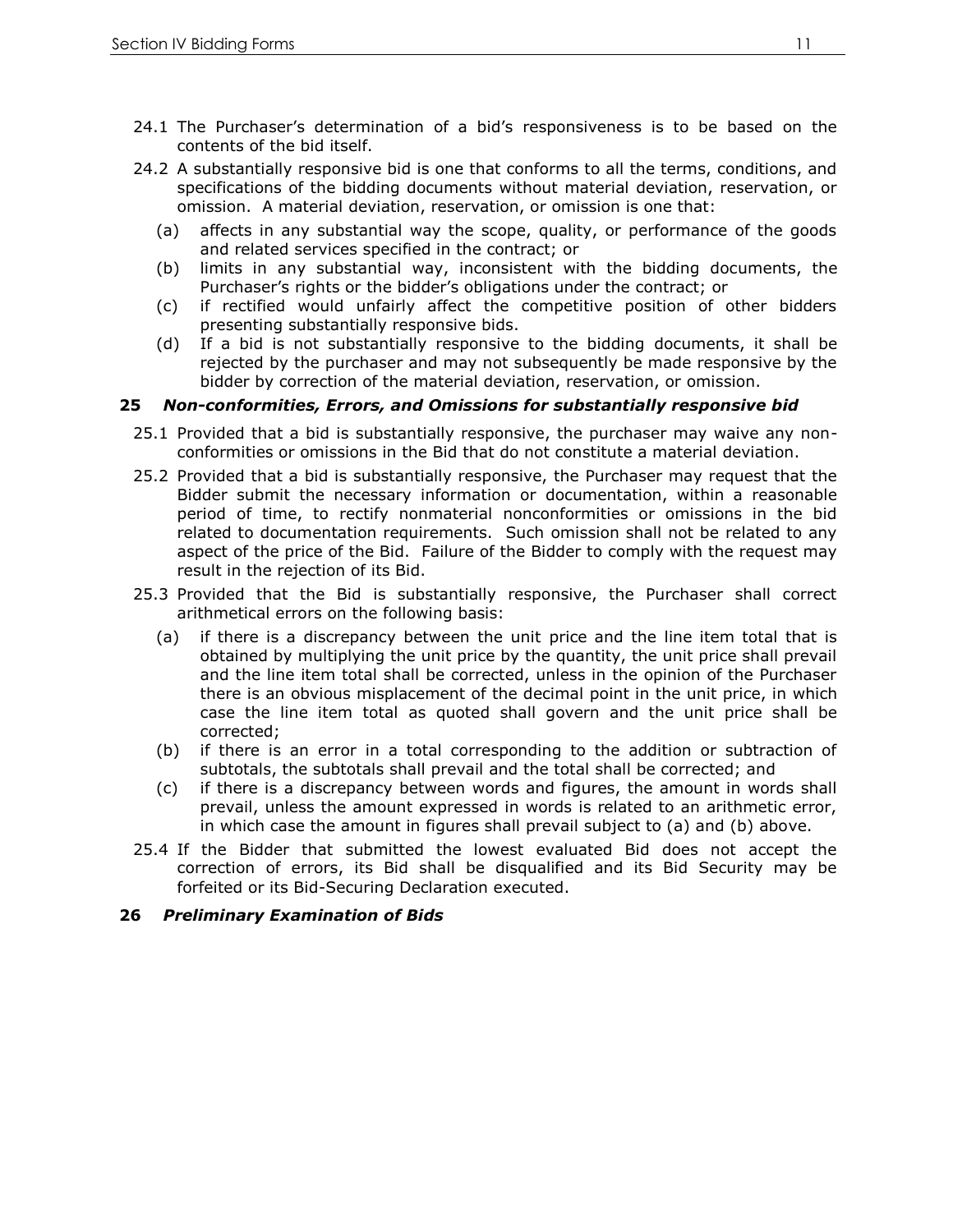- 26.1 The Purchaser shall examine the bids to confirm that all documents and technical documentation requested have been provided, and to determine the completeness of each document submitted.
- 26.2 The Purchaser shall confirm that the following documents and information have been provided in the Bid. If any of these documents or information is missing, the offer shall be rejected.
	- (a) Bid Submission Form
	- (b) Price Schedules
	- (c) Bid Security or Bid Securing Declaration

#### **27** *Examination of Terms and Conditions; Technical Evaluation*

- 27.1 The Purchaser shall examine the bid to confirm that all terms and conditions specified in the general contract condition and standard contract conditions have been accepted by the bidder without any material deviation or reservation.
- 27.2 The Purchaser shall evaluate the technical aspects of the bid submitted to confirm that all requirements specified have been met without any material deviation or reservation.
- 27.3 If, after the examination of the terms and conditions and the technical evaluation, the purchaser determines that the bid is not substantially responsive, it shall reject the Bid.

#### **28** *Evaluation of Bids*

- 28.1 The Purchaser shall evaluate each bid that has been determined, up to this stage of the evaluation, to be substantially responsive.
- 28.2 To evaluate a bid, the purchaser shall only use all the factors, methodologies
- 28.3 To evaluate a Bid, the purchaser shall consider the following:
	- (a) Scoring and evaluation form
	- (b) the bid price as quoted
	- (c) price adjustment for correction of arithmetic errors
	- (d) price adjustment due to discounts offered
	- (e) Adjustments due to the application of the evaluation criteria specified in the BDS from amongst those set out in Section III, Evaluation and Qualification Criteria.
- 28.4 The Purchaser's evaluation of a bid may require the consideration of other factors, in addition to the Bid Price quoted. These factors may be related to the characteristics, performance, sustainability and terms and conditions of purchase of the Goods and Related Services. The effect of the factors selected, if any, shall be expressed in monetary terms to facilitate comparison of bids, unless otherwise specified in Section III, Evaluation and Qualification Criteria.
- 28.5 If so specified in the BDS, these Bidding Documents shall allow Bidders to quote separate prices for one or more lots, and shall allow the Purchaser to award one or multiple lots to more than one Bidder. The methodology of evaluation to determine the lowest-evaluated lot combinations, is specified in Section III, Evaluation and Qualification Criteria.

#### 29 *Comparison of Bids*

29.1 The Purchaser shall compare all substantially responsive bids to determine the lowest-evaluated bid, in accordance with ITB Clause 32.

# 30 *Post-qualification of the Bidder*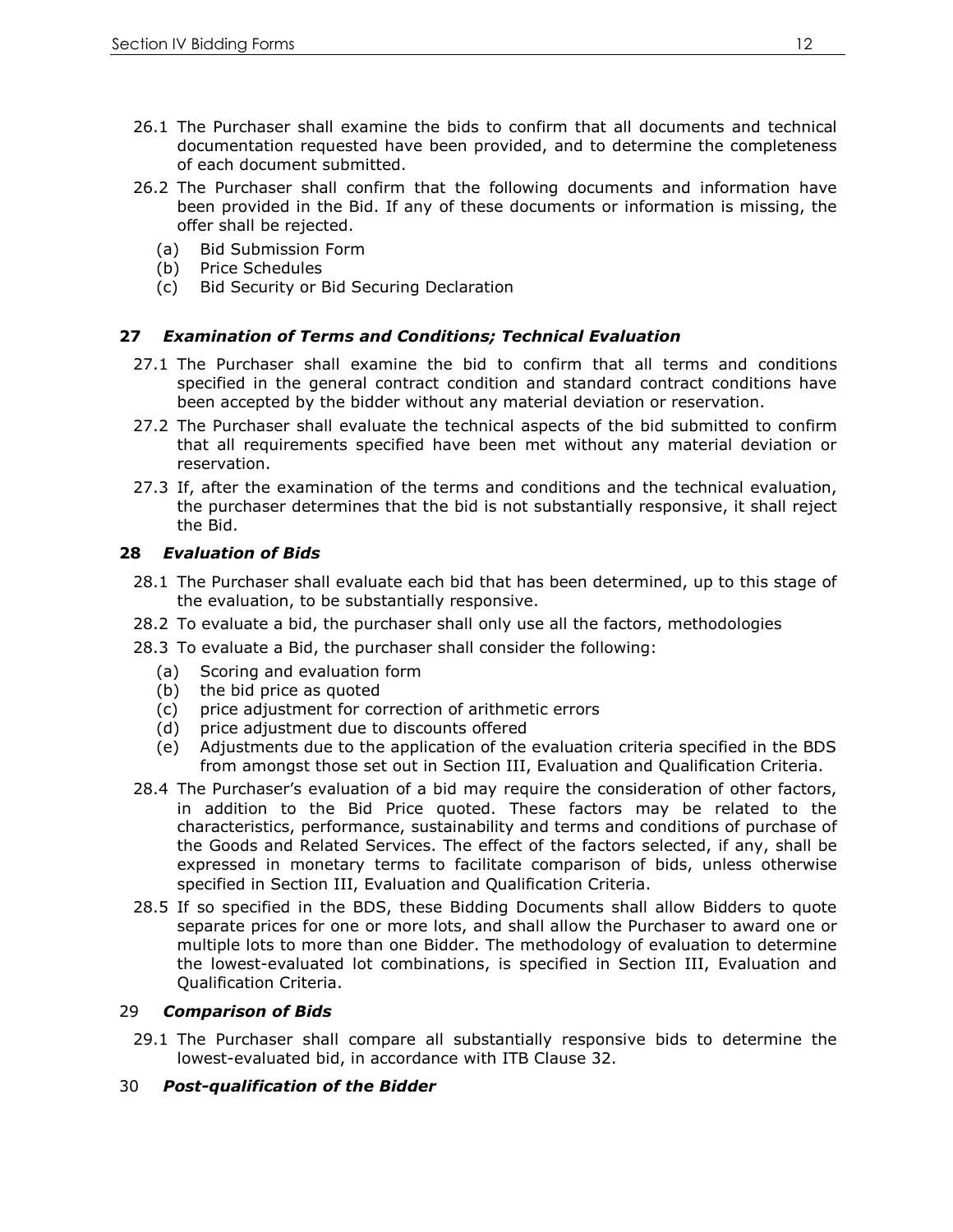- 30.1 The Purchaser shall determine to its satisfaction whether the Bidder that is selected as having submitted the lowest evaluated and substantially responsive bid is qualified to perform the Contract satisfactorily.
- 30.2 The determination shall be based upon an examination of the documentary evidence of the Bidder's qualifications submitted by the bidder and site visit where need be.
- 30.3 An affirmative determination shall be a prerequisite for award of the Contract to the Bidder. A negative determination shall result in disqualification of the bid, in which event the Purchaser shall proceed to the next lowest evaluated bid to make a similar determination of that Bidder's capabilities to perform satisfactorily.

#### **31** *Purchaser's Right to Accept Any Bid, and to Reject Any or All Bids*

31.1 The Purchaser reserves the right to accept or reject any bid, and to annul the bidding process and reject all bids at any time prior to contract award, without thereby incurring any liability to Bidders.

#### **Award of Contract**

#### **32** *Award Criteria*

32.1 The Purchaser shall award the Contract to the Bidder whose offer has been determined to be the lowest evaluated bid and is substantially responsive to the Bidding Documents, provided further that the Bidder is determined to be qualified to perform the Contract satisfactorily. We value offers that consist of sustainable innovations and that provide the best total cost of ownership option to the programme.

#### **33** *Purchaser's Right to Vary Quantities at Time of Award*

33.1 At the time the Contract is awarded, the Purchaser reserves the right to increase or decrease the quantity of Goods and Related Services originally specified in Section V, Schedule of Requirements, provided this does not exceed the percentages specified in the BDS, and without any change in the unit prices or other terms and conditions of the bid and the Bidding Documents.

#### **34** *Notification of Award*

- 34.1 Prior to the expiration of the period of bid validity, the Purchaser shall notify the successful Bidder, in writing, that its Bid has been accepted.
- 34.2 Until a formal Contract is prepared and executed, the notification of award shall constitute a binding Contract.
- 34.3 Upon the successful Bidder's furnishing of the signed Contract, the Purchaser will promptly notify each unsuccessful Bidder and will discharge its bid security where applicable.

# *35 Signing of Contract*

- 35.1 Promptly after notification, the Purchaser shall send the successful Bidder the Agreement and the Special Conditions of Contract.
- 35.2 Within the number of days specified in the BDS after receipt of the Agreement, the successful Bidder shall sign, date, and return it to the Purchaser.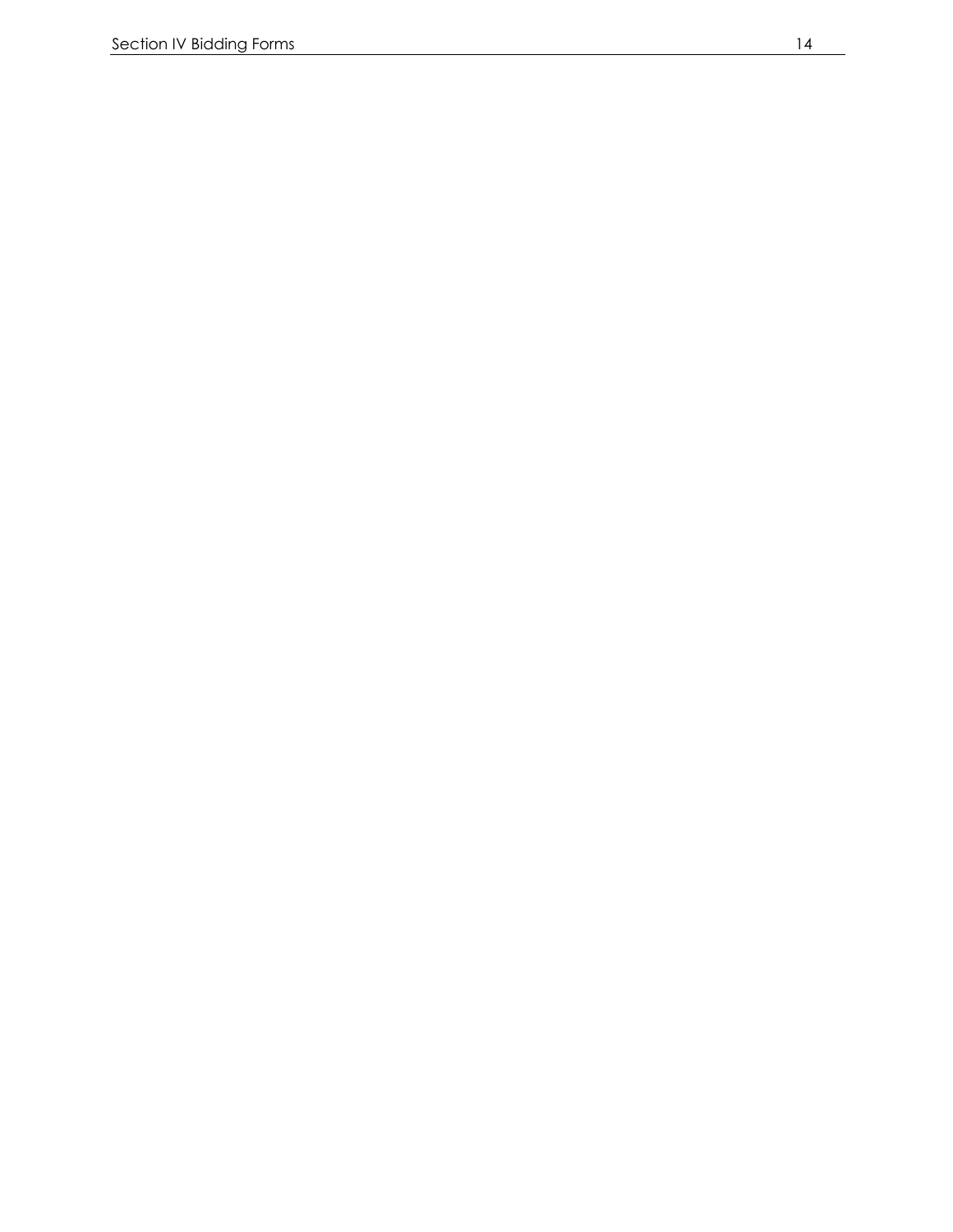# **Section II. Bidding Data Sheet (BDS)**

The following specific data for the goods to be procured shall complement, supplement, or amend the provisions in the Instructions to Bidders (ITB). Whenever there is a conflict, the provisions herein shall prevail over those in ITB.

| <b>ITB Clause</b><br><b>Reference</b> | A. General                                                                                                                       |                                                                         |  |  |  |  |
|---------------------------------------|----------------------------------------------------------------------------------------------------------------------------------|-------------------------------------------------------------------------|--|--|--|--|
| <b>ITB 1.1</b>                        | The Purchaser is: VSF GERMANY                                                                                                    |                                                                         |  |  |  |  |
| <b>ITB 1.1</b>                        | equipments                                                                                                                       | The name of the Bid: Procurement of Veterinary Public Health            |  |  |  |  |
|                                       |                                                                                                                                  | The identification number of the Bid: VSF/UG/2022/04/001                |  |  |  |  |
|                                       | The number and identification of lots (contracts) comprising this ICB is:<br>three $(3)$                                         |                                                                         |  |  |  |  |
|                                       | <b>Lot Number</b>                                                                                                                | <b>Item Description</b>                                                 |  |  |  |  |
|                                       | VSF/UG/2022/04/001/01                                                                                                            | Cleaning equipments for butchers, pork j<br>and slaughter houses        |  |  |  |  |
|                                       | VSF/UG/2022/04/001/02                                                                                                            | Meat handling equipments and facilities                                 |  |  |  |  |
|                                       | VSF/UG/2022/04/001/03                                                                                                            | Testing consumables                                                     |  |  |  |  |
| <b>ITB 2.1</b>                        | The Fund is: BMZ                                                                                                                 |                                                                         |  |  |  |  |
| <b>ITB 4.3</b>                        | Bidders will be checked against international sanction lists and any<br>sanctioned bidders will not be considered for any award. |                                                                         |  |  |  |  |
|                                       |                                                                                                                                  | <b>B. Contents of Bidding Documents</b>                                 |  |  |  |  |
| <b>ITB 7.1</b>                        |                                                                                                                                  | For Clarification of bid purposes only, the Purchaser's address is:     |  |  |  |  |
|                                       | Attention: Chairman, Tender Committee                                                                                            |                                                                         |  |  |  |  |
|                                       | Town: Kampala                                                                                                                    |                                                                         |  |  |  |  |
|                                       | Country: Uganda. Telephone: +256256 (0) 392081154/5                                                                              |                                                                         |  |  |  |  |
|                                       | Electronic mail address: kampala@vsfg.org, copy<br>william.kasamba@vsfq.org                                                      |                                                                         |  |  |  |  |
|                                       | than: 5 days from the date of invitation.                                                                                        | Requests for clarification should be received by the Purchaser no later |  |  |  |  |
|                                       |                                                                                                                                  | <b>C. Preparation of Bids</b>                                           |  |  |  |  |
| <b>ITB 10.1</b>                       | The language of the bid is: English                                                                                              |                                                                         |  |  |  |  |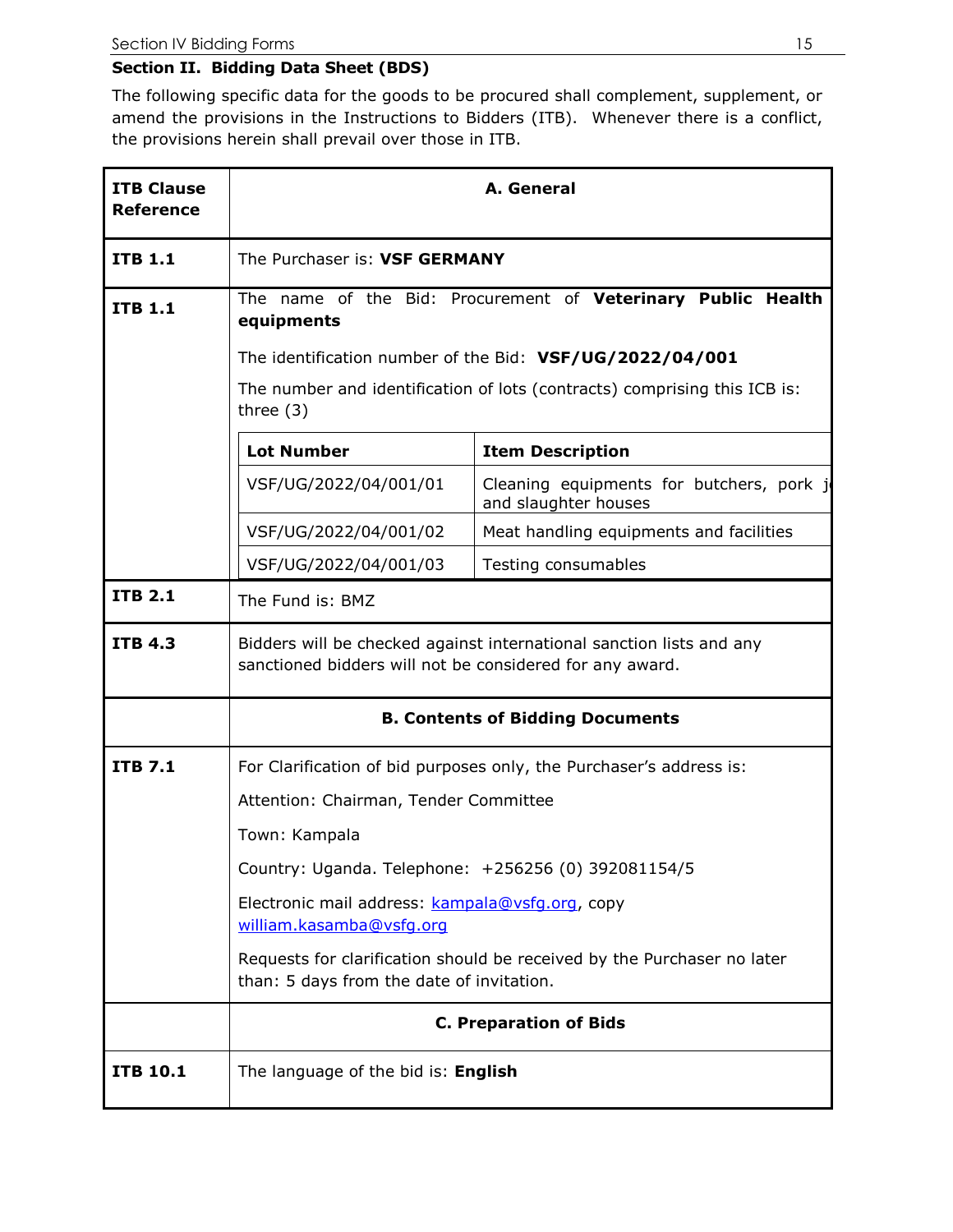|                    | All correspondence exchange shall be in English language.                                                                                                                                                             |  |  |  |  |  |
|--------------------|-----------------------------------------------------------------------------------------------------------------------------------------------------------------------------------------------------------------------|--|--|--|--|--|
|                    |                                                                                                                                                                                                                       |  |  |  |  |  |
| ITB 11.1 (f)       | The Bidder shall submit the following additional documents in its bid:                                                                                                                                                |  |  |  |  |  |
|                    | the Specification (including Schedule of Requirements and<br>(a)<br><b>Technical Specifications)</b>                                                                                                                  |  |  |  |  |  |
|                    | (b)<br>the completed Schedules (including Price Schedules)                                                                                                                                                            |  |  |  |  |  |
| <b>ITB 13.1</b>    | Alternative Bids shall be considered.                                                                                                                                                                                 |  |  |  |  |  |
| <b>ITB 14.5</b>    | Prices shall be quoted in Uganda Shillings, exclusive of all taxes and<br>duties                                                                                                                                      |  |  |  |  |  |
| <b>ITB 14.7</b>    | Prices quoted for each lot (contract) shall correspond at least to 100% of<br>the items specified for each lot (contract).                                                                                            |  |  |  |  |  |
|                    | Prices quoted for each item of a lot shall correspond at least to 100% of<br>the quantities specified for this item of a lot.                                                                                         |  |  |  |  |  |
| <b>ITB 16.3</b>    | In this section you need to list (if required) list of spare parts or special<br>tools necessary for the proper and continuing functioning of the goods for<br>a given period of time. If applicable, please add here |  |  |  |  |  |
| ITB 17.1 (a)       | After sales service is: Not required                                                                                                                                                                                  |  |  |  |  |  |
| <b>ITB 18.1</b>    | The bid validity period shall be 90 days.                                                                                                                                                                             |  |  |  |  |  |
| ITB 19.1 &<br>19.2 | A Bid Security shall be required. The amount and currency of the bid<br>security shall be 1% of the bid price in Uganda Shillings<br>Or                                                                               |  |  |  |  |  |
|                    | Bidders may sign Bid Securing Declaration, Form No 9                                                                                                                                                                  |  |  |  |  |  |
| <b>ITB 20.1</b>    | One original copy shall be submitted                                                                                                                                                                                  |  |  |  |  |  |
|                    | D. Submission and Opening of Bids                                                                                                                                                                                     |  |  |  |  |  |
| <b>ITB 21.1</b>    | Bidders shall not have the option of submitting their bids electronically.<br>Bids should be submitted by hand as explained in ITB 22.1 below<br>before/by the stated closing date/time.                              |  |  |  |  |  |
| ITB $21.1(b)$      | Bidders shall not have the option of submitting their bids electronically.                                                                                                                                            |  |  |  |  |  |
| ITB $21.2(c)$      | The inner and outer envelopes shall bear the following additional<br>identification marks: No additional identification marks                                                                                         |  |  |  |  |  |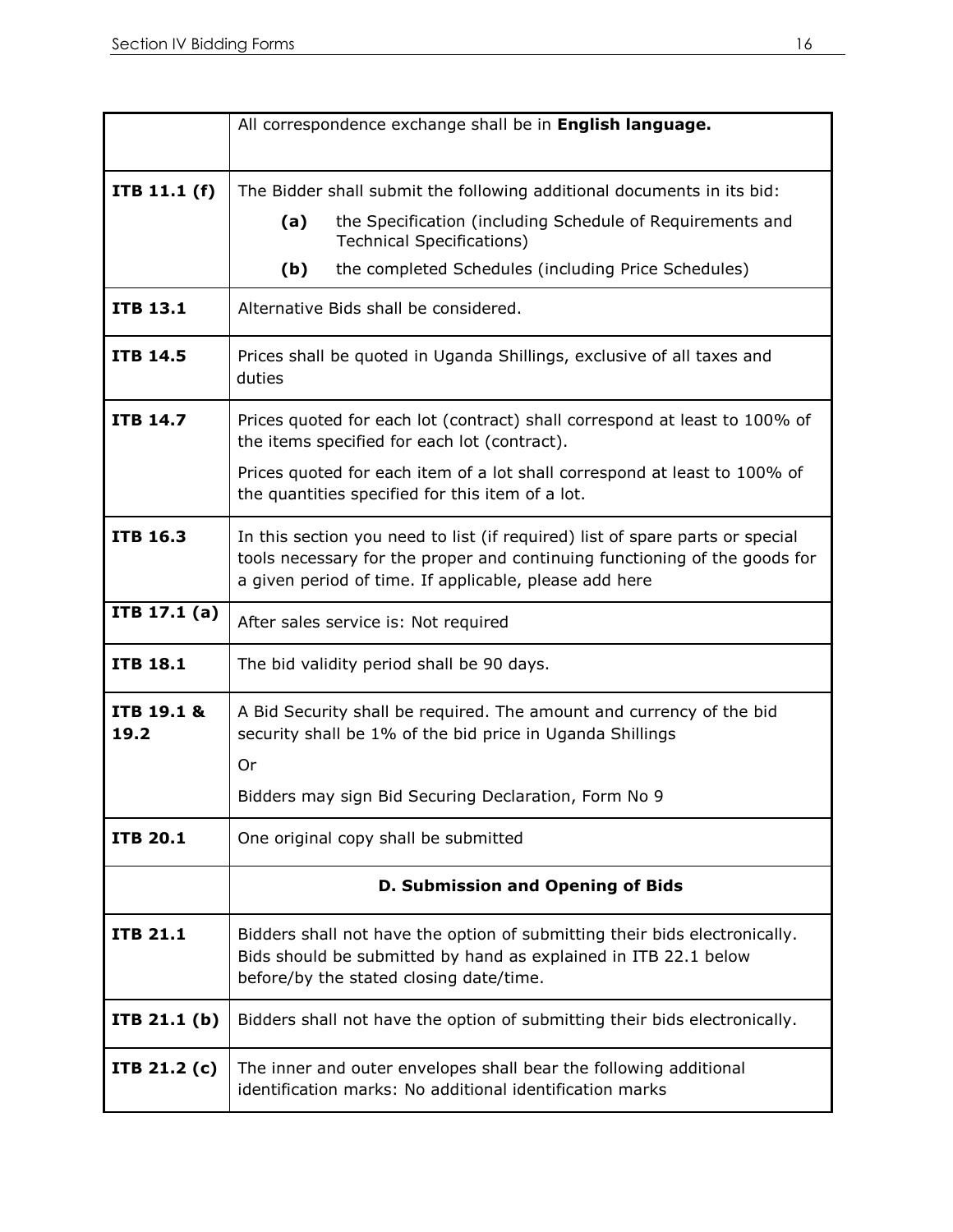| <b>ITB 22.1</b> | For bid submission purposes, the Purchaser's address is:                                                                                                                                                                                                                                                                                                                                                                                                                                                                                 |
|-----------------|------------------------------------------------------------------------------------------------------------------------------------------------------------------------------------------------------------------------------------------------------------------------------------------------------------------------------------------------------------------------------------------------------------------------------------------------------------------------------------------------------------------------------------------|
|                 | Attention: Chairman, Tender Committee,                                                                                                                                                                                                                                                                                                                                                                                                                                                                                                   |
|                 | Street Address: VSF Germany, Naguru Plot No. 21 Naguru Drive - Naguru                                                                                                                                                                                                                                                                                                                                                                                                                                                                    |
|                 | The deadline for bid submission is: 20 <sup>th</sup> May 2022                                                                                                                                                                                                                                                                                                                                                                                                                                                                            |
|                 | Time: 12:00hrs, East Africa Time                                                                                                                                                                                                                                                                                                                                                                                                                                                                                                         |
| <b>ITB 25.1</b> | The bid opening shall take place at:                                                                                                                                                                                                                                                                                                                                                                                                                                                                                                     |
|                 | Street Address: VSF Germany, Naguru Plot No. 21 Naguru Drive - Naguru                                                                                                                                                                                                                                                                                                                                                                                                                                                                    |
|                 | Time: $10:00$ hrs, East Africa Time on $1st$ May 2022.                                                                                                                                                                                                                                                                                                                                                                                                                                                                                   |
| <b>ITB 25.1</b> | Electronic bid submission is not permitted in accordance with ITB sub-<br>clause 21.1.                                                                                                                                                                                                                                                                                                                                                                                                                                                   |
|                 | <b>E. Evaluation and Comparison of Bids</b>                                                                                                                                                                                                                                                                                                                                                                                                                                                                                              |
| ITB 32.3(d)     | The adjustments shall be determined using the following criteria, from<br>amongst those set out in Section III, Evaluation and Qualification Criteria:                                                                                                                                                                                                                                                                                                                                                                                   |
|                 | Deviation in Delivery schedule: No.<br>(a)                                                                                                                                                                                                                                                                                                                                                                                                                                                                                               |
|                 | (b)<br>Deviation in payment schedule: No.                                                                                                                                                                                                                                                                                                                                                                                                                                                                                                |
|                 | (c)<br>the cost of major replacement components, mandatory spare<br>parts, and service: No.                                                                                                                                                                                                                                                                                                                                                                                                                                              |
|                 | (d)<br>the availability in the Purchaser's Country of spare parts and after-<br>sales services for the equipment offered in the bid Yes, Name and<br>provide contacts of authorized dealers.                                                                                                                                                                                                                                                                                                                                             |
|                 | (e)<br>the projected operating and maintenance costs during the life of<br>the equipment No.                                                                                                                                                                                                                                                                                                                                                                                                                                             |
|                 | the performance and productivity of the equipment offered; No<br>(f)                                                                                                                                                                                                                                                                                                                                                                                                                                                                     |
| <b>ITB 32.5</b> | Bidders are allowed to quote for one or more lots so long as the quote is<br>for a complete lot.                                                                                                                                                                                                                                                                                                                                                                                                                                         |
|                 | Evaluation will be done for Lots                                                                                                                                                                                                                                                                                                                                                                                                                                                                                                         |
|                 | Bids will be evaluated lot by lot. If a Price Schedule shows items listed but<br>not priced, their prices shall be assumed to be included in the prices of<br>other items. An item not listed in the Price Schedule shall be assumed to<br>be not included in the bid, and provided that the bid is substantially<br>responsive, the average price of the item quoted by substantially<br>responsive bidders will be added to the bid price and the equivalent total<br>cost of the bid so determined will be used for price comparison. |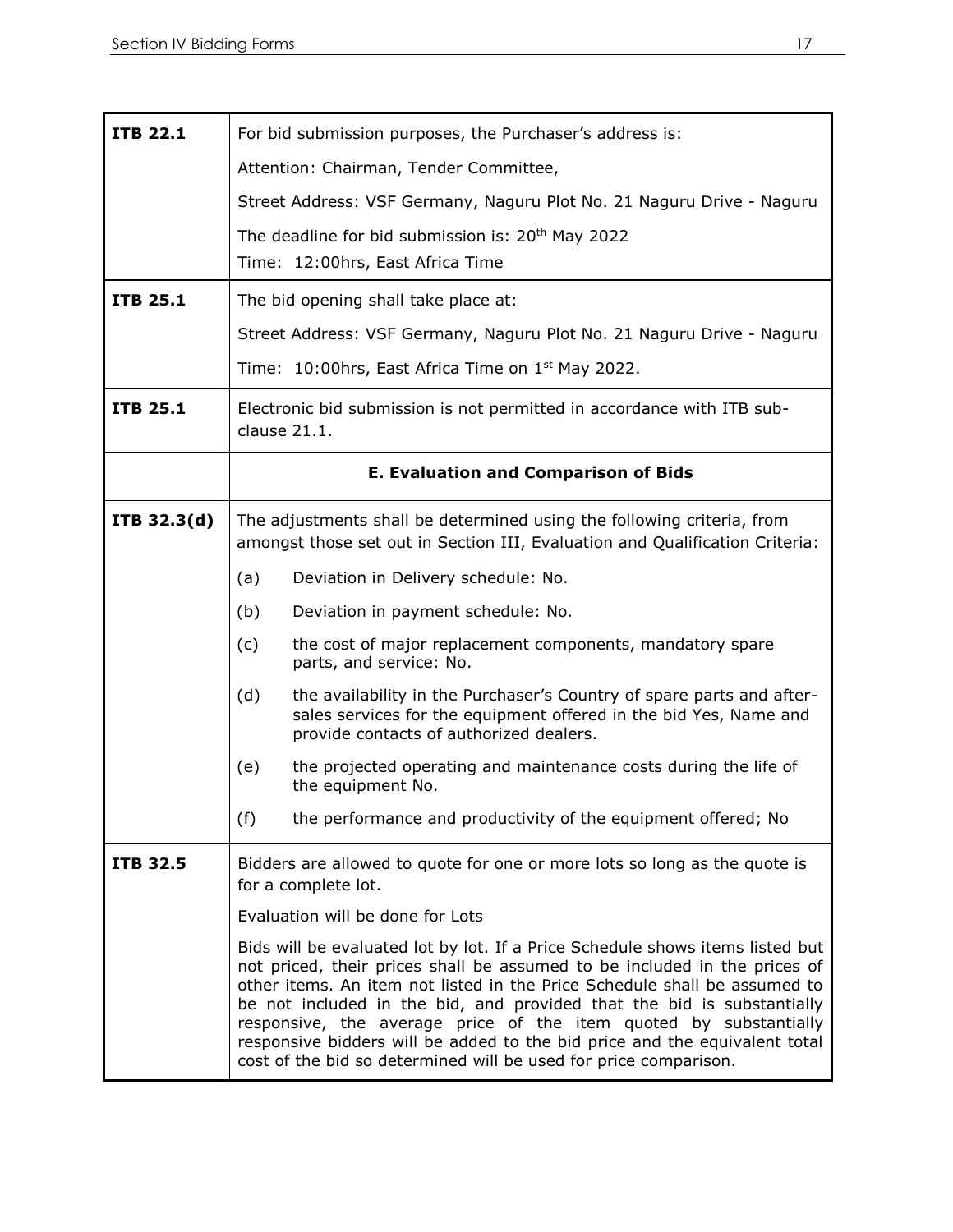|                 | <b>F. Award of Contract</b>                                                                                                                         |
|-----------------|-----------------------------------------------------------------------------------------------------------------------------------------------------|
| <b>ITB 37.1</b> | The maximum percentage by which quantities may be increased is: 30%<br>The maximum percentage by which quantities may be decreased is<br>unlimited. |
| ITB 39.2        | The successful Bidder shall sign, date, and return the Agreement to the<br>Purchaser within 7 days after receipt of it.                             |

# **Section IV. Bidding Forms**

# *Table of Forms*

<span id="page-17-4"></span><span id="page-17-3"></span><span id="page-17-2"></span><span id="page-17-1"></span><span id="page-17-0"></span>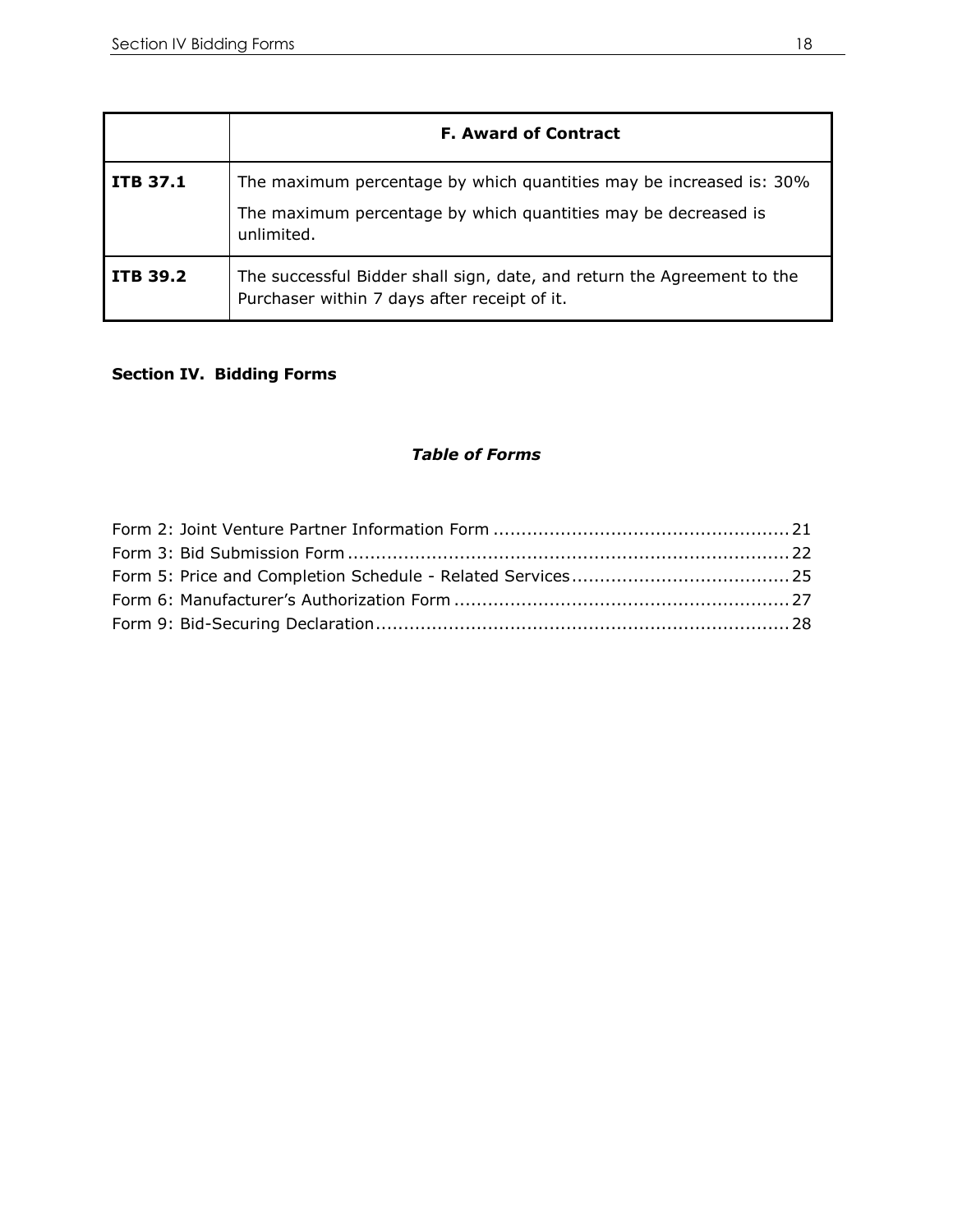## *Form 1: Bidder Information Form*

*[The Bidder shall fill in this Form in accordance with the instructions indicated below. No alterations to its format shall be permitted and no substitutions shall be accepted.]*

Date: *[insert date (as day, month and year) of Bid Submission*]

Tender No.: *[insert number of bidding process]*

Page \_\_\_\_\_\_\_\_\_\_\_\_ of \_\_\_\_\_\_\_\_\_\_\_ pages

1. Bidder's Legal Name [*insert Bidder's legal name]*

2. In case of joint venture (JV), legal name of each party: *[insert legal name of each party in JV]*

3. Bidder's actual or intended Country of Registration: *[insert actual or intended Country of Registration]*

4. Bidder's Year of Registration: *[insert Bidder's year of registration]*

5. Bidder's Legal Address in Country of Registration: *[insert Bidder's legal address in country of registration]*

6. Bidder's Authorized Representative Information

Name: *[insert Authorized Representative's name]*

Address: *[insert Authorized Representative's Address]*

Telephone/Fax numbers: *[insert Authorized Representative's telephone/fax numbers]*

Email Address: *[insert Authorized Representative's email address]*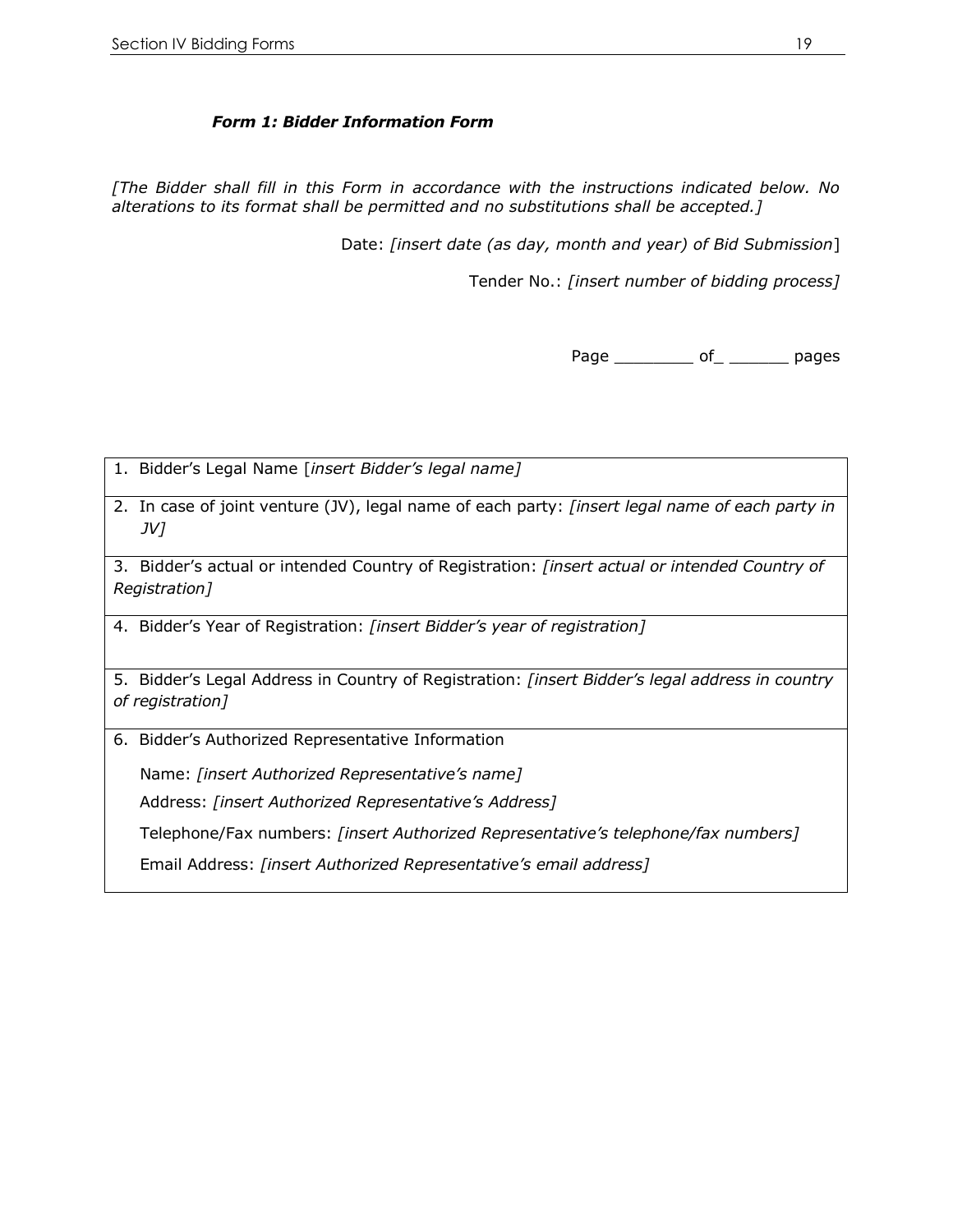| 7. Attached are copies of original documents of: [check the box(es) of the attached original<br>documents]                                                            |
|-----------------------------------------------------------------------------------------------------------------------------------------------------------------------|
| Articles of Incorporation or Registration of firm named in 1, above, in accordance with ITB<br>Sub-Clauses 4.1 and 4.2.                                               |
| In case of JV, letter of intent to form JV or JV agreement, in accordance with ITB Sub-<br>Clause 4.1.                                                                |
| In case of government owned entity, documents establishing legal and financial autonomy<br>and compliance with commercial law, in accordance with ITB Sub-Clause 4.5. |
| Tax clearance                                                                                                                                                         |
| VAT registration certificate                                                                                                                                          |
| Membership of Chamber of commerce                                                                                                                                     |
| <b>Bank Statement</b>                                                                                                                                                 |
| Sole Agency Certificate (if applicable)                                                                                                                               |
| Import registration (if applicable)                                                                                                                                   |
|                                                                                                                                                                       |
|                                                                                                                                                                       |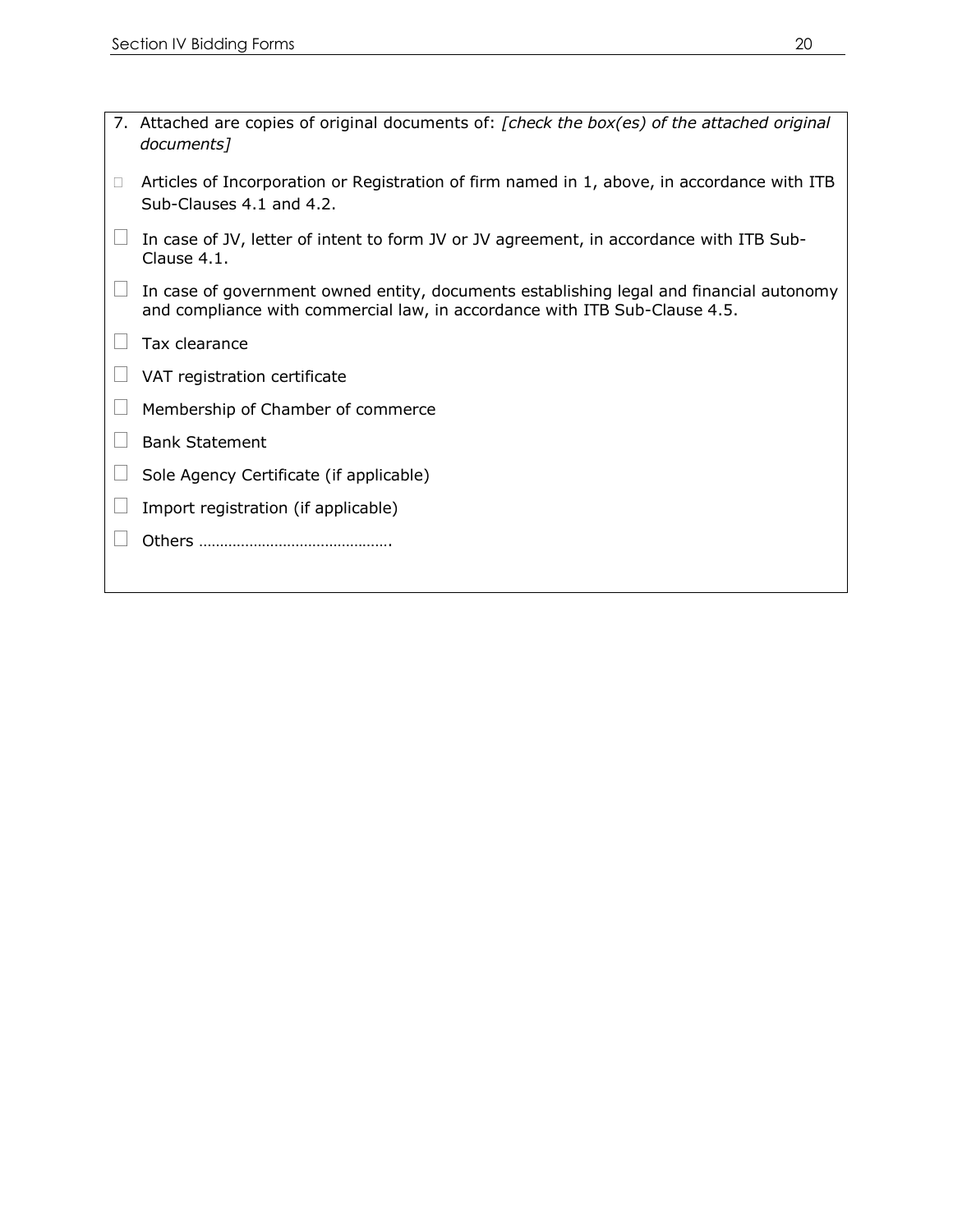# *Form 2: Joint Venture Partner Information Form*

*[The Bidder shall fill in this Form in accordance with the instructions indicated below].*

Date: *[insert date (as day, month and year) of Bid Submission*]

Tender No: *[insert number of bidding process]*

Page of of pages

1. Bidder's Legal Name: *[insert Bidder's legal name]*

2. JV's Party legal name: *[insert JV's Party legal name]*

3. JV's Party Country of Registration: *[insert JV's Party country of registration]*

- 4. JV's Party Year of Registration: *[insert JV's Part year of registration]*
- 5. JV's Party Legal Address in Country of Registration: *[insert JV's Party legal address in country of registration]*

6. JV's Party Authorized Representative Information

Name: *[insert name of JV's Party authorized representative]*

Address: *[insert address of JV's Party authorized representative]*

Telephone/Fax numbers: *[insert telephone/fax numbers of JV's Party authorized representative]*

Email Address: *[insert email address of JV's Party authorized representative]*

- 7. Attached are copies of original documents of: *[check the box(es) of the attached original documents]*
- $\Box$  Articles of Incorporation or Registration of firm named in 2, above, in accordance with ITB Sub-Clauses 4.1 and 4.2.

 $\Box$  In case of government owned entity, documents establishing legal and financial autonomy and compliance with commercial law, in accordance with ITB Sub-Clause 4.5.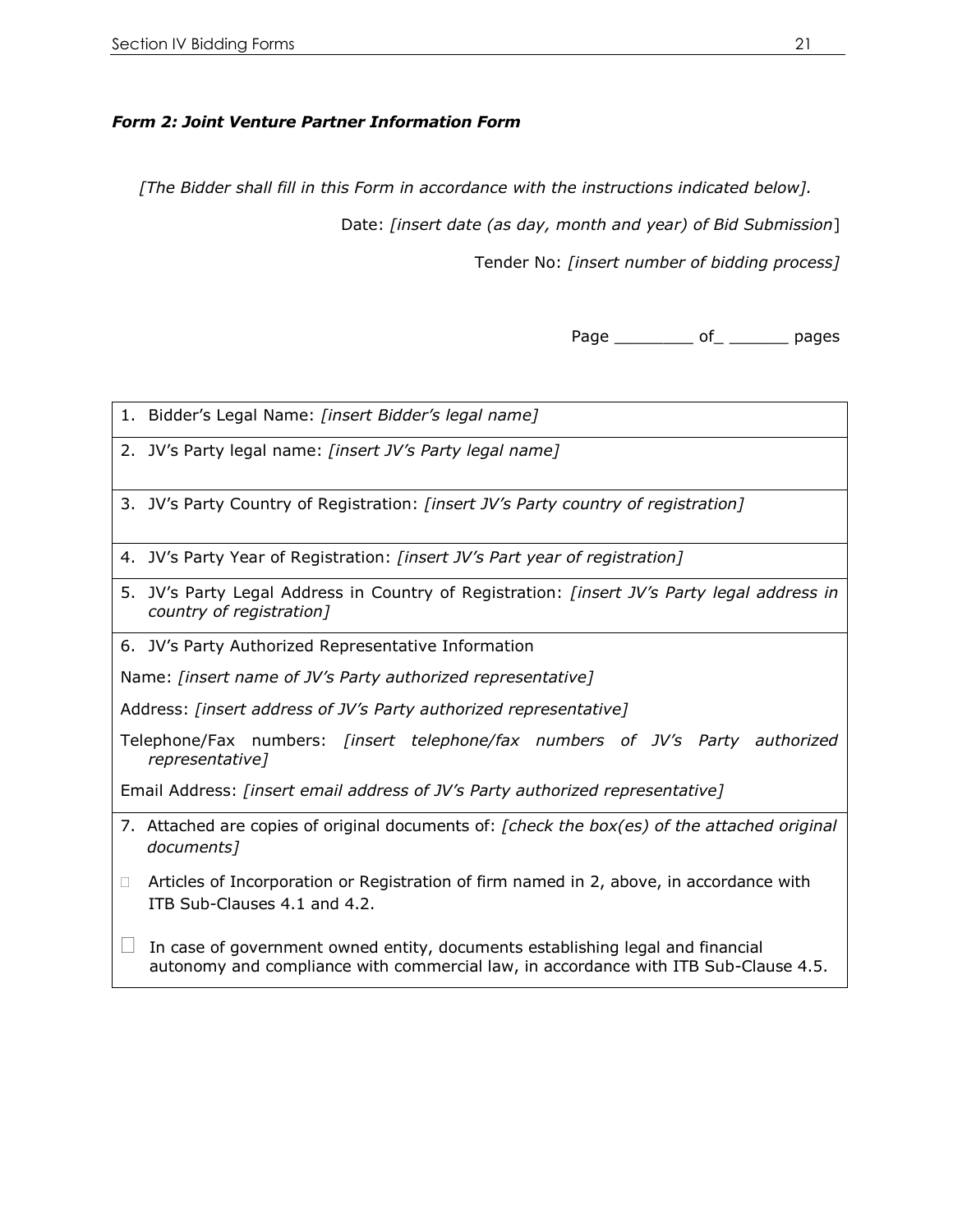## *Form 3: Bid Submission Form*

*[The Bidder shall fill in this Form in accordance with the instructions indicated No alterations to its format shall be permitted and no substitutions shall be accepted.]*

Date: *[insert date (as day, month and year) of Bid Submission]*

Tender No.: *[insert number of bidding process]*

Invitation for Bid No.: *[insert No of IFB]*

Alternative No.: *[insert identification No if this is a Bid for an alternative]*

To: [*insert complete name of Purchaser]*

We, the undersigned, declare that:

- (a) We have examined and have no reservations to the Bidding Documents, including Addenda No.: *[insert the number and issuing date of each Addenda];*
- (b) We offer to supply in conformity with the Bidding Documents and in accordance with the Delivery Schedules specified in the Schedule of Requirements the following Goods and Related Services *[insert a brief description of the Goods and Related Services];*
- (c) The total price of our Bid, excluding any discounts offered in item (d) below, is: *[insert the total bid price in words and figures];*
- (d) The discounts offered and the methodology for their application are:

**Discounts.** If our bid is accepted, the following discounts shall apply.*[Specify in detail each discount offered and the specific item of the Schedule of Requirements to which it applies.]* 

**Methodology of Application of the Discounts.** The discounts shall be applied using the following method: *[Specify in detail the method that shall be used to apply the discounts];*

(e) Our bid shall be valid for the period of time specified in ITB Sub-Clause 18.1, from the date fixed for the bid submission deadline in accordance with ITB Sub-Clause 22.1,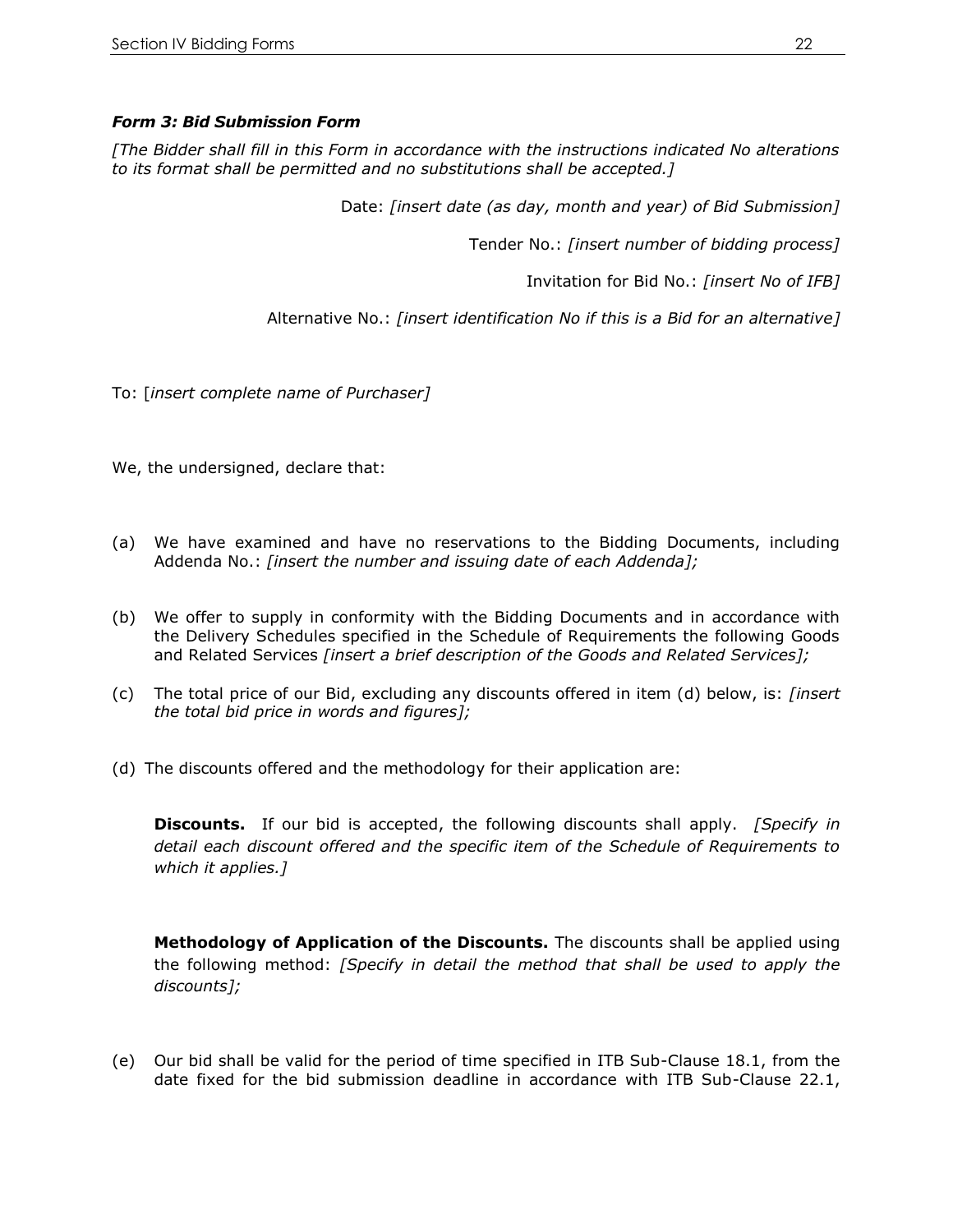and it shall remain binding upon us and may be accepted at any time before the expiration of that period;

- (f) We have no conflict of interest in accordance with ITB Sub-Clause 4.2;
- (g) Our firm, its affiliates or subsidiaries—including any subcontractors or suppliers for any part of the contract—has not been declared ineligible by the Country, under Country laws or official regulations, in accordance with ITB Sub-Clause 4.3;
- (h) The following commissions, gratuities, or fees have been paid or are to be paid with respect to the bidding process or execution of the Contract: *[insert complete name of each Recipient, its full address, the reason for which each commission or gratuity was paid and the amount and currency of each such commission or gratuity]*

| Name of Recipient | Address | Reason | Amount |
|-------------------|---------|--------|--------|
|                   |         |        |        |
|                   |         |        |        |
|                   |         |        |        |

(If none has been paid or is to be paid, indicate "none.")

- (i) We understand that this bid, together with your written acceptance thereof included in your notification of award, shall constitute a binding contract between us, until a formal contract is prepared and executed.
- (j) We understand that you are not bound to accept the lowest evaluated bid or any other bid that you may receive.

Signed: *[insert signature of person whose name and capacity are shown]*

In the capacity of *[insert legal capacity of person signing the Bid Submission Form]*

Name: *[insert complete name of person signing the Bid Submission Form]*

ID#: ……………………… Date and place of issue: ……………………………

Duly authorized to sign the bid for and on behalf of: *[insert complete name of Bidder]*

| Dated on<br>dav of | [insert date of signing] |
|--------------------|--------------------------|
|--------------------|--------------------------|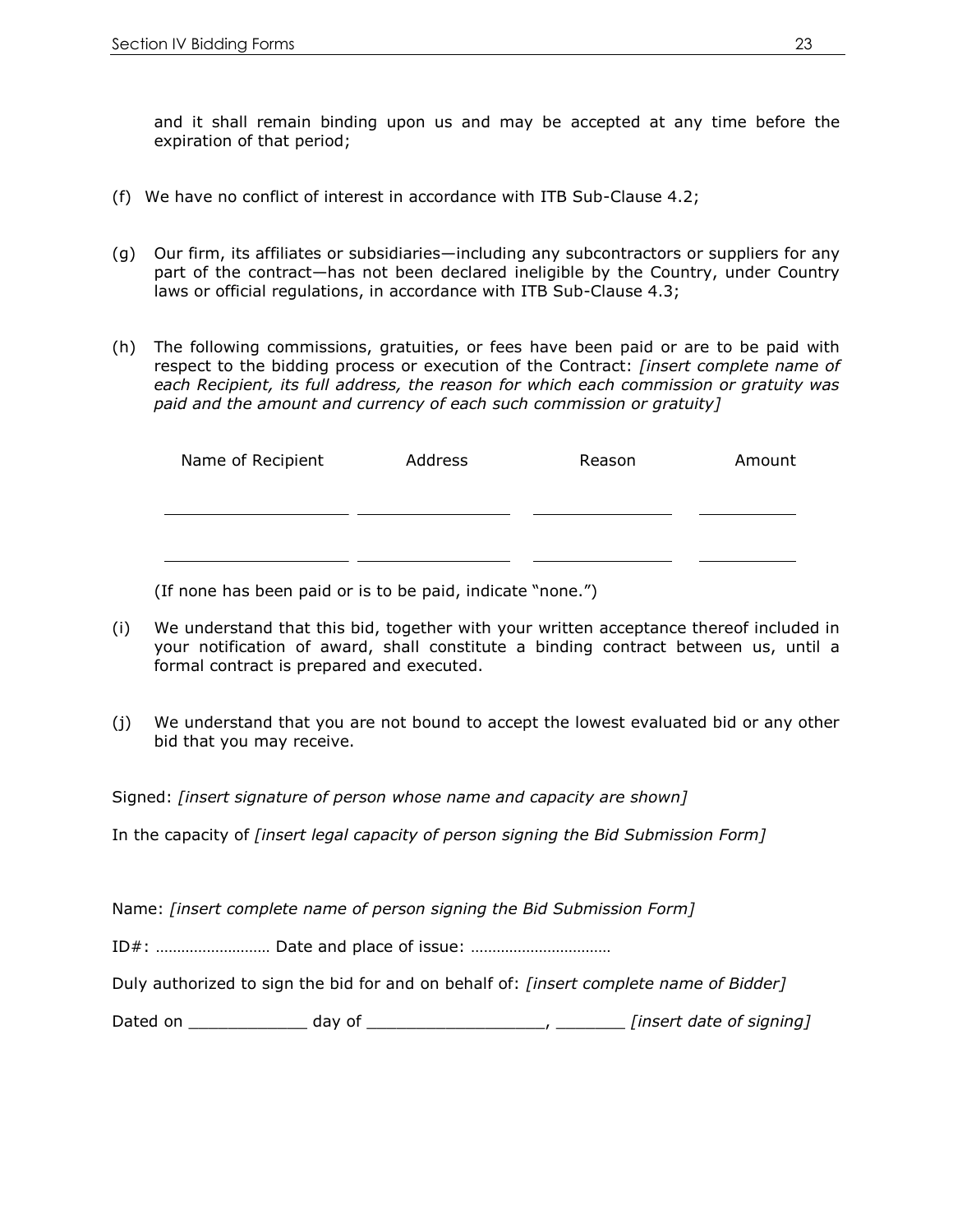$\overline{\phantom{a}}$ 

#### *Form 4: Price Schedule Form*

*[The Bidder shall fill in these Price Schedule Forms in accordance with the instructions indicated. The list of line items in column 1 of the Price Schedules shall coincide with the List of Goods and Related Services specified by the Purchaser in the Schedule of Requirements.]*

|                                      |                             |                                        |                                                            |                                                 | Page N° ________ of _______           | Alternative No: _______________                     |                                             |                                                     |
|--------------------------------------|-----------------------------|----------------------------------------|------------------------------------------------------------|-------------------------------------------------|---------------------------------------|-----------------------------------------------------|---------------------------------------------|-----------------------------------------------------|
| $\mathbf{1}$                         | 2                           | $\mathfrak{Z}$                         | $\overline{4}$                                             | 5                                               | 6                                     | $\overline{z}$                                      | 8                                           | 9                                                   |
| Line<br><b>Item</b><br>$N^{\circ}$   | <b>Description of Goods</b> | <b>Delivery</b><br><b>Date</b>         | Quanti<br>ty                                               | physic<br>al unit                               | <b>Unit price</b><br>DDP <sup>1</sup> | Total price per<br>line item<br>$(Col. 4 \times 6)$ | Country<br>of Origin                        | <b>Brand / Trade</b><br><b>Mark</b>                 |
| [insert<br>number<br>of the<br>item] | [insert name of Good]       | [insert<br>quoted<br>Delivery<br>Date] | [insert<br>number<br>of units<br>to be<br>supplie<br>$d$ ] | [insert<br>name<br>of the<br>physica<br>l unit] | [insert unit<br>price]                | [insert total<br>price per line<br>item]            | [insert<br>name of<br>country<br>of origin] | <i><b>[insert]</b></i><br>Brand/Trade<br>mark name] |
|                                      |                             |                                        |                                                            |                                                 |                                       |                                                     |                                             |                                                     |
|                                      |                             |                                        |                                                            |                                                 |                                       |                                                     |                                             |                                                     |
|                                      |                             |                                        |                                                            |                                                 |                                       |                                                     |                                             |                                                     |
|                                      |                             |                                        |                                                            |                                                 |                                       |                                                     |                                             |                                                     |

<sup>&</sup>lt;sup>1</sup> Carriage and Insurance Paid To, Name of Destination: price if goods will be delivered and duties will be paid.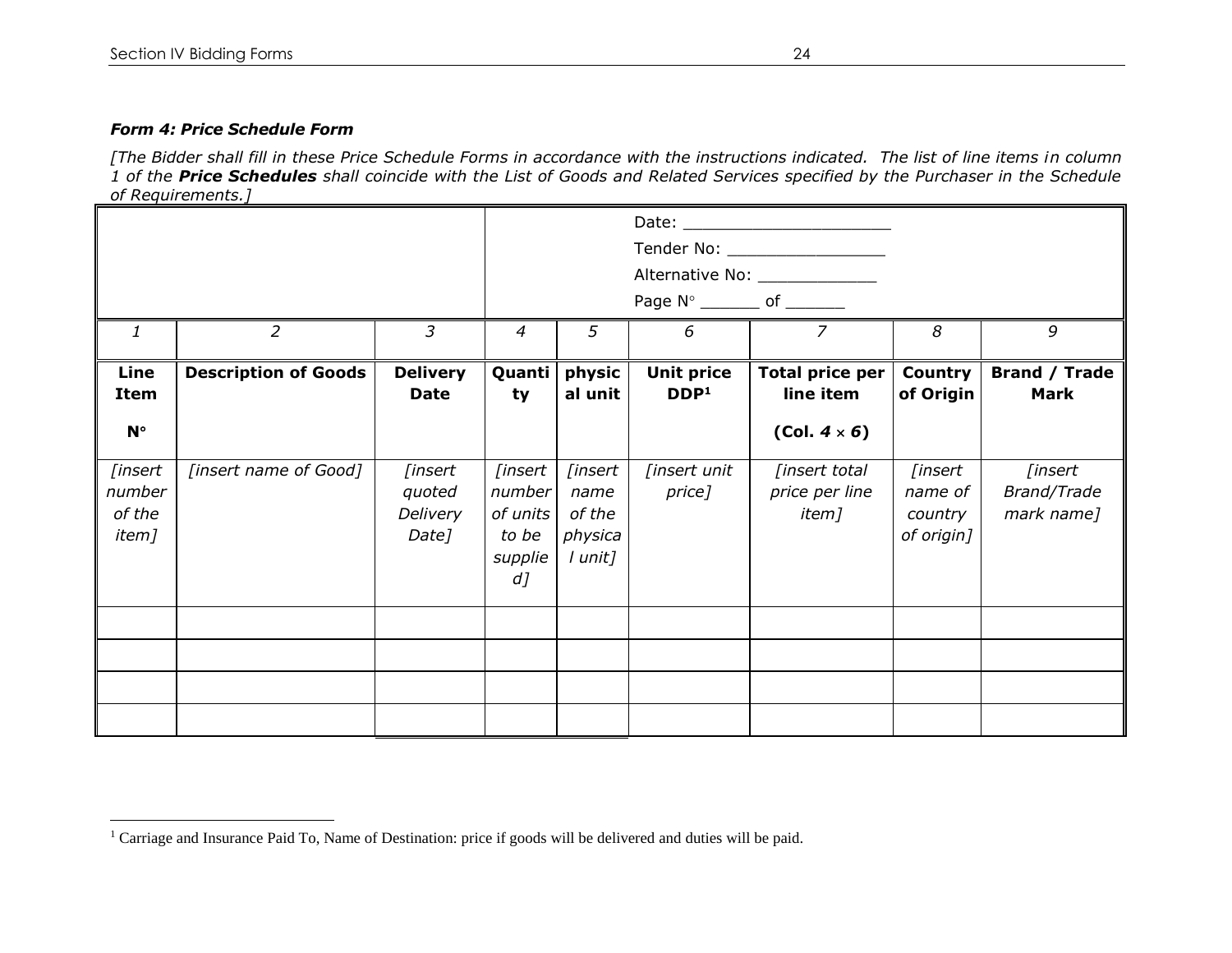# *Form 5: Price and Completion Schedule - Related Services*

|                |                                          |                             |                                                                    |                                      | Date:                           |                                                                        |
|----------------|------------------------------------------|-----------------------------|--------------------------------------------------------------------|--------------------------------------|---------------------------------|------------------------------------------------------------------------|
|                |                                          |                             |                                                                    |                                      | Tender No:                      |                                                                        |
|                |                                          |                             |                                                                    |                                      | Alternative No:                 |                                                                        |
|                |                                          |                             |                                                                    |                                      | Page $N^\circ$ _________ of ___ |                                                                        |
| $\mathbf{1}$   | 2                                        | $\overline{3}$              | $\overline{4}$                                                     | 5                                    | 6                               | $\overline{7}$                                                         |
| <b>Service</b> |                                          |                             |                                                                    |                                      |                                 |                                                                        |
| $N^{\circ}$    | <b>Description of</b><br><b>Services</b> | <b>Country</b><br>of Origin | <b>Delivery Date</b><br>at place of<br><b>Final</b><br>destination | <b>Quantity and physical</b><br>unit | Unit price <sup>2</sup>         | <b>Total Price</b><br>per Service<br>$(Col. 5x 6$ or<br>estimate $)^3$ |

<sup>2</sup> If a related service if free, put zero<br><sup>3</sup> If a related service if free, put zero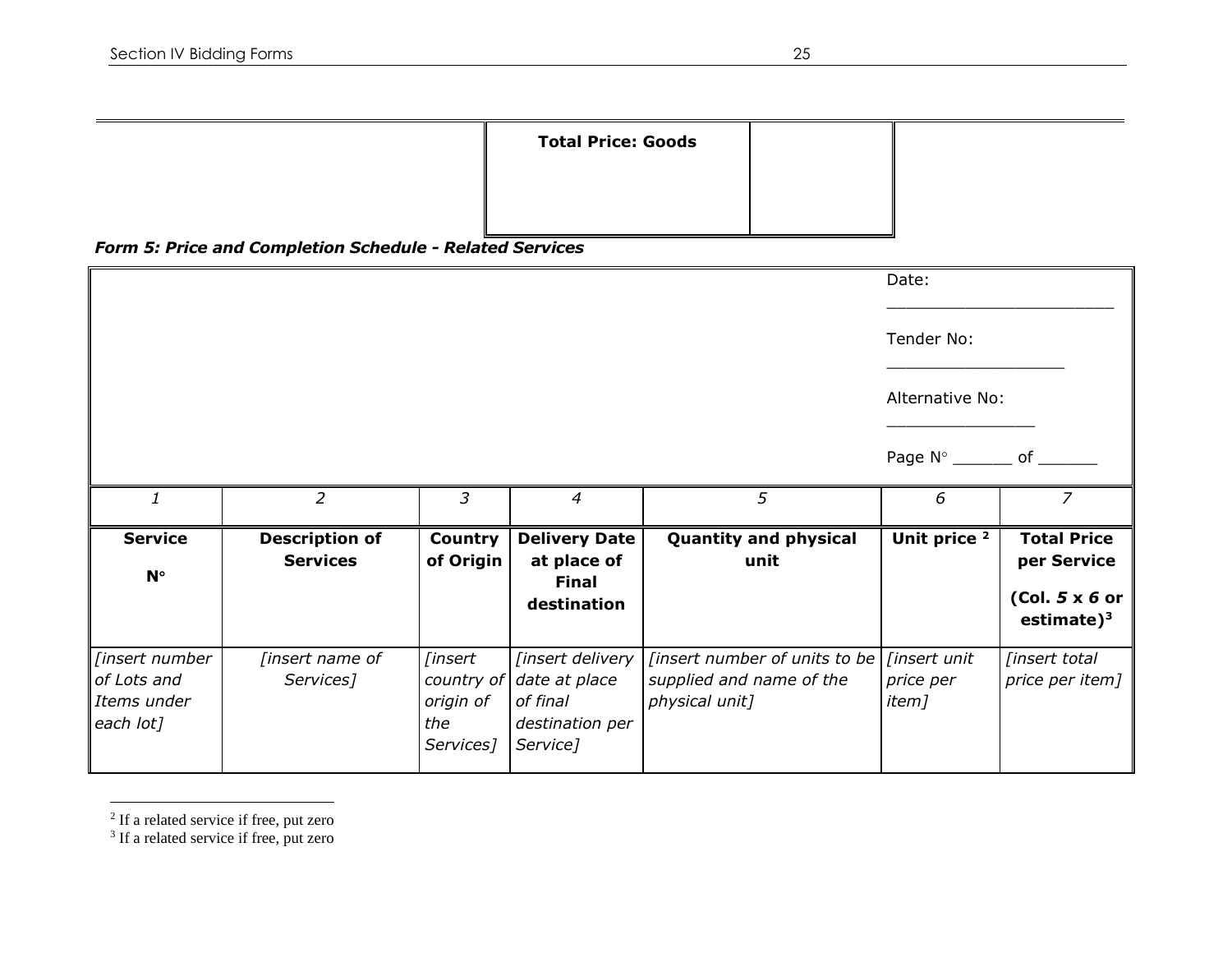|  |  | <b>Total Price: Related Services</b> |  |
|--|--|--------------------------------------|--|
|  |  |                                      |  |
|  |  |                                      |  |
|  |  |                                      |  |

**Name of Bidder:** [*insert complete name of Bidder].* **Signature of Bidder**: *[signature of person signing the Bid]* 

**Date:** *[insert date]*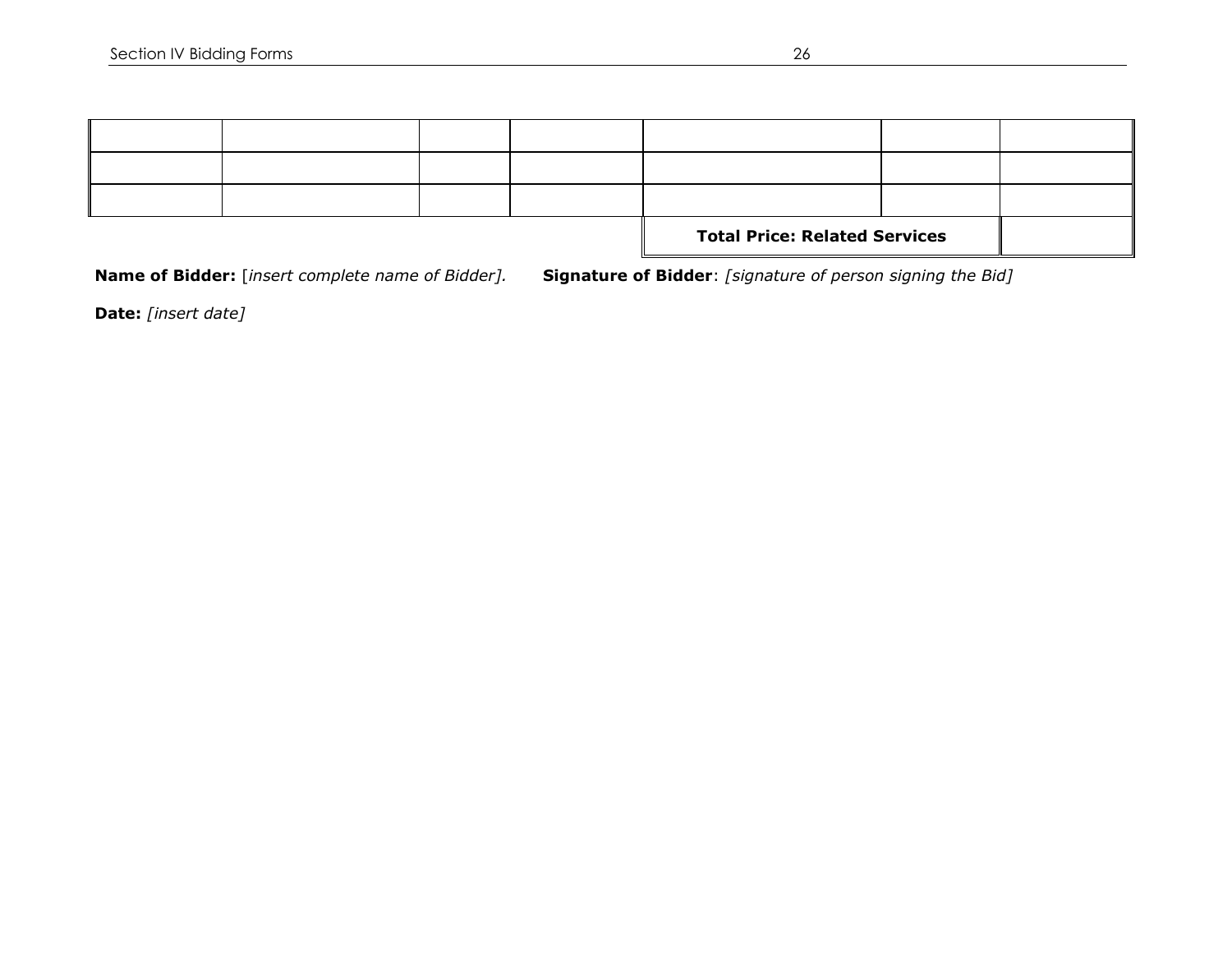# *Form 6: Manufacturer's Authorization Form*

Date:

To: *[name of the Purchaser]*

WHEREAS *[name of the Manufacturer]* who are established and reputable manufacturers of *[name and/or description of the goods]* having factories at *[address of factory]*

I hereby authorise *[name and address of Agent]* to submit a Bid, and subsequently negotiate and sign the Contract with you against IFB No. *[reference of the Invitation to Bid]*  for the above Goods manufactured by us.

We hereby extend our full guarantee and warranty as per Clause 15 of the General Conditions of Contract for the goods offered for supply by the above firm against this Invitation for Bids.

*\_\_\_\_\_\_\_\_\_\_\_\_\_\_\_\_\_\_\_\_\_\_\_\_\_\_\_\_\_\_\_\_\_\_\_\_\_\_\_\_\_\_\_\_\_\_\_\_\_\_\_\_\_\_\_*

*[signature for and on behalf of Manufacturer]*

Note: This letter of authority should be on the letterhead of the Manufacturer and should be signed by a person competent and having the power of attorney to bind the Manufacturer. It should be included by the Bidder in its Bid.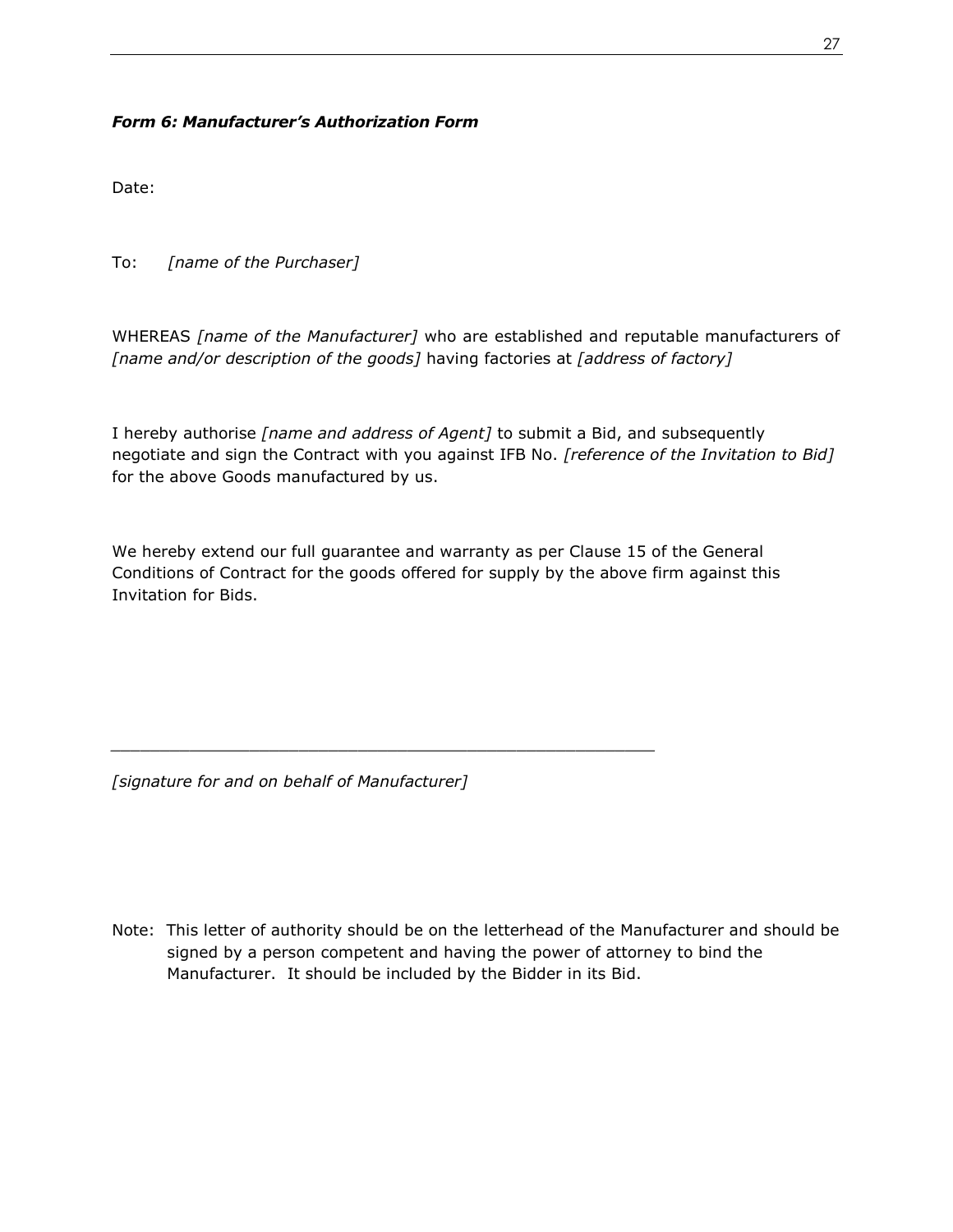# *Form 9: Bid-Securing Declaration*

*[The Bidder shall fill in this Form in accordance with the instructions indicated.]*

Date: *[insert date (as day, month and year) of Bid Submission]*

Tender No.: *[insert number of bidding process]*

Alternative No.: *[insert identification No if this is a Bid for an alternative]*

To: *[insert complete name of Purchaser]*

We, the undersigned, declare that:

1. We understand that, according to your conditions, bids must be supported by a Bid-Securing Declaration.

2. We accept that we will automatically be suspended from being eligible for bidding in any contract with the Purchaser for the period of time of *2 years* starting on *[8th February 2016],* if we are in breach of our obligation(s) under the bid conditions, because we:

- (a) have withdrawn our Bid during the period of bid validity specified by us in the Bidding Data Sheet; or
- (b) having been notified of the acceptance of our Bid by the Purchaser during the period of bid validity, (i) fail or refuse to execute the Contract, if required, or (ii) fail or refuse to furnish the Performance Security, in accordance with the ITB.

3. We understand this Bid Securing Declaration shall expire if we are not the successful Bidder, upon the earlier of (i) our receipt of a copy of your notification of the name of the successful Bidder; or (ii) twenty-eight days after the expiration of our Bid.

4. We understand that if we are a Joint Venture, the Bid Securing Declaration must be in the name of the Joint Venture that submits the bid. If the Joint Venture has not been legally constituted at the time of bidding, the Bid Securing Declaration shall be in the names of all future partners as named in the letter of intent.

Signed: *[insert signature of person whose name and capacity are shown]* In the capacity of *[insert legal capacity of person signing the Bid Securing Declaration]*

Name: *[insert complete name of person signing the Bid Securing Declaration]*

Duly authorized to sign the bid for and on behalf of: *[insert complete name of Bidder]*

Dated on \_\_\_\_\_\_\_\_\_\_\_\_ day of \_\_\_\_\_\_\_\_\_\_\_\_\_\_\_\_\_\_, \_\_\_\_\_\_\_ *[insert date of signing]*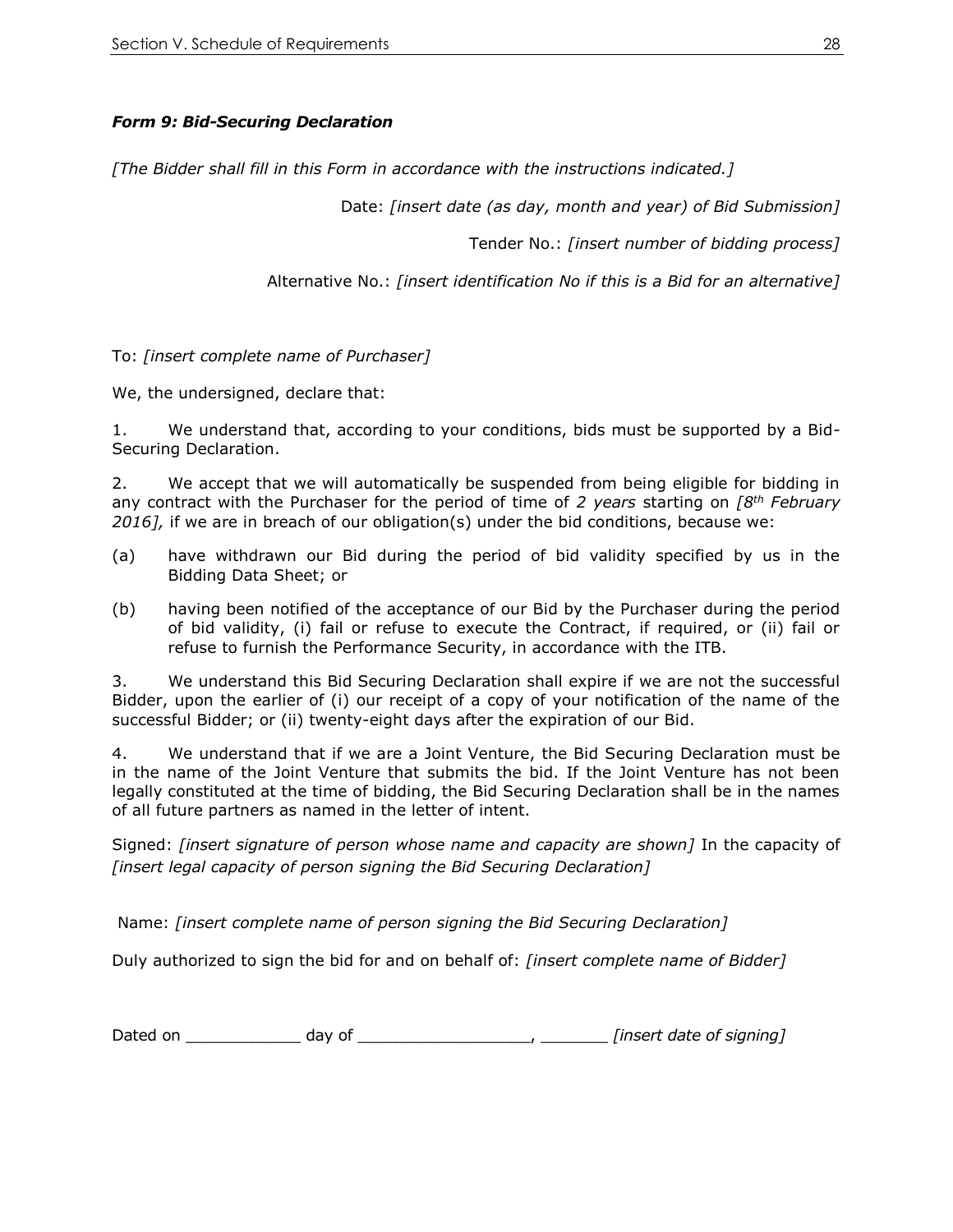# **Section V. Schedule of Requirements**

## **Contents**

<span id="page-28-5"></span><span id="page-28-4"></span><span id="page-28-3"></span><span id="page-28-2"></span><span id="page-28-1"></span><span id="page-28-0"></span>

| 1. |                                                        |
|----|--------------------------------------------------------|
| 2. |                                                        |
| 3. |                                                        |
| 4. |                                                        |
| 5. |                                                        |
| 6. | Eligible Countries  Fehler! Textmarke nicht definiert. |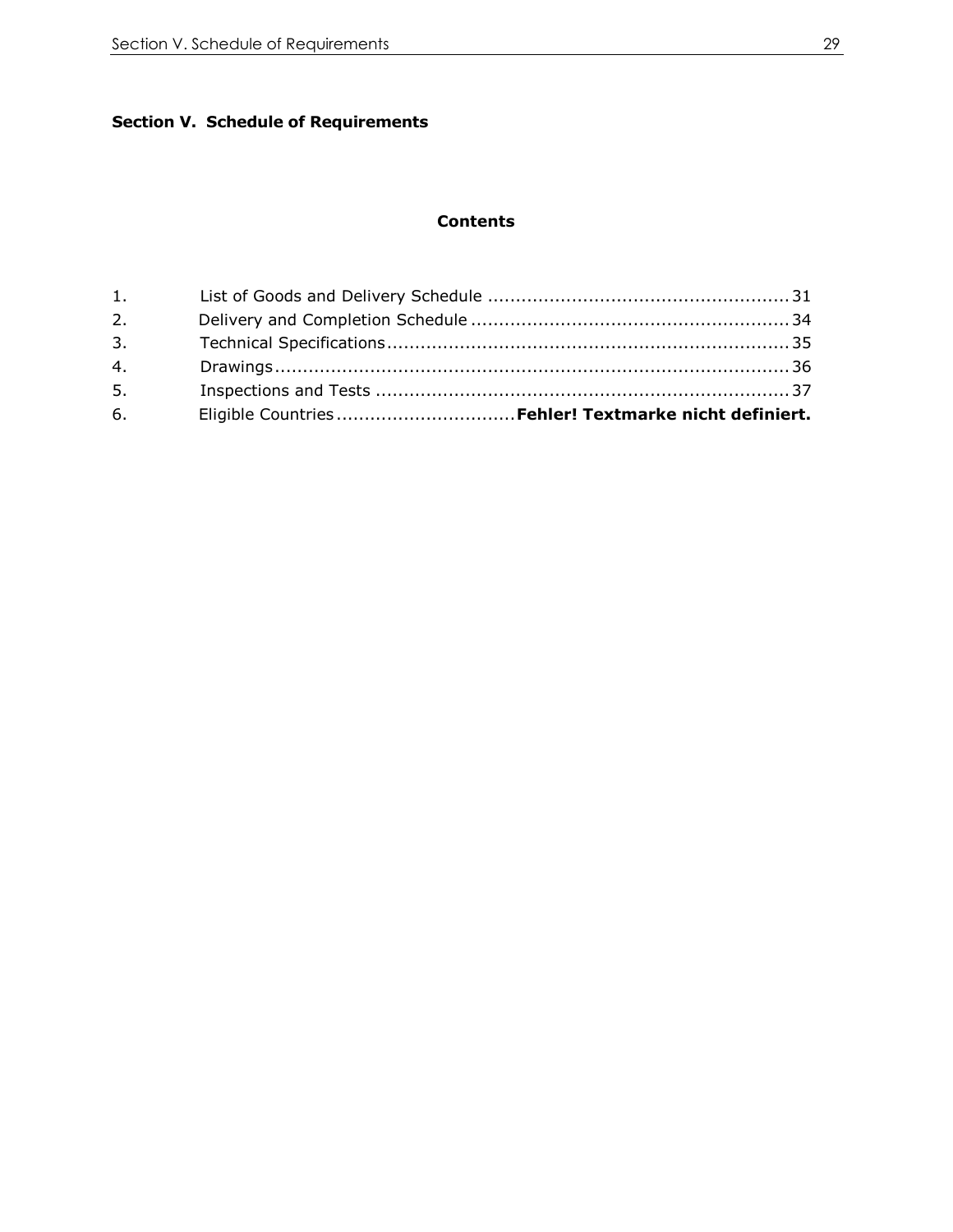# *Notes for Preparing the Schedule of Supply*

<span id="page-29-0"></span>The Schedule of Supply shall be included in the bidding documents by the Purchaser, and shall cover, at a minimum, a description of the goods and services to be supplied and the delivery schedule.

The objective of the Schedule of Supply is to provide sufficient information to enable bidders to prepare their bids efficiently and accurately, in particular, the Price Schedule, for which a form is provided in Section IV. In addition, the Schedule of Requirements, together with the Price Schedule, should serve as a basis in the event of quantity variation at the time of award of contract pursuant to ITB Clause 37.1.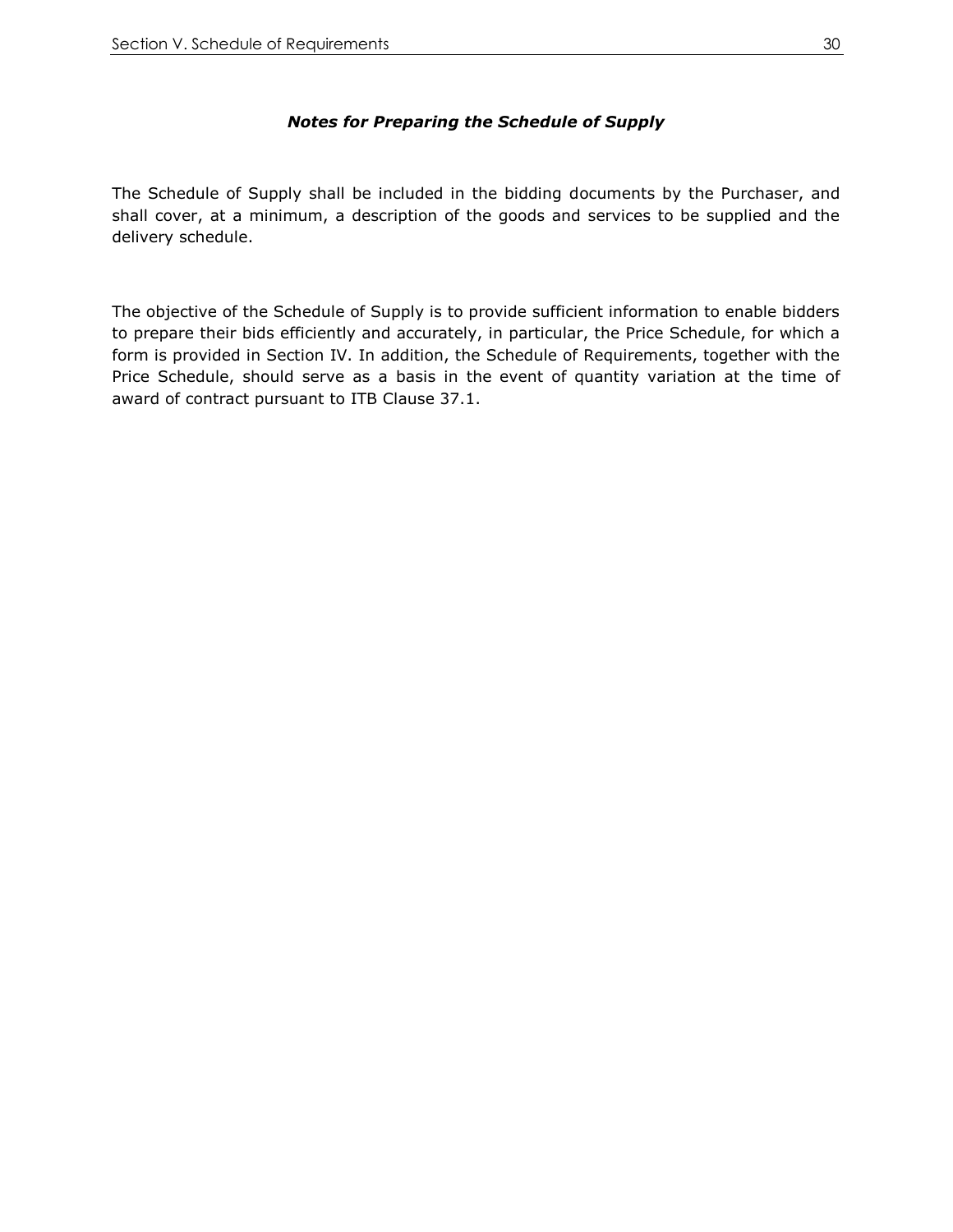# *1. List of Goods and Delivery Schedule*

# **Lot No.: VSF/UG/2022/04/001/01**

**Lot Name:** Cleaning equipments for butchers, pork joints and slaughter houses

| <b>Item</b><br>No. | <b>Name of Goods</b><br>or Related<br><b>Services</b> | <b>Description</b>                                                                                       | Unit of<br><b>Measureme</b><br>nt | Quantity |
|--------------------|-------------------------------------------------------|----------------------------------------------------------------------------------------------------------|-----------------------------------|----------|
| 1                  | <b>Buckets</b>                                        | 20 Litre buckets with covers                                                                             | <b>Pieces</b>                     | 300      |
| 2                  | Cleaning towels                                       | Assorted colours, 12 pieces each pack                                                                    | Dozens                            | 200      |
| 3                  | Liquid soap                                           | 5 Litre Jerry cans                                                                                       | Jerry cans                        | 300      |
| 4                  | Alcohol spray<br>pumps                                | Pumps with holders                                                                                       | Pieces                            | 500      |
| 5                  | Face masks                                            | Cloth, reusable branded with project logos (BUILD and VSFG<br>Logos)                                     | <b>Pieces</b>                     | 1400     |
| 6                  | Overalls                                              | Generic Unisex, Cloth, Long sleeves, short sleeves, Work type,<br>different sizes L, M, XL, XXL          | Pieces                            | 1431     |
| 7                  | Hand washing<br>station                               | With Plastic tank, tap, foot operated hand washing, 100 litre<br>tank, with soap or disinfectant station | <b>Pieces</b>                     | 50       |
| 8                  | Sanitizers                                            | Saraya, Alcohol based, 1 litre volume                                                                    | Pieces                            | 50       |
| 9                  | Gum boots                                             | Generic water proof PVC, Rubber, Mixed sizes from 38-43,<br>branded with BUILD and VSFG Logos            | Pairs                             | 400      |
| 10                 | Aprons                                                | Generic, rubber apron, branded with BUILD, VSFG, MAAIF and<br>ILRI logos.                                | Pieces                            | 840      |
| 11                 | Head caps                                             | Generic, cloth, reusable, cooking type, branded with BUILD<br>and VSFG logos                             | Pieces                            | 840      |
| 12                 | Coats                                                 | Generic work wear over coat, Unisex, Cloth, different sizes L,<br>M, XL, XXL                             | <b>Pieces</b>                     | 840      |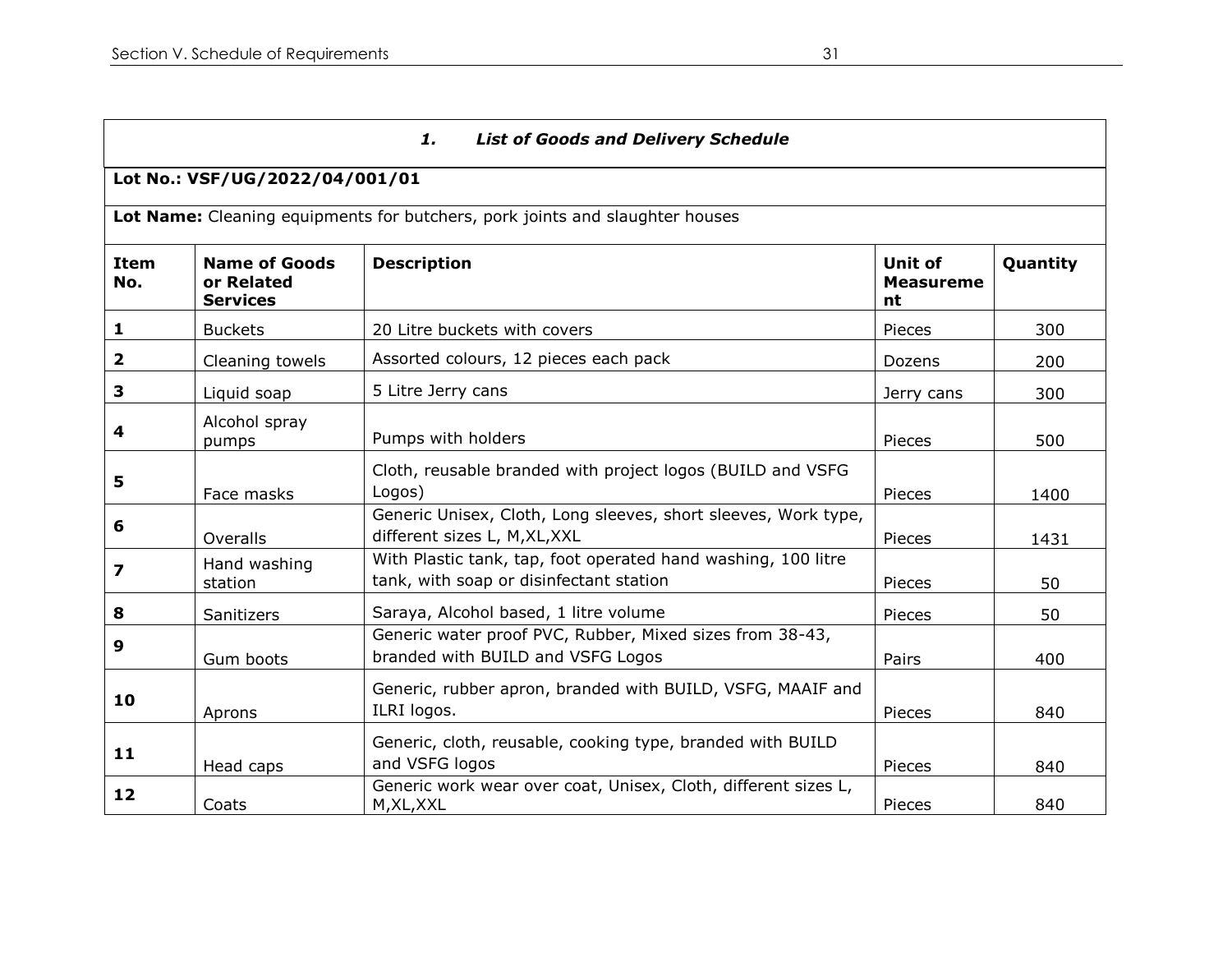# **Lot No.: VSF/UG/2022/04/001/02**

**Lot Name:** Meat handling equipments and facilities

| <b>Item</b><br>No. | <b>Name of Goods</b><br>or Related<br><b>Services</b> | <b>Description</b>                                                                                                                     | <b>Unit of</b><br><b>Measureme</b><br>nt | Quantity |
|--------------------|-------------------------------------------------------|----------------------------------------------------------------------------------------------------------------------------------------|------------------------------------------|----------|
| 1                  | Helmet with a<br>torch                                | Preferably white in colour                                                                                                             | Pieces                                   | 56       |
| $\overline{2}$     | Protection helmet                                     | Generic, with face shield, Industrial hard hats                                                                                        | Pieces                                   | 1000     |
| 3                  | Sharpening/honing<br>steel                            | Stainless steel or ceramic or diamond, a minimum length of<br>12 inches exclusive of the handle, rough steel                           | Pieces                                   | 900      |
| 4                  | Scabbard or belt<br>for knives                        | That can carry knives and sharpening steel during slaughter                                                                            | Pieces                                   | 500      |
| 5                  | Knives - Bleeding                                     | Stainless steel, plastic handle, approximately 6.7 inch (17cm)<br>- 8 inch (20.32) length, straight knife                              | Pieces                                   | 400      |
| 6                  | Knives - Flaying                                      | Stainless steel, plastic handle, approximately 6 inch<br>(15.24cm) length, skinning knife, curved blade                                | Pieces                                   | 400      |
| 7                  | Knives -<br>Evisceration                              | Stainless steel, plastic handle, approximately 8 inch<br>$(20.32cm)$ length                                                            | Pieces                                   | 400      |
| 8                  | Knives - Carcass<br>splitting                         | Stainless steel, plastic handle, approximately 18 inch<br>(45.72cm) length                                                             | Pieces                                   | 400      |
| 9                  | Machetes                                              | For butchers, plastic handle, approximately 18 inch (45.72cm)<br>length                                                                | Pieces                                   | 800      |
| 10                 | Inspection hooks                                      | Mundial Straight Node Hook, Commercial Grade Hook for Meat<br>Inspection, stainless steel, approximately 5.75 inch (14.6 cm)<br>length | Pieces                                   | 400      |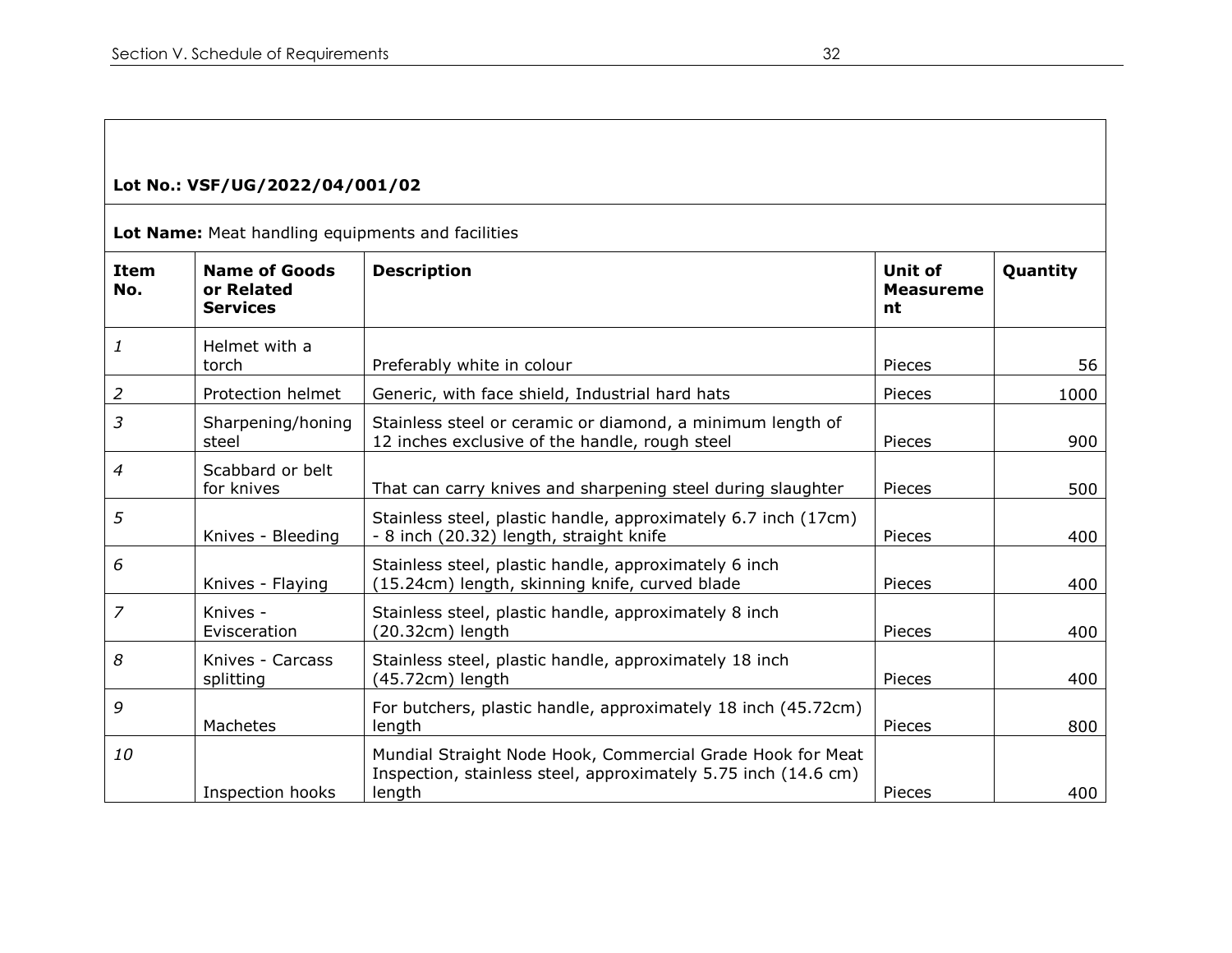|                    | Lot No.: VSF/UG/2022/04/001/03                     |                                                                                                         |                                      |          |  |
|--------------------|----------------------------------------------------|---------------------------------------------------------------------------------------------------------|--------------------------------------|----------|--|
|                    | <b>Lot Name: Testing consumables</b>               |                                                                                                         |                                      |          |  |
| <b>Item</b><br>No. | <b>Name of Goods or</b><br><b>Related Services</b> | <b>Description</b>                                                                                      | <b>Unit of</b><br><b>Measurement</b> | Quantity |  |
| 1.                 | Hooks                                              | Fixed stainless hooks,                                                                                  | Pieces                               | 2000     |  |
| 2.                 | Hog snare                                          | With T-bar and approximately 18-20 inch cable                                                           | Pieces                               | 21       |  |
| 3.                 | First aid kits                                     | Travel type, with essentials already arranged in a<br>butchery environment                              | Pieces                               | 120      |  |
| 4.                 | Big first aid kits                                 | Metallic casing, with essentials already arranged in<br>to handle common accidents in a slaughter house | Pieces                               | 20       |  |
| 5.                 | Leptospira IgG/IgM<br>combo rapid test             | CTK Biotech, 30 tests per kit                                                                           | <b>Kits</b>                          | 40       |  |
| 6.                 | Typhoid IgG/IgM<br>combo rapid test                | CTK Biotech, 30 tests per kit                                                                           | <b>Kits</b>                          | 40       |  |
| 7.                 | Needles and syringes                               | 5 and 10ml volume, Sterile with needles                                                                 | Pieces                               | 1000     |  |
| 8.                 | Gloves                                             | Powder free, box of 50                                                                                  | <b>Boxes</b>                         | 30       |  |
| 9.                 | Biohazard bags                                     | Pack of 20 pieces                                                                                       | Packs                                | 5        |  |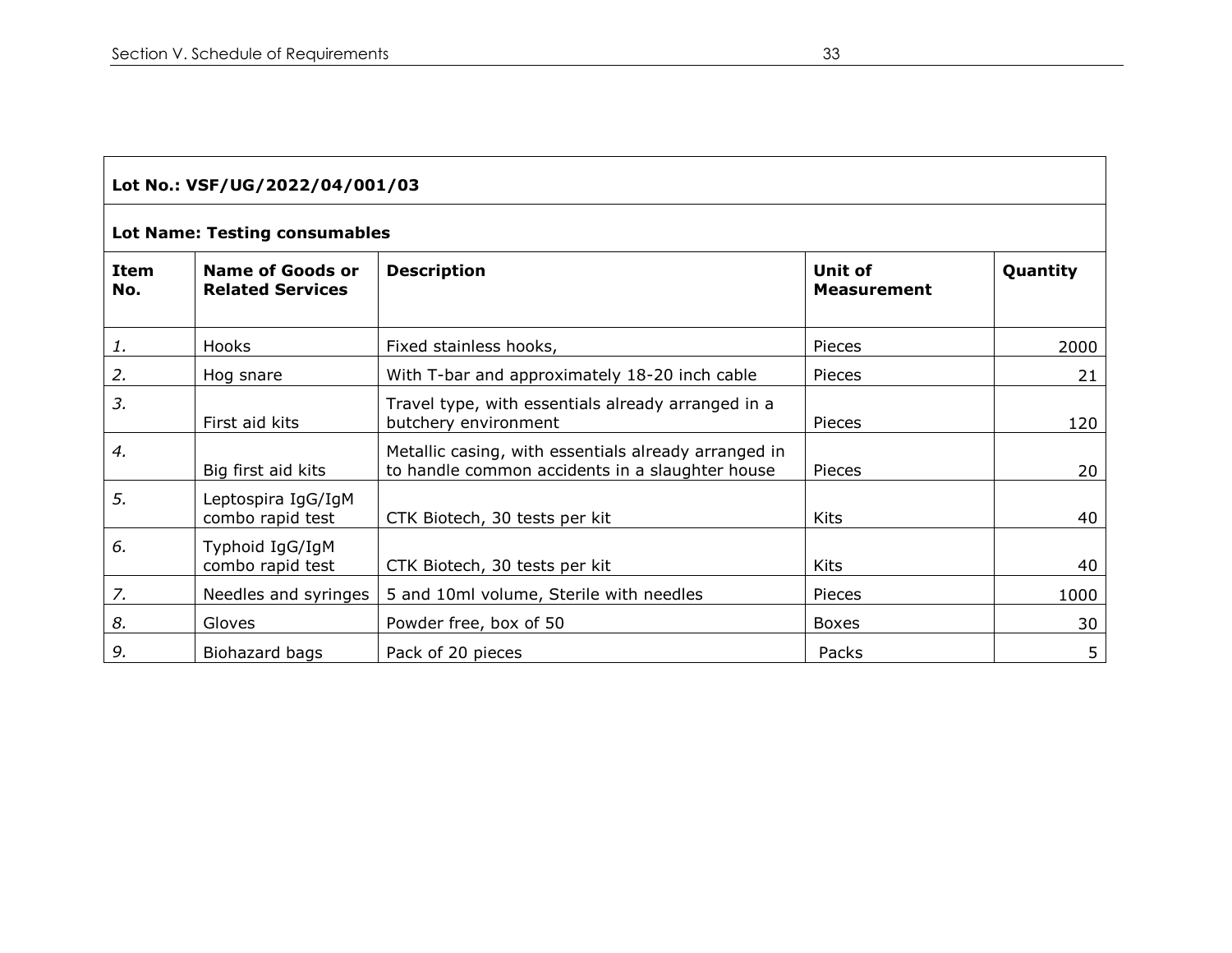| Item<br>No.                     | <b>Description of Goods or Related</b><br><b>Services</b>                                    | <b>Delivery Schedule</b>                                                                                                 | <b>Location</b>                                                                             | <b>Required Arrival Date of</b><br><b>Goods or Completion</b><br><b>Date for Related</b><br><b>Services</b>    |
|---------------------------------|----------------------------------------------------------------------------------------------|--------------------------------------------------------------------------------------------------------------------------|---------------------------------------------------------------------------------------------|----------------------------------------------------------------------------------------------------------------|
| <b>Insert</b><br>No. of<br>item | insert name and brief description<br>of the goods and the related<br>services to be provided | insert date<br>(dd/mm/yy) before<br>which or duration<br>(days/weeks/months)<br>during which delivery<br>must take place | insert place of<br>destination for<br>goods or site where<br>services shall be<br>performed | insert envisaged arrival<br>date of goods<br>at final destination or<br>desired completion date<br>for related |
| $Lot-1$                         | Cleaning equipments for butchers,<br>pork joints and slaughter houses                        | July 2022                                                                                                                | Naguru, Uganda                                                                              | $15th$ July 2022                                                                                               |
| $Lot-2$                         | Meat handling equipments and<br><b>facilities</b>                                            | July 2022                                                                                                                | Naguru, Uganda                                                                              | $15th$ July 2022                                                                                               |
| $Lot-3$                         | Testing consumables                                                                          | July 2022                                                                                                                | Naguru, Uganda                                                                              | 15 <sup>th</sup> July 2022                                                                                     |

# *2. Delivery and Completion Schedule*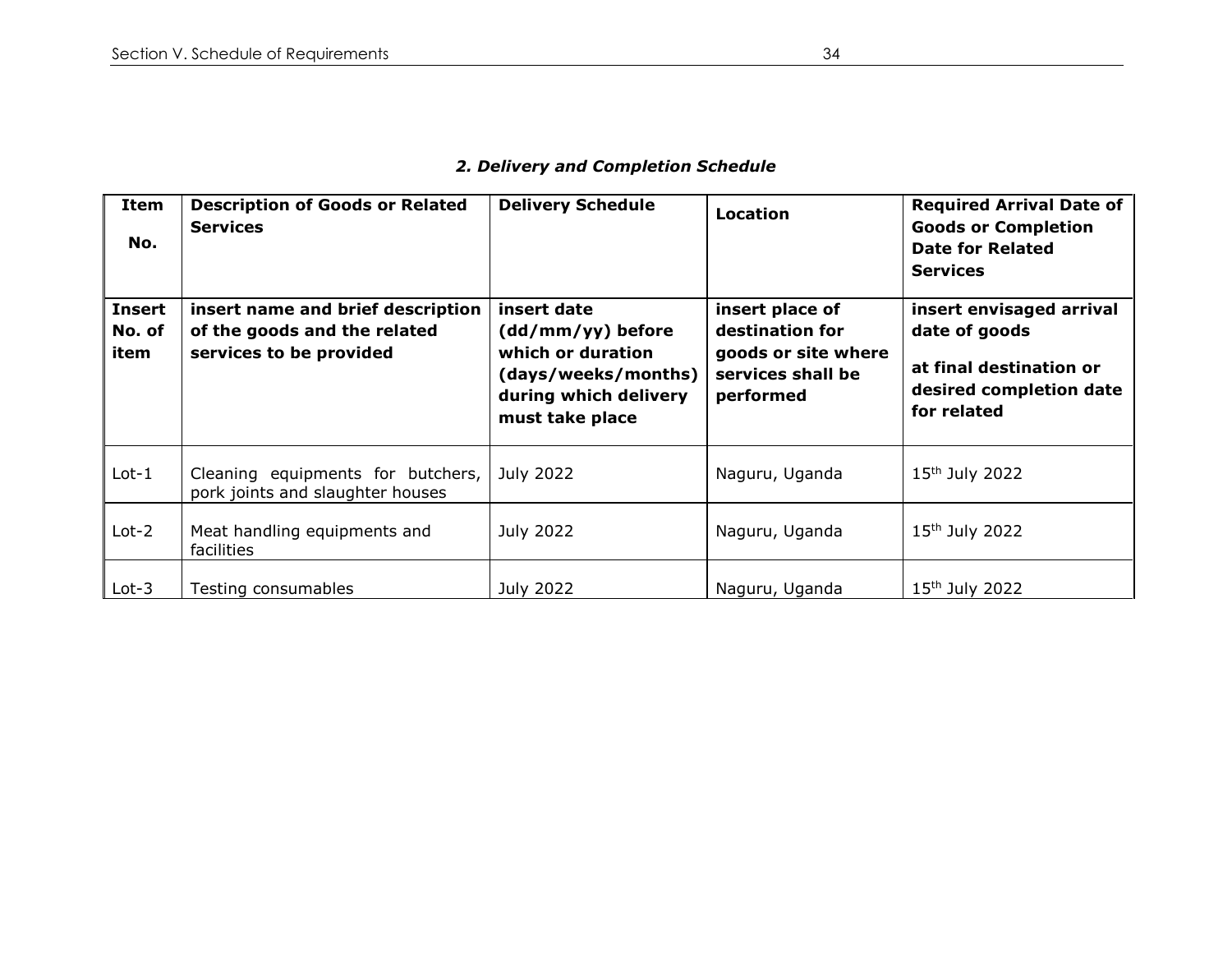# *3. Technical Specifications*

|                | Lot Name: Cleaning equipments for butchers, pork joints and slaughter houses |                        |                     |                            |          |          |
|----------------|------------------------------------------------------------------------------|------------------------|---------------------|----------------------------|----------|----------|
| Item No.       | <b>Name of Goods or Related Services</b>                                     |                        | <b>Description</b>  | <b>Unit of Measurement</b> |          | Quantity |
| $\mathbf{1}$   | Cleaning equipments                                                          |                        | As per list 1 above | Various                    |          | Various  |
|                | Lot No.: VSF/UG/2022/04/001/02                                               |                        |                     |                            |          |          |
|                | Lot Name: Meat handling equipments and facilities                            |                        |                     |                            |          |          |
| <b>Item</b>    | <b>Name of Goods or</b>                                                      | <b>Description</b>     |                     | <b>Unit of</b>             | Quantity |          |
| No.            | <b>Related Services</b>                                                      |                        |                     | <b>Measurement</b>         |          |          |
| $\overline{2}$ | Meat handling equipments<br>and facilities                                   | As per list in 1 above |                     | Various                    | Various  |          |
|                | Lot No.: VSF/UG/2022/04/001/03                                               |                        |                     |                            |          |          |
|                | Lot Name: Testing consumables                                                |                        |                     |                            |          |          |
| <b>Item</b>    | <b>Name of Goods or</b>                                                      | <b>Description</b>     |                     | <b>Unit of</b>             | Quantity |          |
| No.            | <b>Related Services</b>                                                      |                        |                     | <b>Measurement</b>         |          |          |
| 3              | Testing consumables                                                          | As per list in 1 above |                     | <b>Pieces</b>              | Various  |          |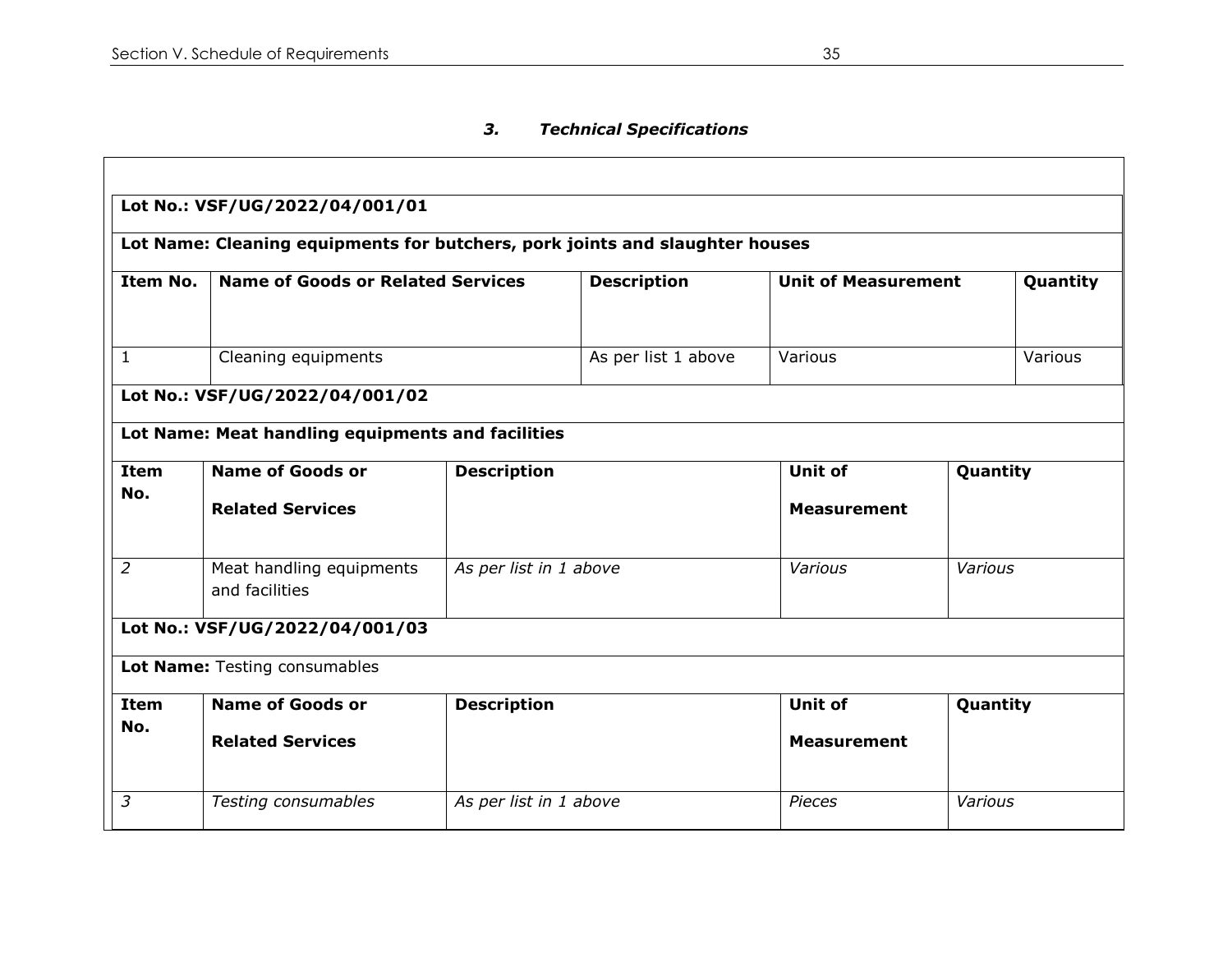# *4. Drawings*

These Bidding Documents includes **no** drawings.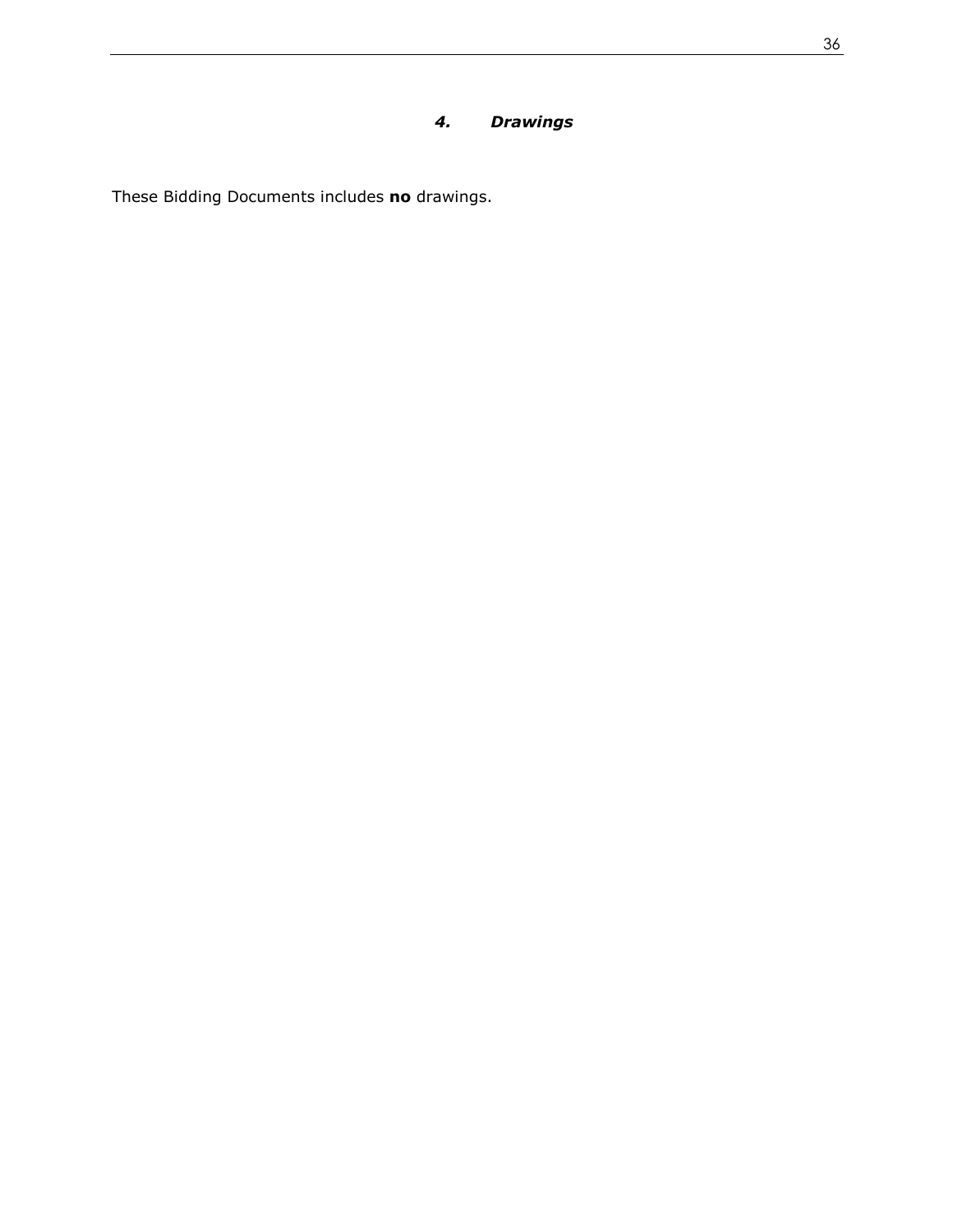# *5. Inspections and Tests*

The following inspections and tests shall be performed:

<span id="page-36-0"></span>

|                               | <b>List of Inspections and Tests</b>                                                    |                                            |  |  |
|-------------------------------|-----------------------------------------------------------------------------------------|--------------------------------------------|--|--|
| <b>Line Item</b><br><b>No</b> | <b>Brief Description of Item</b>                                                        | <b>Inspection and/or Test</b>              |  |  |
| Lot 1                         | for<br>Cleaning<br>equipments<br>butchers,<br>joints<br>pork<br>and<br>slaughter houses | Quality and quantity of the goods supplied |  |  |
| Lot 2                         | Meat handling equipments and<br>facilities                                              | Quality and quantity of the goods supplied |  |  |
| Lot $3$                       | Testing consumables                                                                     | Quality and quantity of the goods supplied |  |  |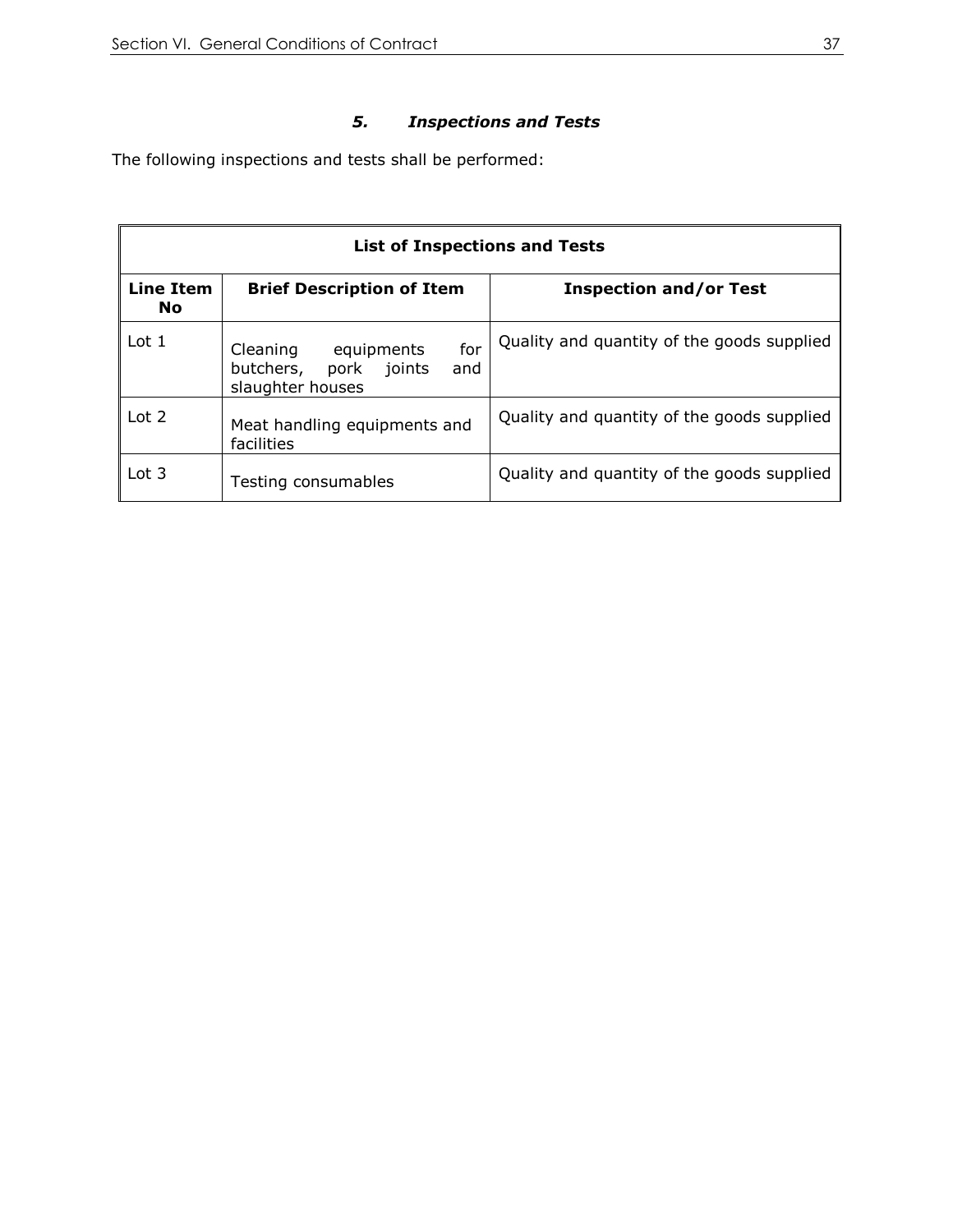# *PART 3 – Contract*

# **Section VI. General Conditions of Contract**

## **1 Definitions**

- 1.1 The following words and expressions shall have the meanings hereby assigned to them:
	- (a) "Contract" means the Contract Agreement entered into between the Purchaser and the Supplier, together with the Contract Documents referred to therein, including all attachments, appendices, and all documents incorporated by reference therein.
	- (b) "Contract Documents" means the documents listed in the Contract Agreement, including any amendments thereto.
	- (c) "Contract Price" means the price payable to the Supplier as specified in the Contract Agreement, subject to such additions and adjustments thereto or deductions therefrom, as may be made pursuant to the Contract.
	- (d) "Day" means calendar day.
	- (e) "Completion" means the fulfilment of the Related Services by the Supplier in accordance with the terms and conditions set forth in the Contract.
	- (f) "GCC" means the General Conditions of Contract.
	- (g) "Goods" means all of the commodities, raw material, machinery and equipment, and/or other materials that the Supplier is required to supply to the Purchaser under the Contract.
	- (h) "Government" means the Government of Uganda.
	- (i) "SCC" means the Special Conditions of Contract.
	- (j) "Related Services" means the services incidental to the supply of the goods, such as insurance, installation, training and initial maintenance and other such obligations of the Supplier under the Contract.
	- (k) "Purchaser" means the VSF Germany purchasing the Goods and Related Services, as specified in the SCC.
	- (l) "Subcontractor" means any natural person, private or government entity, or a combination of the above, to whom any part of the Goods to be supplied or execution of any part of the Related Services is subcontracted by the Supplier.
	- (m) "Supplier" means the natural person, private or government entity, or a combination of the above, whose bid to perform the Contract has been accepted by the Purchaser and is named as such in the Contract Agreement.
	- (n) "The Project Site," where applicable, means the place named in the SCC.

#### **2 Contract Documents**

2.1 Subject to the order of precedence set forth in the Contract Agreement, all documents forming the Contract (and all parts thereof) are intended to be correlative, complementary, and mutually explanatory. The Contract Agreement shall be read as a whole.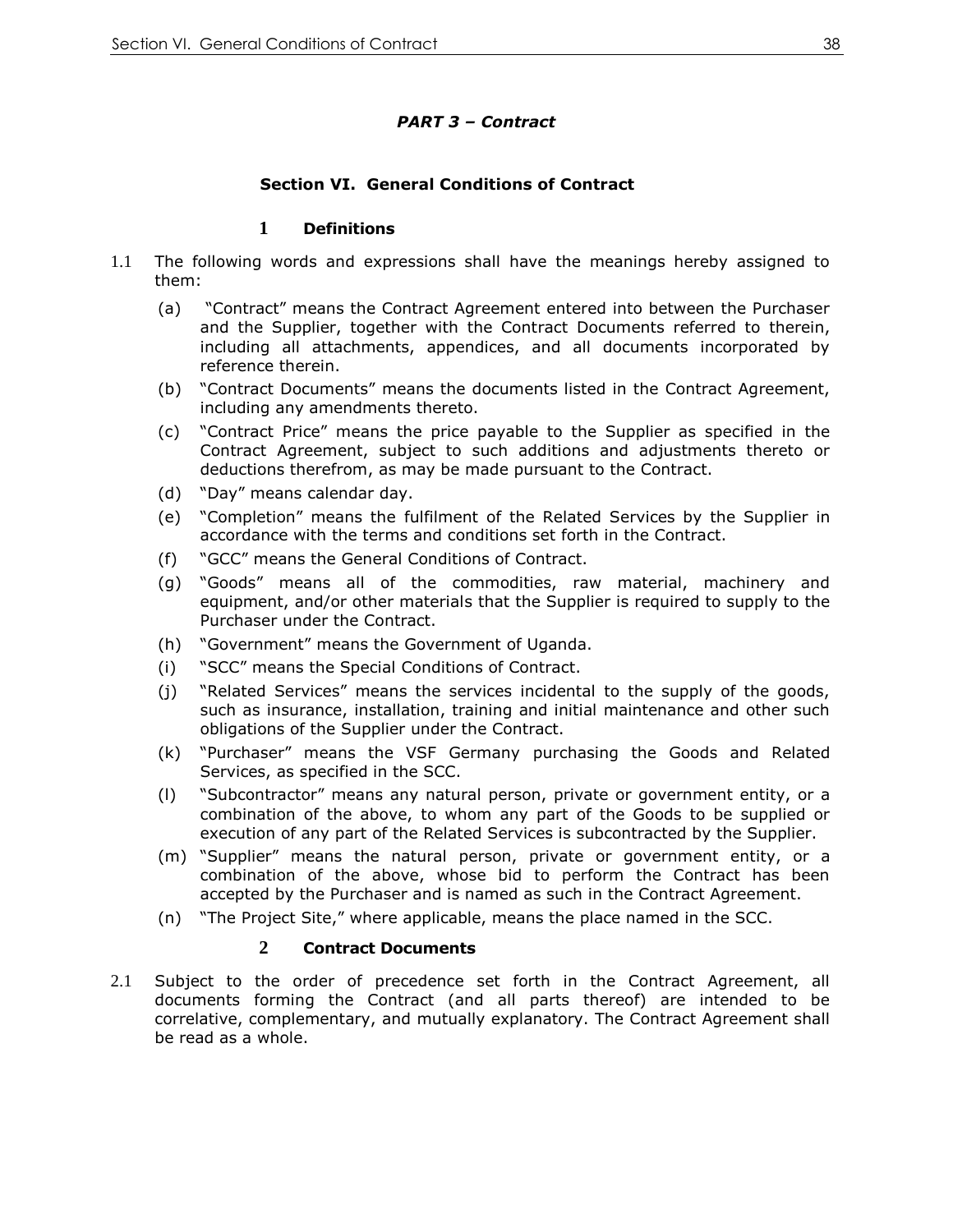# **3 Fraud and Corruption**

- 3.1 It is required that VSF Germany, as well as Bidders, Suppliers, and under various donor funded projects, observes the highest standard of ethics during the procurement and execution of such contracts. In pursuit of this policy, VSF Germany:
	- (a) defines, for the purposes of this provision, the terms set forth below as follows:
		- (i) "corrupt practice" means the offering, giving, receiving, or soliciting, directly or indirectly, of anything of value to influence the action of a public official in the procurement process or in contract execution; and
		- (ii) "fraudulent practice" means a misrepresentation or omission of facts in order to influence a procurement process or the execution of a contract;
		- (iii) "collusive practice" means a scheme or arrangement between two or more Bidders, with or without the knowledge of the purchaser, designed to establish bid prices at artificial, non-competitive levels; and;
		- (iv) "coercive practice" means harming or threatening to harm, directly or indirectly, persons or their property to influence their participation in the procurement process or affect the execution of a contract;
	- (b) will sanction a firm or individual, including declaring them ineligible, either indefinitely or for a stated period of time, to be awarded by VSF Germany if it at any time determines that they have, directly or through an agent, engaged, in corrupt, fraudulent, collusive or coercive practices in competing for, or in executing, any project implemented by VSF Germany.

# **4 Interpretation**

- 4.1 If the context so requires it, singular means plural and vice versa.
- 4.2 Entire Agreement:

The Contract constitutes the entire agreement between the Purchaser and the Supplier and supersedes all communications, negotiations and agreements (whether written or oral) of the parties with respect thereto made prior to the date of Contract.

4.3 Amendment:

No amendment or other variation of the Contract shall be valid unless it is in writing, is dated, expressly refers to the Contract, and is signed by a duly authorized representative of each party thereto.

- 4.4 Non-waiver:
	- (a) Subject to GCC Sub-Clause 4.4(b) below, no relaxation, forbearance, delay, or indulgence by either party in enforcing any of the terms and conditions of the Contract or the granting of time by either party to the other shall prejudice, affect, or restrict the rights of that party under the Contract, neither shall any waiver by either party of any breach of Contract operate as waiver of any subsequent or continuing breach of Contract.
	- (b) Any waiver of a party's rights, powers, or remedies under the Contract must be in writing, dated, and signed by an authorized representative of the party granting such waiver, and must specify the right and the extent to which it is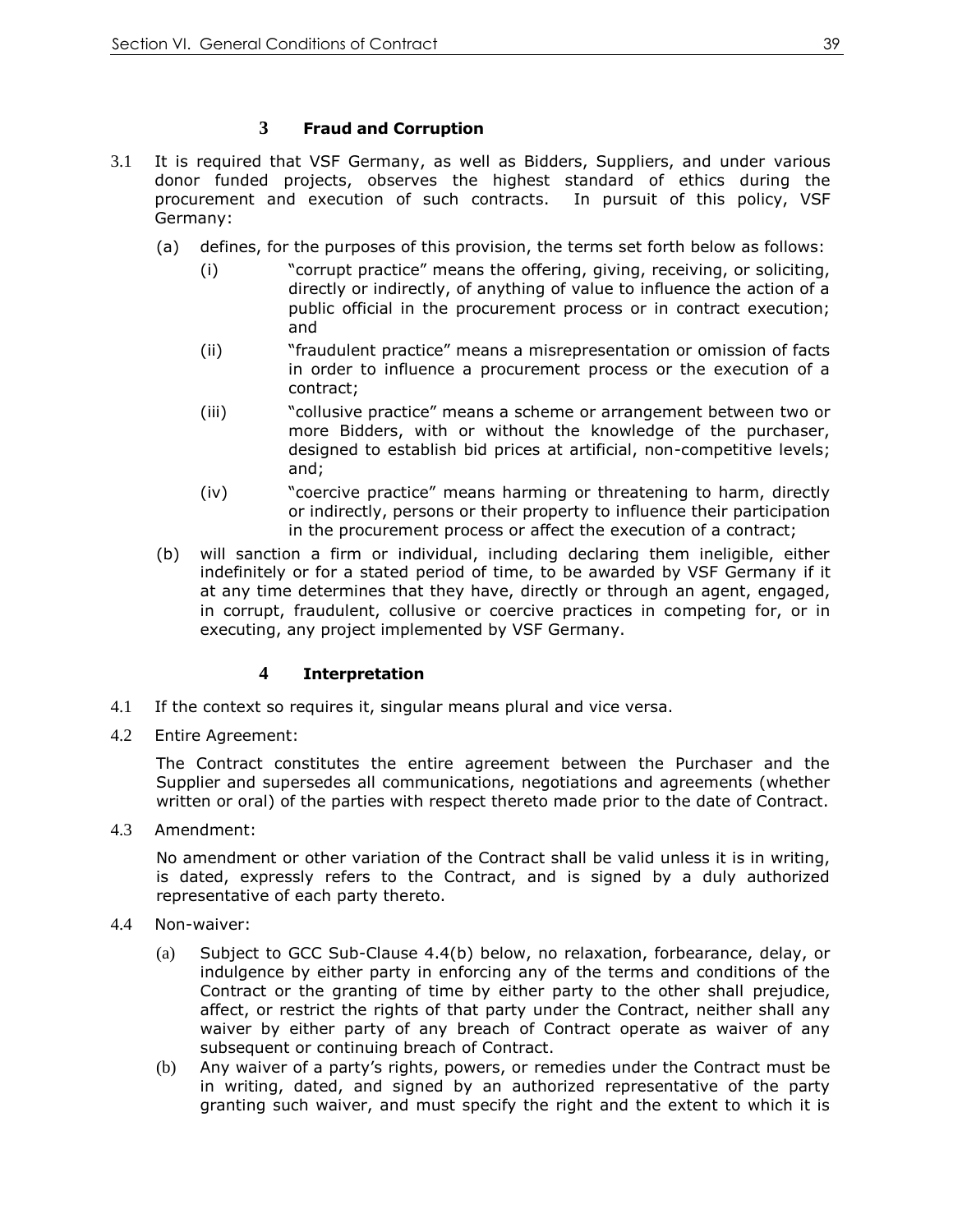being waived.

4.5 Severability

If any provision or condition of the Contract is prohibited or rendered invalid or unenforceable, such prohibition, invalidity or unenforceability shall not affect the validity or enforceability of any other provisions and conditions of the Contract.

## **5 Language**

- 5.1 The Contract as well as all correspondence and documents relating to the Contract exchanged by the Supplier and the Purchaser, shall be written in the language specified in the **SCC.** Supporting documents and printed literature that are part of the Contract may be in another language provided they are accompanied by an accurate translation of the relevant passages in the language specified**,** in which case, for purposes of interpretation of the Contract, this translation shall govern.
- 5.2 The Supplier shall bear all costs of translation to the governing language and all risks of the accuracy of such translation, for documents provided by the Supplier.

#### **6 Joint Venture, Consortium or Association**

6.1 If the Supplier is a joint venture, consortium, or association, all of the parties shall be jointly and severally liable to the Purchaser for the fulfilment of the provisions of the Contract and shall designate one party to act as a leader with authority to bind the joint venture, consortium, or association. The composition or the constitution of the joint venture, consortium, or association shall not be altered without the prior consent of the Purchaser.

#### **7 Notices**

- 7.1 Any notice given by one party to the other pursuant to the Contract shall be in writing to the address specified in the **SCC.** The term "in writing" means communicated in written form with proof of receipt.
- 7.2 A notice shall be effective when delivered or on the notice's effective date, whichever is later.

#### **8 Governing Law**

8.1 The Contract shall be governed by and interpreted in accordance with the laws of Country unless otherwise specified**.**

#### **9 Settlement of Disputes**

- 9.1 The Purchaser and the Supplier shall make every effort to resolve amicably by direct informal negotiation any disagreement or dispute arising between them under or in connection with the Contract.
- 9.2 Disputes will be settled in accordance with the arbitration Laws of Uganda.

# **10 Scope of Supply**

10.1 The Goods and Related Services to be supplied shall be as specified in the Schedule of Requirements.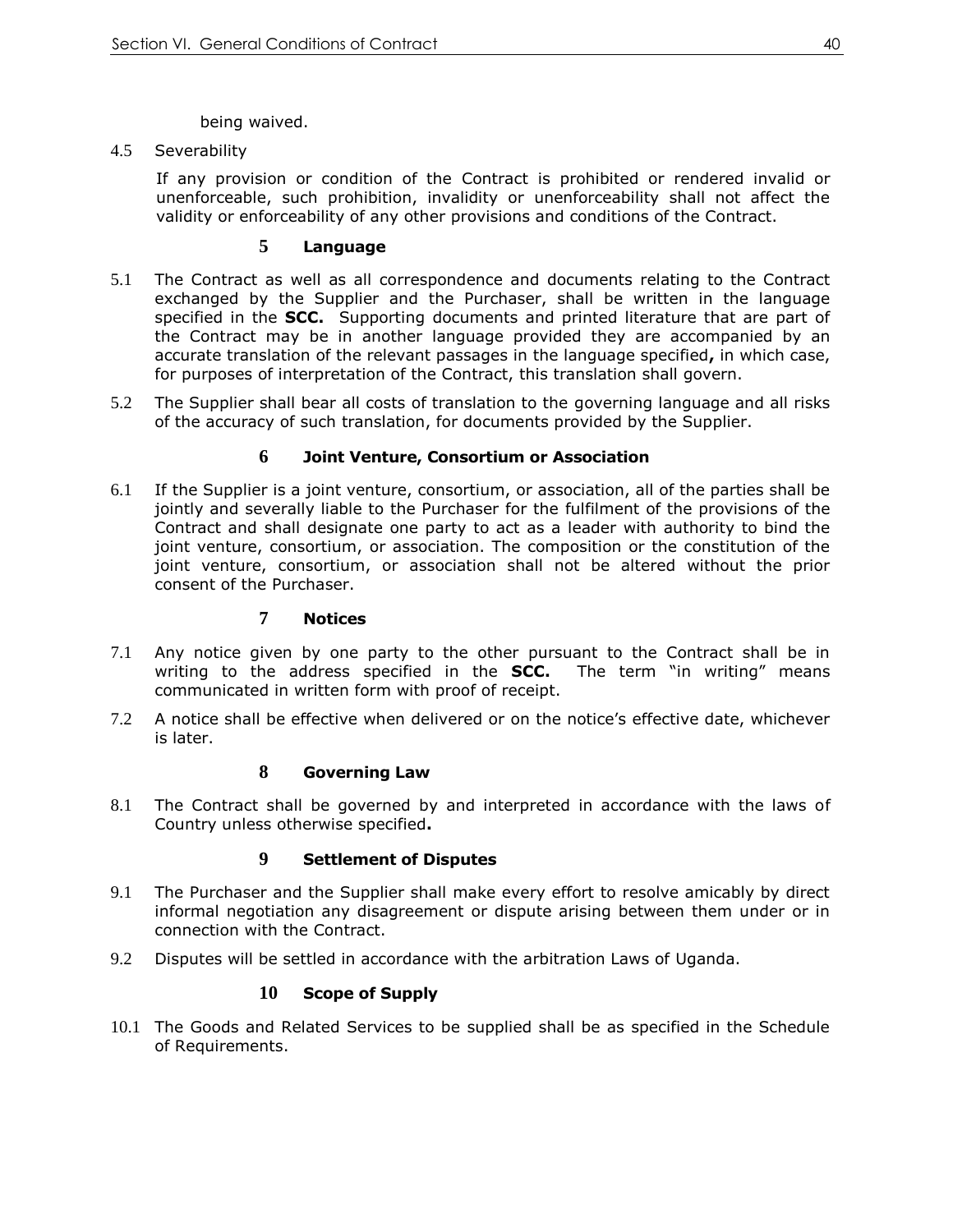## **11 Delivery and Documents**

11.1 Subject to GCC Sub-Clause 29.1, the Delivery of the Goods and Completion of the Related Services shall be in accordance with the Delivery and Completion Schedule specified in the Schedule of Requirements. The details of shipping and other documents to be furnished by the Supplier are specified in the **SCC.**

#### **12 Supplier's Responsibilities**

12.1 The Supplier shall supply all the Goods and Related Services included in the Scope of Supply in accordance with GCC Clause 10, and the Delivery and Completion Schedule, as per GCC Clause 11.

#### **13 Contract Price**

13.1 Prices charged by the Supplier for the Goods supplied and the Related Services performed under the Contract shall not vary from the prices quoted by the Supplier in its bid unless accepted by the purchaser**.**

#### **14 Terms of Payment**

- 14.1 The Contract Price, including any Advance Payments, if applicable, shall be paid as specified in the **SCC.**
- 14.2 The Supplier's request for payment shall be made to the Purchaser in writing, accompanied by invoices describing, as appropriate, the Goods delivered and Related Services performed, and by the documents submitted pursuant to GCC Clause 11 and upon fulfilment of all other obligations stipulated in the Contract.
- 14.3 Payments shall be made promptly by the Purchaser, but in no case later than thirty (30) days after submission of an invoice or request for payment by the Supplier, and after the Purchaser has accepted it.

# **15 Taxes and Duties**

15.1 All prices are inclusive of applicable taxes and duties.

#### **16 Performance Security**

- 16.1 If required as specified in the SCC, the Supplier shall, within seven (7) days of the notification of contract award, provide a performance security for the performance of the Contract in the amount specified in the **SCC.**
- 16.2 The proceeds of the Performance Security shall be payable to the Purchaser as compensation for any loss resulting from the Supplier's failure to complete its obligations under the Contract.
- 16.3 As specified in the SCC, the Performance Security, if required, shall be in one of the formats stipulated by the Purchaser in the **SCC,** or in another format acceptable to the Purchaser.
- 16.4 The Performance Security shall be discharged by the Purchaser and returned to the Supplier not later than twenty-eight (28) days following the date of Completion of the Supplier's performance obligations under the Contract, including any warranty obligations, unless specified otherwise in the **SCC.**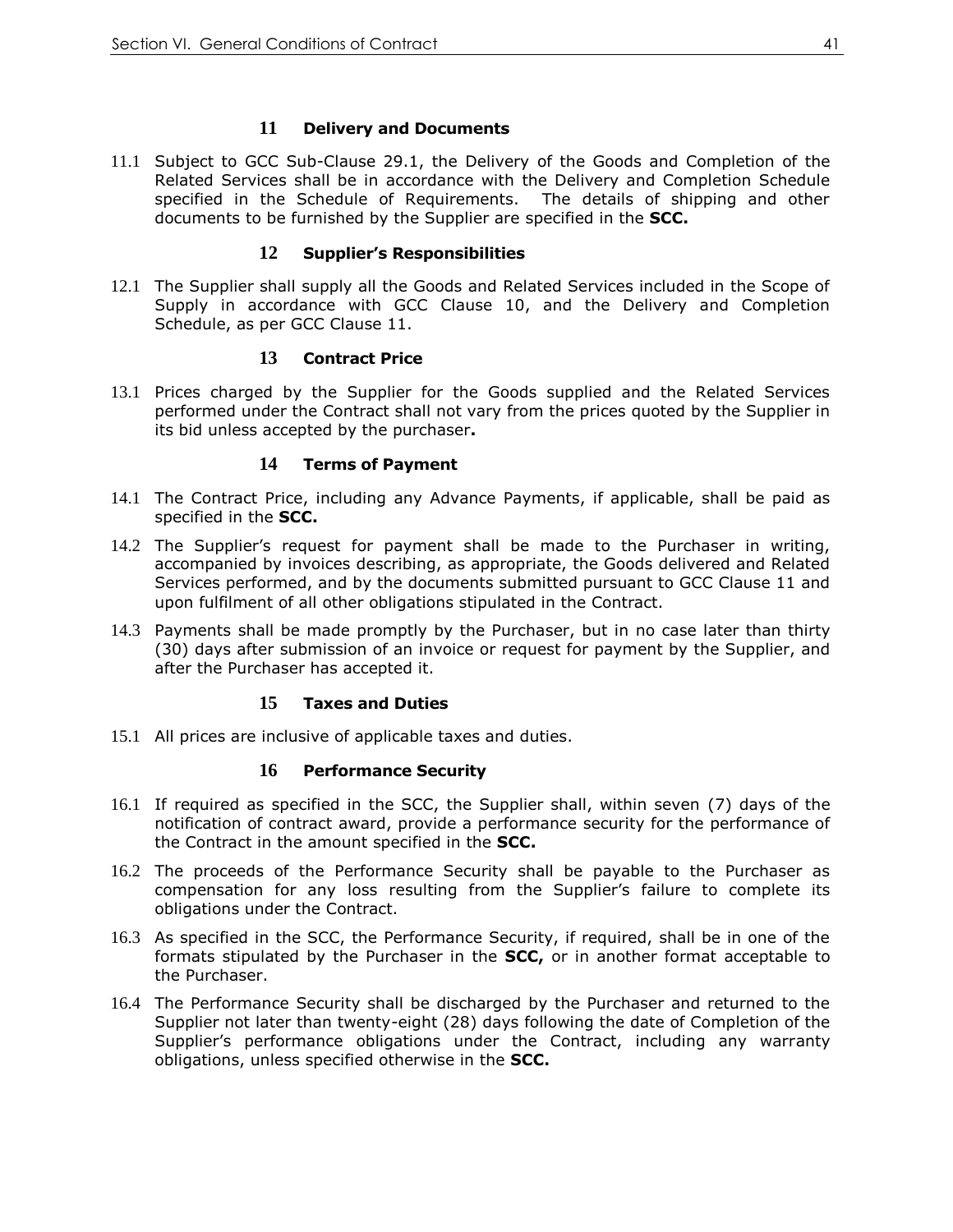# **17 Copyright**

17.1 The copyright in all drawings, documents, and other materials containing data and information furnished to the Purchaser by the Supplier herein shall remain vested in the Supplier, or, if they are furnished to the Purchaser directly or through the Supplier by any third party, including suppliers of materials, the copyright in such materials shall remain vested in such third party

#### **18 Confidential Information**

- 18.1 The Purchaser and the Supplier shall keep confidential and shall not, without the written consent of the other party hereto, divulge to any third party any documents, data, or other information furnished directly or indirectly by the other party hereto in connection with the Contract, whether such information has been furnished prior to, during or following completion or termination of the Contract. Notwithstanding the above, the Supplier may furnish to its Subcontractor such documents, data, and other information it receives from the Purchaser to the extent required for the Subcontractor to perform its work under the Contract, in which event the Supplier shall obtain from such Subcontractor an undertaking of confidentiality similar to that imposed on the Supplier under GCC Clause 18.
- 18.2 The Purchaser shall not use such documents, data, and other information received from the Supplier for any purposes unrelated to the contract. Similarly, the Supplier shall not use such documents, data, and other information received from the Purchaser for any purpose other than the performance of the Contract.
- 18.3 The obligation of a party under GCC Sub-Clauses 18.1 and 18.2 above, however, shall not apply to information that:
	- (a) the Purchaser or Supplier need to share with VSF Germany or other institutions participating in the financing of the Contract;
	- (b) now or hereafter enters the public domain through no fault of that party;
	- (c) can be proven to have been possessed by that party at the time of disclosure and which was not previously obtained, directly or indirectly, from the other party; or
	- (d) otherwise lawfully becomes available to that party from a third party that has no obligation of confidentiality.
- 18.4 The above provisions of GCC Clause 18 shall not in any way modify any undertaking of confidentiality given by either of the parties hereto prior to the date of the Contract in respect of the Supply or any part thereof.
- 18.5 The provisions of GCC Clause 18 shall survive completion or termination, for whatever reason, of the Contract.

#### **19 Subcontracting**

- 19.1 The Supplier shall notify the Purchaser in writing of all subcontracts awarded under the Contract if not already specified in the bid. Such notification, in the original bid or later shall not relieve the Supplier from any of its obligations, duties, responsibilities, or liability under the Contract.
- 19.2 Subcontracts shall comply with the provisions of GCC Clause 3.

#### **20 Specifications and Standards**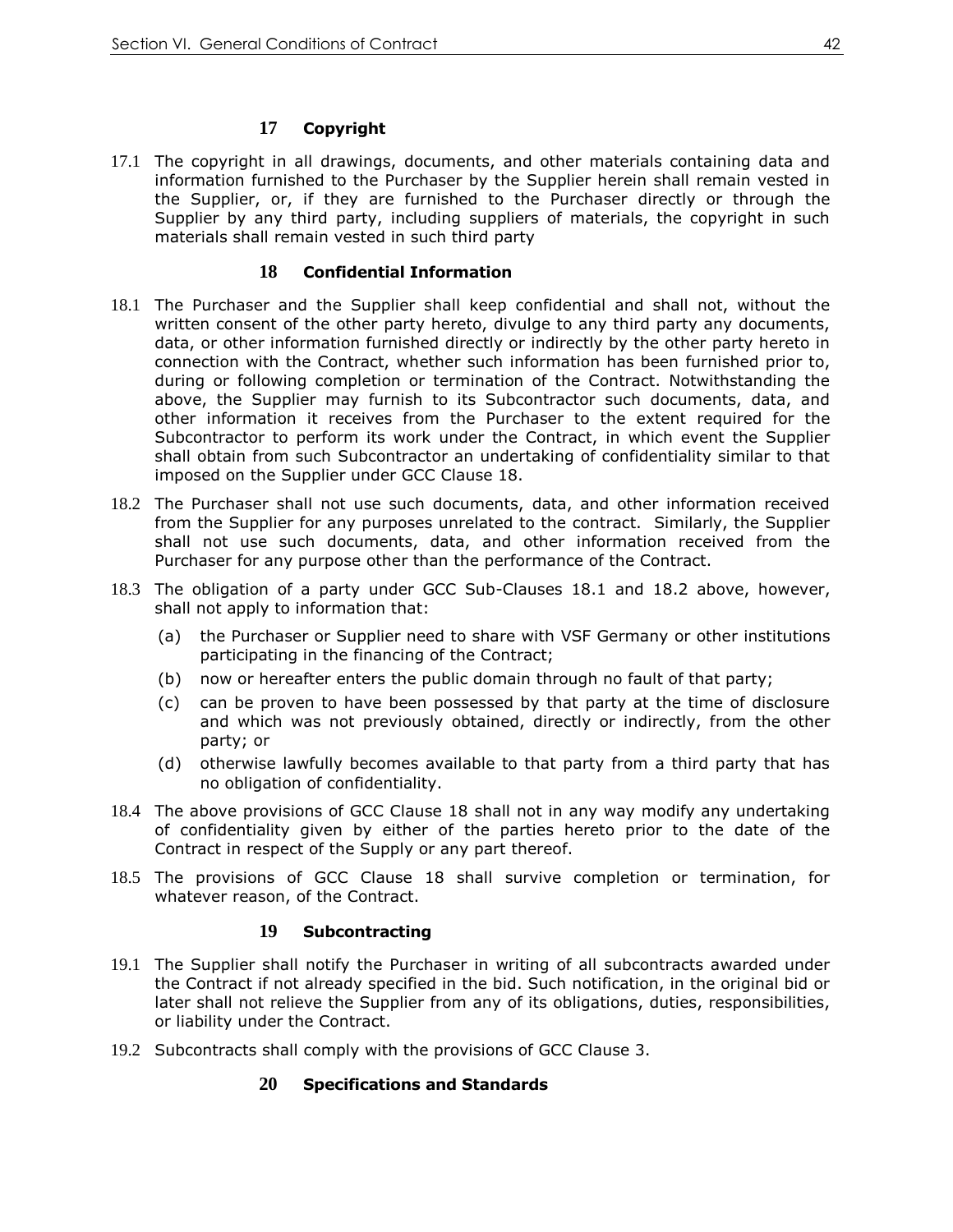- 20.1 Technical Specifications and Drawings
	- (a) The Goods and Related Services supplied under this Contract shall conform to the technical specifications and standards mentioned in Section V, Schedule of Requirements and, when no applicable standard is mentioned, the standard shall be equivalent or superior to the official standards whose application is appropriate to the Goods' country of origin and Country's Standards & Metrology Organization (SSMO) or any other related national body.
	- (b) The Supplier shall be entitled to disclaim responsibility for any design, data, drawing, specification or other document, or any modification thereof provided or designed by or on behalf of the Purchaser, by giving a notice of such disclaimer to the Purchaser.
	- (c) Wherever references are made in the Contract to codes and standards in accordance with which it shall be executed, the edition or the revised version of such codes and standards shall be those specified in the Schedule of Requirements. During Contract execution, any changes in any such codes and standards shall be applied only after approval by the Purchaser and shall be treated in accordance with GCC Clause 29.

#### **21 Packaging and Documents**

- 21.1 The Supplier shall provide such packing of the Goods as is required to prevent their damage or deterioration during transit to their final destination, as indicated in the Contract. During transit, the packaging shall be sufficient to withstand, without limitation, rough handling and exposure to extreme temperatures, salt and precipitation, and open storage. Packing case size and weights shall take into consideration, where appropriate, the remoteness of the goods' final destination and the absence of heavy handling facilities at all points in transit.
- 21.2 The packing, marking, and documentation within and outside the packages shall comply strictly with such special requirements as shall be expressly provided for in the Contract, including additional requirements, if any, specified in the **SCC,** and in any other instructions ordered by the Purchaser.

#### **22 Insurance**

22.1 The Goods supplied under the Contract shall be fully insured against loss or damage incidental to manufacture or acquisition, transportation, storage, and delivery unless otherwise stated**.**

#### **23 Inspections and Tests**

- 23.1 The Supplier shall at its own expense and at no cost to the Purchaser carry out all such tests and/or inspections of the Goods and Related Services as are specified in the **SCC.**
- 23.2 The inspections and tests may be conducted on the premises of the Supplier or its Subcontractor, at point of delivery, and/or at the Goods' final destination, or in another place in Uganda as specified in the **SCC.** Subject to GCC Sub-Clause 23.3, if conducted on the premises of the Supplier or its Subcontractor, all reasonable facilities and assistance, including access to drawings and production data, shall be furnished to the inspectors at no charge to the Purchaser.
- 23.3 The Purchaser or its designated representative shall be entitled to attend the tests and/or inspections referred to in GCC Sub-Clause 23.2, provided that the Purchaser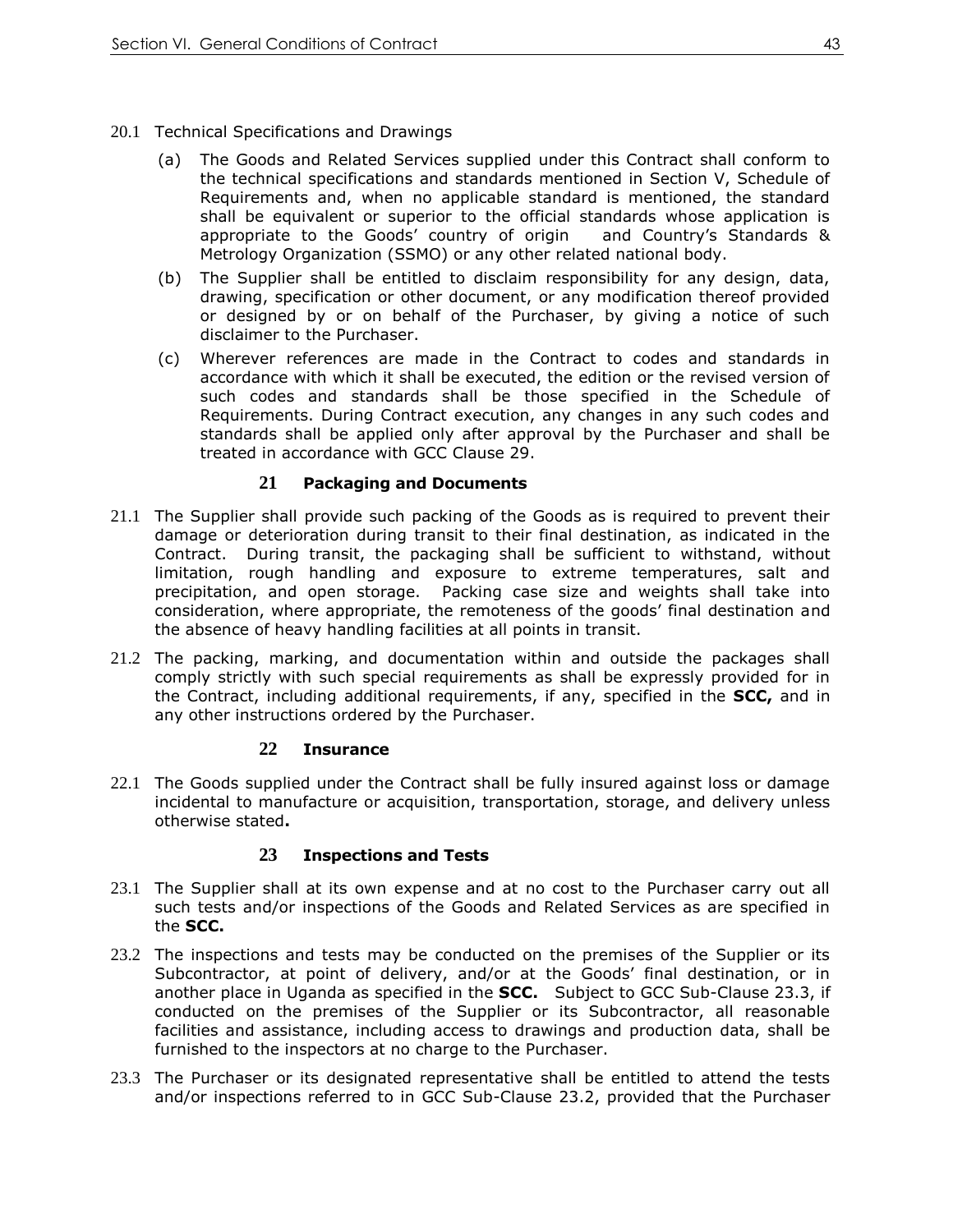bear all of its own costs and expenses incurred in connection with such attendance including, but not limited to, all traveling and board and lodging expenses.

- 23.4 Whenever the Supplier is ready to carry out any such test and inspection, it shall give a reasonable advance notice, including the place and time, to the Purchaser. The Supplier shall obtain from any relevant third party or manufacturer any necessary permission or consent to enable the Purchaser or its designated representative to attend the test and/or inspection.
- 23.5 The Purchaser may require the Supplier to carry out any test and/or inspection not required by the Contract but deemed necessary to verify that the characteristics and performance of the Goods comply with the technical specifications codes and standards under the Contract, provided that the Supplier's reasonable costs and expenses incurred in the carrying out of such test and/or inspection shall be added to the Contract Price. Further, if such test and/or inspection impedes the progress of manufacturing and/or the Supplier's performance of its other obligations under the Contract, due allowance will be made in respect of the Delivery Dates and Completion Dates and the other obligations so affected.
- 23.6 The Supplier shall provide the Purchaser with a report of the results of any such test and/or inspection.
- 23.7 The Purchaser may reject any Goods or any part thereof that fail to pass any test and/or inspection or do not conform to the specifications. The Supplier shall either rectify or replace such rejected Goods or parts thereof or make alterations necessary to meet the specifications at no cost to the Purchaser, and shall repeat the test and/or inspection, at no cost to the Purchaser, upon giving a notice pursuant to GCC Sub-Clause 23.4.
- 23.8 The Supplier agrees that neither the execution of a test and/or inspection of the Goods or any part thereof, nor the attendance by the Purchaser or its representative, nor the issue of any report pursuant to GCC Sub-Clause 23.6, shall release the Supplier from any warranties or other obligations under the Contract.

#### **24 Liquidated Damages**

24.1 Except as provided under GCC Clause 28, if the Supplier fails to deliver any or all of the Goods by the Date(s) of delivery or perform the Related Services within the period specified in the Contract, the Purchaser may without prejudice to all its other remedies under the Contract, deduct from the Contract Price, as liquidated damages, a sum equivalent to the percentage specified in the **SCC** of the delivered price of the delayed Goods or unperformed Services for each week or part thereof of delay until actual delivery or performance, up to a maximum deduction of the percentage specified in those **SCC.** Once the maximum is reached, the Purchaser may terminate the Contract pursuant to GCC Clause 31.

#### **25 Warranty**

- 25.1 The Supplier warrants that all the Goods are new, unused, and of the most recent or current models, and that they incorporate all recent improvements in design and materials, unless provided otherwise in the Contract.
- 25.2 Subject to GCC Sub-Clause 20.1(b), the Supplier further warrants that the Goods shall be free from defects arising from any act or omission of the Supplier or arising from design, materials, and workmanship, under normal use in the conditions prevailing in the country of final destination.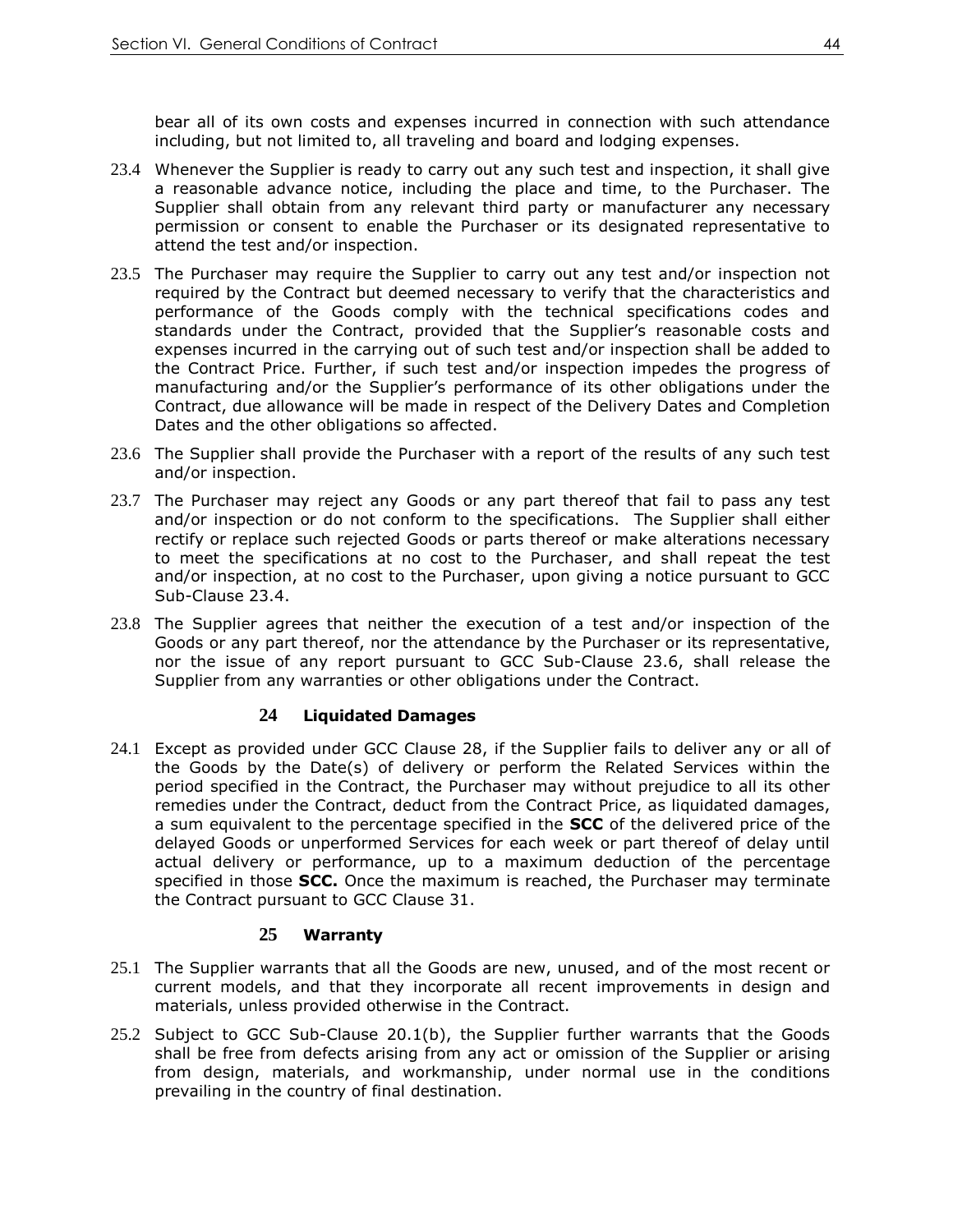- 25.3 Unless otherwise specified in the **SCC,** the warranty shall remain valid for twelve (12) months after the Goods, or any portion thereof as the case may be, have been delivered to and accepted at the final destination indicated in the **SCC,** or for eighteen (18) months after the date of shipment from the port or place of loading in the country of origin, whichever period concludes earlier.
- 25.4 The Purchaser shall give notice to the Supplier stating the nature of any such defects together with all available evidence thereof, promptly following the discovery thereof. The Purchaser shall afford all reasonable opportunity for the Supplier to inspect such defects.
- 25.5 Upon receipt of such notice, the Supplier shall, within the period specified in the **SCC,** expeditiously repair or replace the defective Goods or parts thereof, at no cost to the Purchaser.
- 25.6 If having been notified, the Supplier fails to remedy the defect within the period specified in the **SCC,** the Purchaser may proceed to take within a reasonable period such remedial action as may be necessary, at the Supplier's risk and expense and without prejudice to any other rights which the Purchaser may have against the Supplier under the Contract.

#### **26 Patent Indemnity**

- 26.1 The Supplier shall, subject to the Purchaser's compliance with GCC Sub-Clause 26.2, indemnify and hold harmless the Purchaser and its employees and officers from and against any and all suits, actions or administrative proceedings, claims, demands, losses, damages, costs, and expenses of any nature, including attorney's fees and expenses, which the Purchaser may suffer as a result of any infringement or alleged infringement of any patent, utility model, registered design, trademark, copyright, or other intellectual property right registered or otherwise existing at the date of the Contract by reason of:
	- (a) the installation of the Goods by the Supplier or the use of the Goods in the country where the Site is located; and
	- (b) the sale in any country of the products produced by the Goods.

Such indemnity shall not cover any use of the Goods or any part thereof other than for the purpose indicated by or to be reasonably inferred from the Contract, neither any infringement resulting from the use of the Goods or any part thereof, or any products produced thereby in association or combination with any other equipment, plant, or materials not supplied by the Supplier, pursuant to the Contract.

- 26.2 If any proceedings are brought or any claim is made against the Purchaser arising out of the matters referred to in GCC Sub-Clause 26.1, the Purchaser shall promptly give the Supplier a notice thereof, and the Supplier may at its own expense and in the Purchaser's name conduct such proceedings or claim and any negotiations for the settlement of any such proceedings or claim.
- 26.3 If the Supplier fails to notify the Purchaser within twenty-eight (28) days after receipt of such notice that it intends to conduct any such proceedings or claim, then the Purchaser shall be free to conduct the same on its own behalf.
- 26.4 The Purchaser shall, at the Supplier's request, afford all available assistance to the Supplier in conducting such proceedings or claim, and shall be reimbursed by the Supplier for all reasonable expenses incurred in so doing.
- 26.5 The Purchaser shall indemnify and hold harmless the Supplier and its employees, officers, and Subcontractors from and against any and all suits, actions or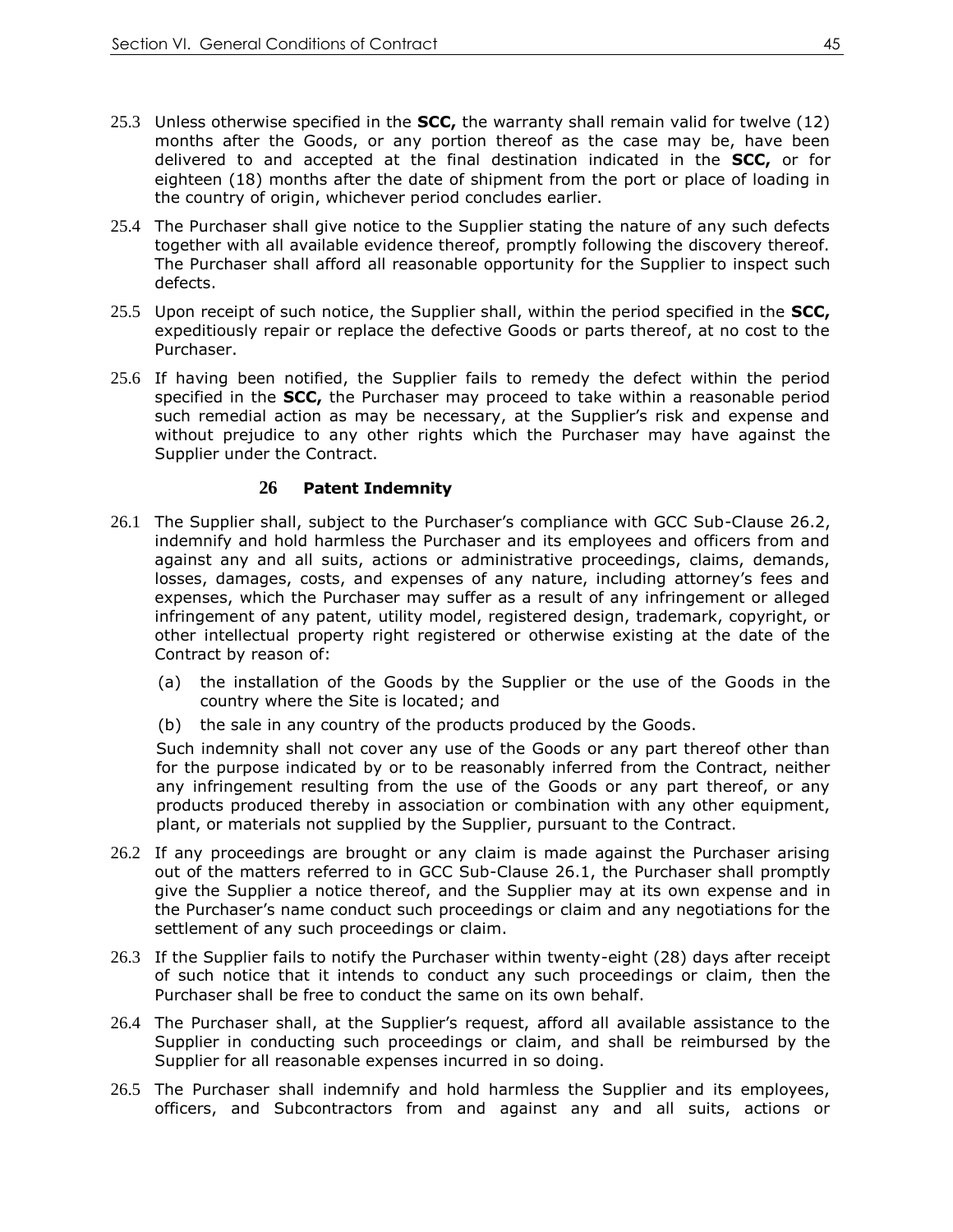administrative proceedings, claims, demands, losses, damages, costs, and expenses of any nature, including attorney's fees and expenses, which the Supplier may suffer as a result of any infringement or alleged infringement of any patent, utility model, registered design, trademark, copyright, or other intellectual property right registered or otherwise existing at the date of the Contract arising out of or in connection with any design, data, drawing, specification, or other documents or materials provided or designed by or on behalf of the Purchaser.

## **27 Change in Laws and Regulations**

27.1 Unless otherwise specified in the Contract, if after the date of 28 days prior to date of Bid submission, any law, regulation, ordinance, order or bylaw having the force of law is enacted, promulgated, abrogated, or changed in Country (which shall be deemed to include any change in interpretation or application by the competent authorities) that subsequently affects the Delivery Date and/or the Contract Price, then such Delivery Date and/or Contract Price shall be correspondingly increased or decreased, to the extent that the Supplier has thereby been affected in the performance of any of its obligations under the Contract.

#### **28 Force Majeure**

- 28.1 The Supplier shall not be liable for forfeiture of its Performance Security, liquidated damages, or termination for default if and to the extent that its delay in performance or other failure to perform its obligations under the Contract is the result of an event of Force Majeure.
- 28.2 For purposes of this Clause, "Force Majeure" means an event or situation beyond the control of the Supplier that is not foreseeable, is unavoidable, and its origin is not due to negligence or lack of care on the part of the Supplier. Such events may include, but not be limited to, acts of the Purchaser in its sovereign capacity, wars or revolutions, fires, floods, epidemics, quarantine restrictions, and freight embargoes.
- 28.3 If a Force Majeure situation arises, the Supplier shall promptly notify the Purchaser in writing of such condition and the cause thereof. Unless otherwise directed by the Purchaser in writing, the Supplier shall continue to perform its obligations under the Contract as far as is reasonably practical, and shall seek all reasonable alternative means for performance not prevented by the Force Majeure event.

# **29 Change Orders and Contract Amendments**

- 29.1 The Purchaser may at any time order the Supplier through notice in accordance GCC Clause 7, to make changes within the general scope of the Contract in any one or more of the following:
	- (a) drawings, designs, or specifications, where Goods to be furnished under the Contract are to be specifically manufactured for the Purchaser;
	- (b) the method of shipment or packing;
	- (c) the place of delivery; and
	- (d) the Related Services to be provided by the Supplier.
- 29.2 If any such change causes an increase or decrease in the cost of, or the time required for, the Supplier's performance of any provisions under the Contract, an equitable adjustment shall be made in the Contract Price or in the Delivery/Completion Schedule, or both, and the Contract shall accordingly be amended. Any claims by the Supplier for adjustment under this Clause must be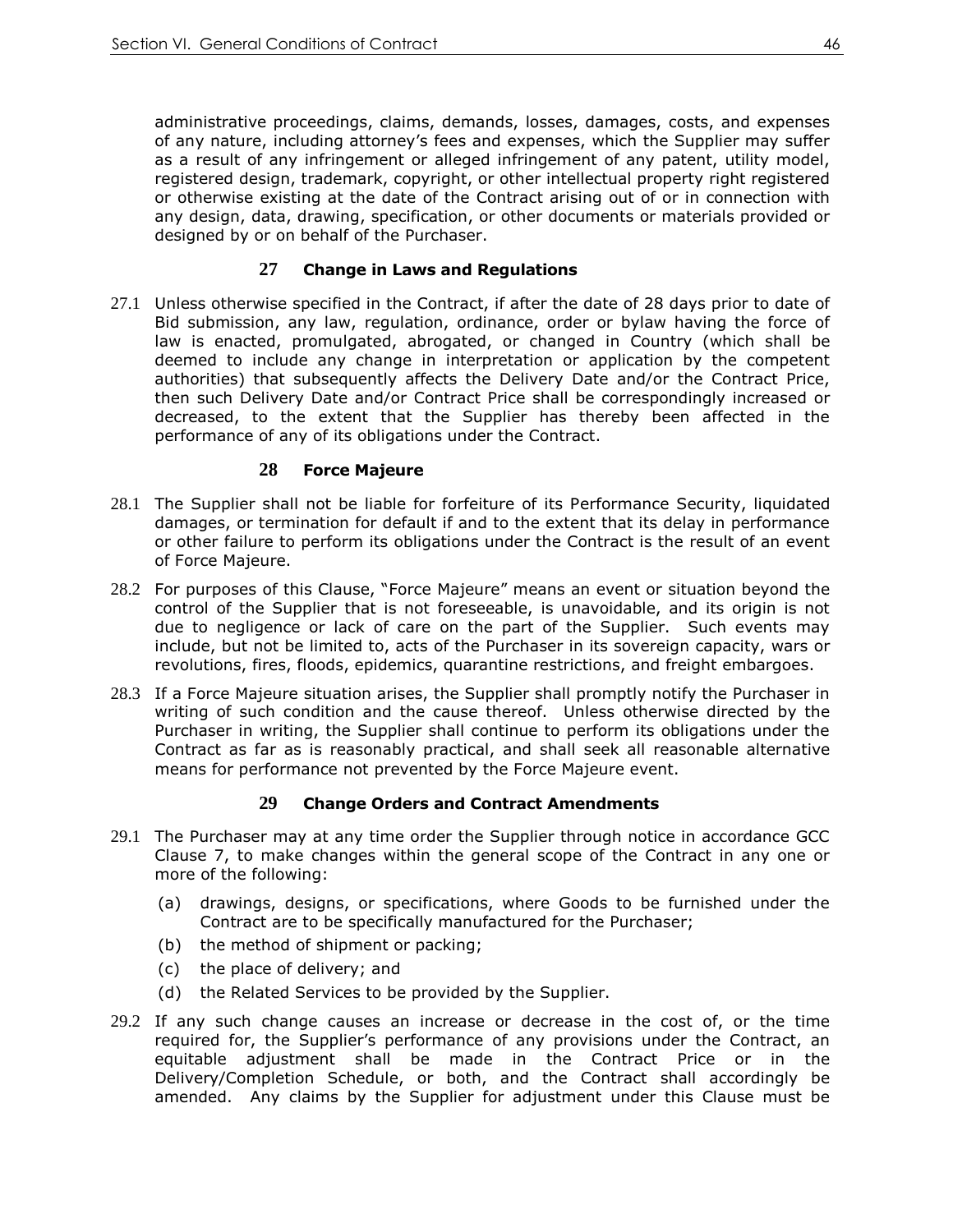asserted within twenty-eight (28) days from the date of the Supplier's receipt of the Purchaser's change order.

- 29.3 Prices to be charged by the Supplier for any Related Services that might be needed but which were not included in the Contract shall be agreed upon in advance by the parties and shall not exceed the prevailing rates charged to other parties by the Supplier for similar services.
- 29.4 Subject to the above, no variation in or modification of the terms of the Contract shall be made except by written amendment signed by the parties.

#### **30 Extensions of Time**

- 30.1 If at any time during performance of the Contract, the Supplier or its subcontractors should encounter conditions impeding timely delivery of the Goods or completion of Related Services pursuant to GCC Clause 11, the Supplier shall promptly notify the Purchaser in writing of the delay, its likely duration, and its cause. As soon as practicable after receipt of the Supplier's notice, the Purchaser shall evaluate the situation and may at its discretion extend the Supplier's time for performance, in which case the extension shall be ratified by the parties by amendment of the Contract.
- 30.2 Except in case of Force Majeure, as provided under GCC Clause 28, a delay by the Supplier in the performance of its Delivery and Completion obligations shall render the Supplier liable to the imposition of liquidated damages pursuant to GCC Clause 24, unless an extension of time is agreed upon, pursuant to GCC Sub-Clause 30.1.

#### **31 Termination**

- 31.1 Termination for Default
	- (a) The Purchaser, without prejudice to any other remedy for breach of Contract, by written notice of default sent to the Supplier, may terminate the Contract in whole or in part:
		- (i) if the Supplier fails to deliver any or all of the Goods within the period specified in the Contract, or within any extension thereof granted by the Purchaser pursuant to GCC Clause 30;
		- (ii) if the Supplier fails to perform any other obligation under the Contract; or
		- (iii) if the Supplier, in the judgment of the Purchaser has engaged in fraud and corruption, as defined in GCC Clause 3, in competing for or in executing the Contract.
	- (b) In the event the Purchaser terminates the Contract in whole or in part, pursuant to GCC Clause 31.1(a), the Purchaser may procure, upon such terms and in such manner as it deems appropriate, Goods or Related Services similar to those undelivered or not performed, and the Supplier shall be liable to the Purchaser for any additional costs for such similar Goods or Related Services. However, the Supplier shall continue performance of the Contract to the extent not terminated.
- 31.2 Termination for Insolvency.
	- (a) The Purchaser may at any time terminate the Contract by giving notice to the Supplier if the Supplier becomes bankrupt or otherwise insolvent. In such event, termination will be without compensation to the Supplier, provided that such termination will not prejudice or affect any right of action or remedy that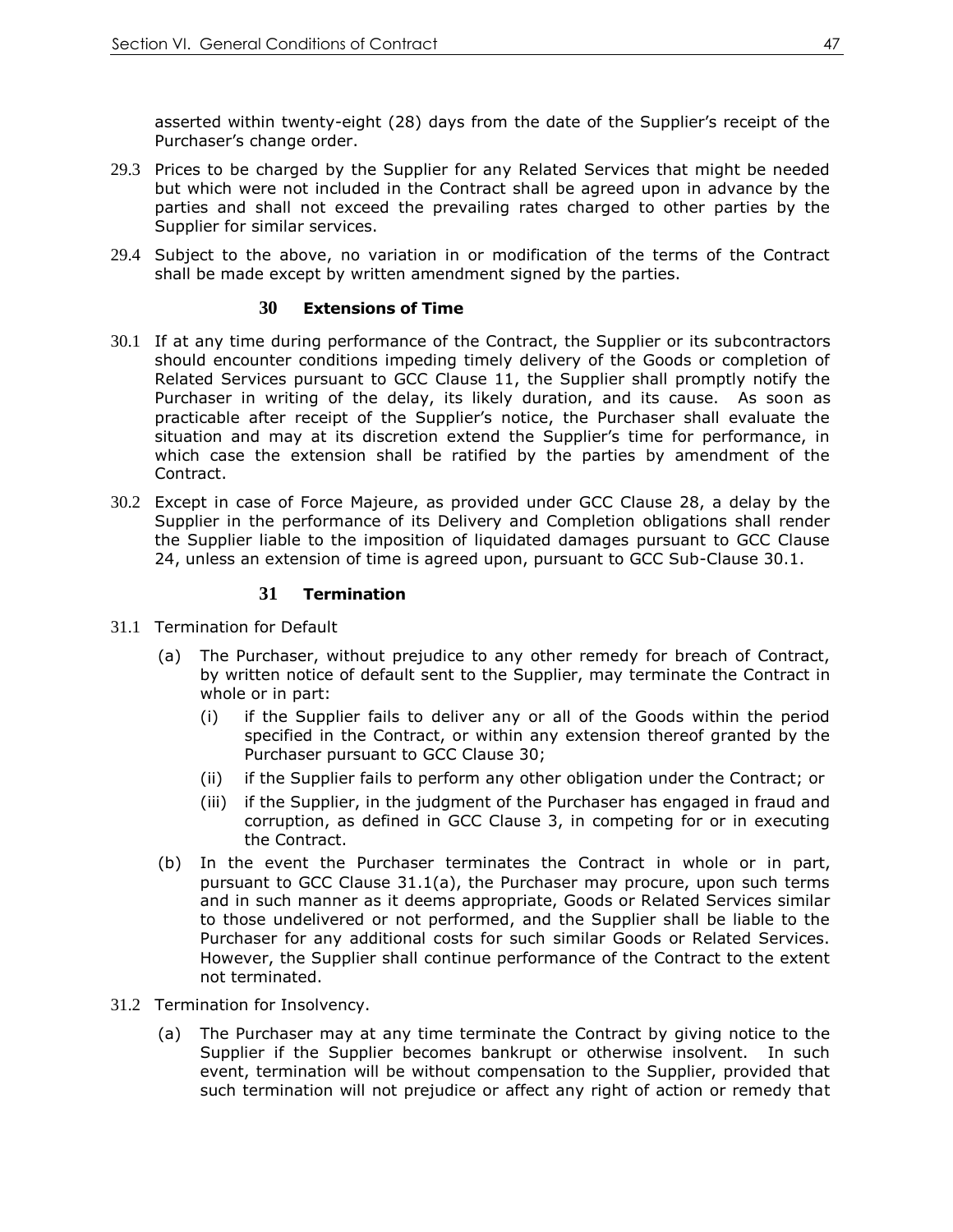has accrued or will accrue thereafter to the Purchaser

- 31.3 Termination for Convenience.
	- (a) The Purchaser, by notice sent to the Supplier, may terminate the Contract, in whole or in part, at any time for its convenience. The notice of termination shall specify that termination is for the Purchaser's convenience, the extent to which performance of the Supplier under the Contract is terminated, and the date upon which such termination becomes effective.
	- (b) The Goods that are complete and ready for shipment within twenty-eight (28) days after the Supplier's receipt of notice of termination shall be accepted by the Purchaser at the Contract terms and prices. For the remaining Goods, the Purchaser may elect:

(i) to have any portion completed and delivered at the Contract terms and prices; and/or

(ii) to cancel the remainder and pay to the Supplier an agreed amount for partially completed Goods and Related Services and for materials and parts previously procured by the Supplier.

#### **32 Assignment**

32.1 Neither the Purchaser nor the Supplier shall assign, in whole or in part, their obligations under this Contract, except with prior written consent of the other party.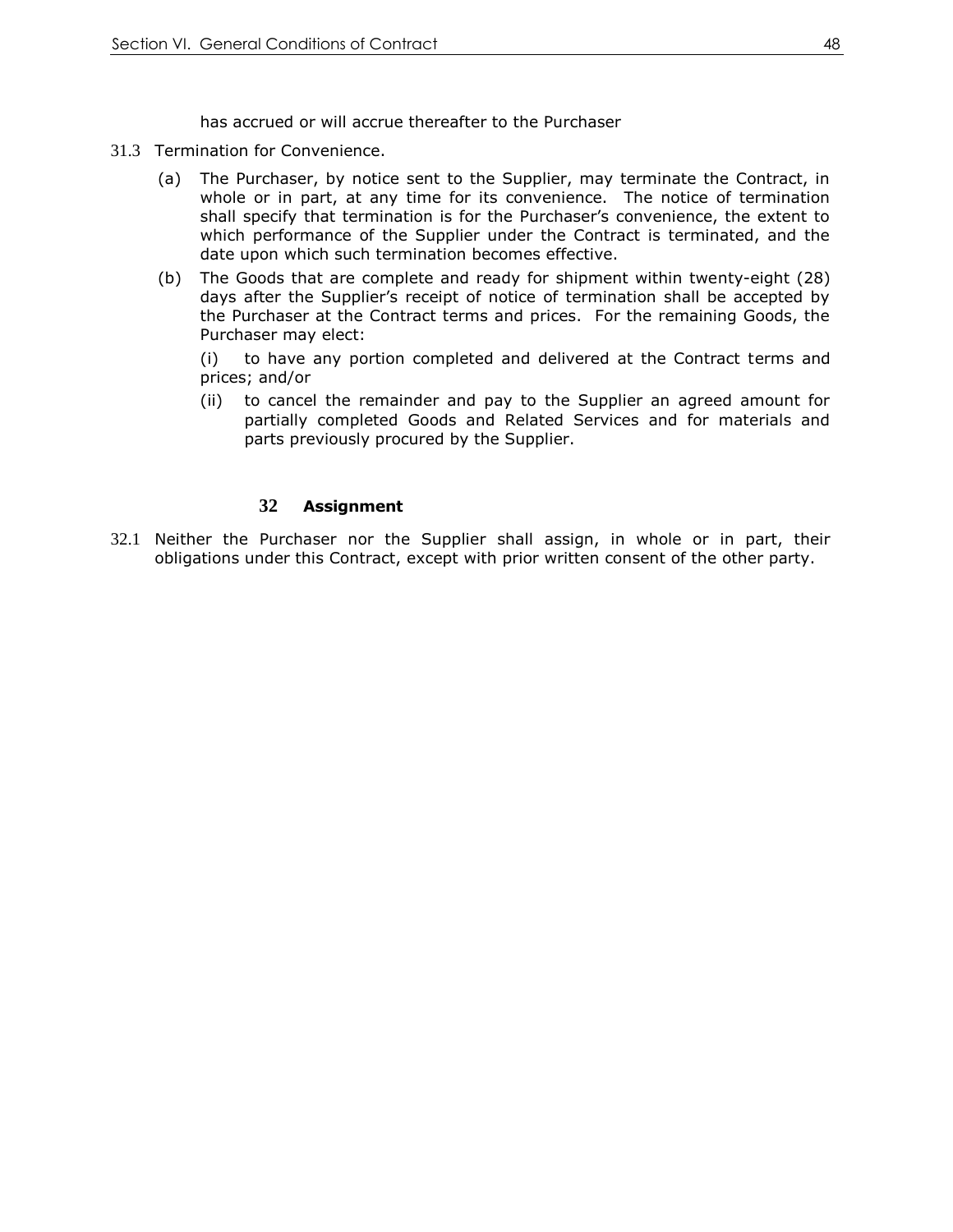# **Section VII. Special Conditions of Contract**

The following Special Conditions of Contract (SCC) shall supplement and / or amend the General Conditions of Contract (GCC). Whenever there is a conflict, the provisions herein shall prevail over those in the GCC*.* 

| $GCC$ 1.1(i)    | The Purchaser is VSF GERMANY                                                                                                                                                                                                                                                                                                                                                                                  |
|-----------------|---------------------------------------------------------------------------------------------------------------------------------------------------------------------------------------------------------------------------------------------------------------------------------------------------------------------------------------------------------------------------------------------------------------|
| GCC 1.1 (n)     | The Project Site(s)/Final Destination(s) is: Naguru, Uganda                                                                                                                                                                                                                                                                                                                                                   |
| <b>GCC 5.1</b>  | The language shall be: English                                                                                                                                                                                                                                                                                                                                                                                |
| <b>GCC 7.1</b>  | For notices, the Purchaser's address shall be: VSF GERMANY                                                                                                                                                                                                                                                                                                                                                    |
|                 | Attention: Chairman, Tender Committee                                                                                                                                                                                                                                                                                                                                                                         |
|                 | Street Address: VSF Germany, Kampala office, Naguru. Plot 21<br>Naguru Drive. Tel. +256 (0) 392081154/5                                                                                                                                                                                                                                                                                                       |
|                 | Electronic mail address: <b>kampala@vsfg.org</b>                                                                                                                                                                                                                                                                                                                                                              |
| GCC 11.1        | Details of Shipping and other Documents to be furnished by the Supplier<br>are: A negotiable bill of lading, a non-negotiable sea way bill, an airway<br>bill, a railway consignment note, a road consignment note, insurance<br>certificate, Manufacturer's or Supplier's warranty certificate, inspection<br>certificate issued by nominated inspection agency, Supplier's factory<br>shipping details etc. |
|                 | The above documents shall be received by the Purchaser before arrival of<br>the Goods and, if not received, the Supplier will be responsible for any<br>consequent expenses.                                                                                                                                                                                                                                  |
| <b>GCC 14.1</b> | GCC 14.1-The method and conditions of payment to be made to the<br>Supplier under this Contract shall be as follows: Payment for Goods and<br>Services shall be made as follows:                                                                                                                                                                                                                              |
|                 | 1. Payment for Goods supplied from abroad:                                                                                                                                                                                                                                                                                                                                                                    |
|                 | <b>On Shipment:</b> Thirty (30) percent of the Contract Price of the<br>(i)<br>Goods shipped shall be paid made in favour of the Supplier in a<br>bank in its country, upon submission of documents specified in<br>GCC Clause 11.                                                                                                                                                                            |
|                 | <b>On Acceptance:</b> Seventy (70) percent of the Contract Price of<br>(ii)<br>Goods received shall be paid within fifteen (15) days of receipt<br>of the Goods upon submission of claim supported by the                                                                                                                                                                                                     |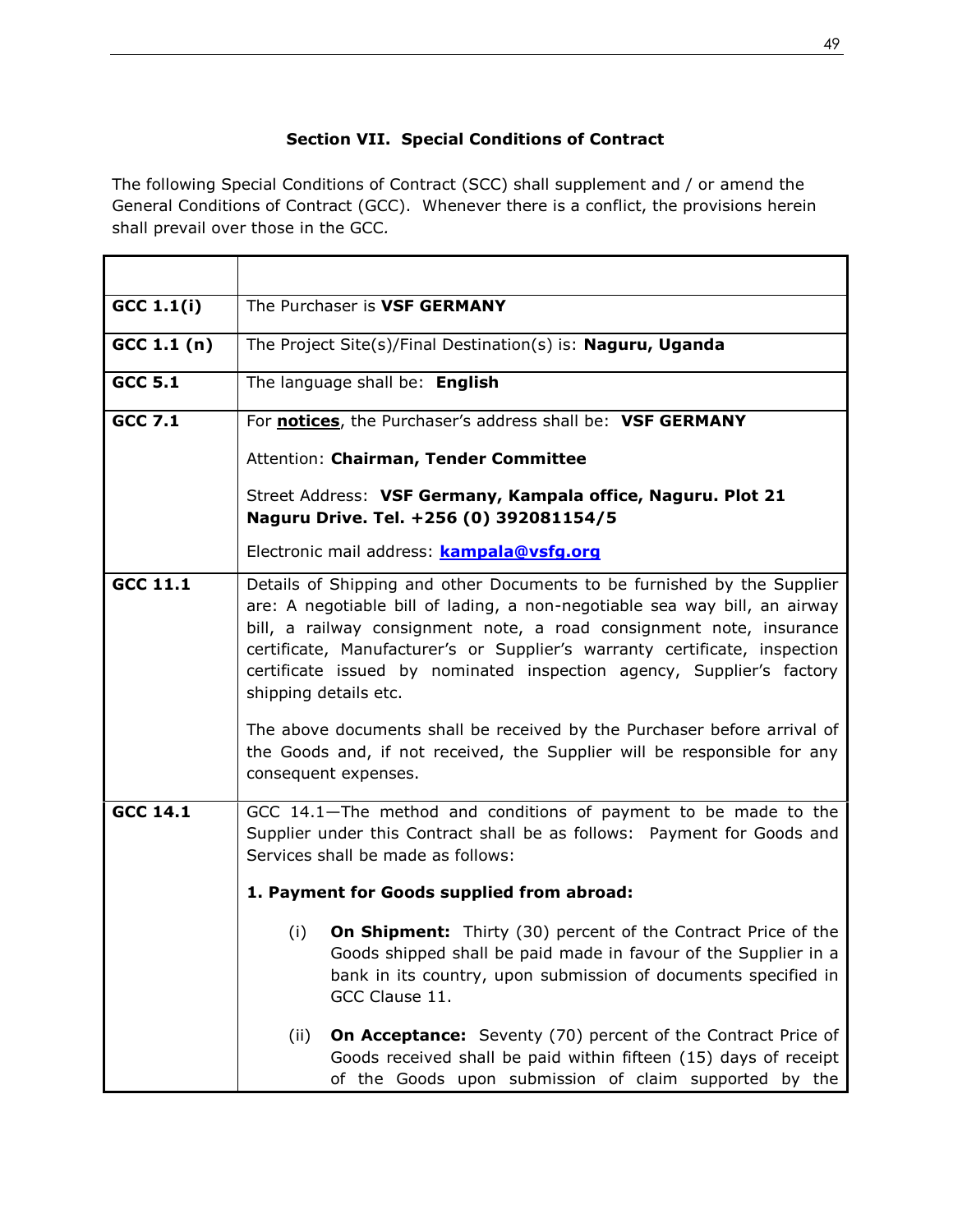|                 | acceptance certificate issued by the Purchaser.                                                                                                                                                                                                                                                                                                                         |
|-----------------|-------------------------------------------------------------------------------------------------------------------------------------------------------------------------------------------------------------------------------------------------------------------------------------------------------------------------------------------------------------------------|
|                 | 2. Payment for Goods and Services supplied from within the<br><b>Purchaser's country:</b>                                                                                                                                                                                                                                                                               |
|                 | (ii)<br>On Delivery and Acceptance: One Hundred (100) percent of<br>the Contract Price shall be paid on receipt of the Goods and<br>upon submission of the documents specified in GCC Clause 11.<br>Price shall be paid to the Supplier within thirty (30) days after<br>the date of the acceptance certificate for the respective delivery<br>issued by the Purchaser. |
|                 | 1. Invoicing and processing of payment documents:                                                                                                                                                                                                                                                                                                                       |
|                 | invoices and packing list (and if required shipping document)<br>should be processed in the name of:                                                                                                                                                                                                                                                                    |
|                 | <b>VSF Germany</b>                                                                                                                                                                                                                                                                                                                                                      |
|                 | Kampala Office, Plot 21 Naguru                                                                                                                                                                                                                                                                                                                                          |
|                 | <b>Contact person: William Kasamba, Operations</b>                                                                                                                                                                                                                                                                                                                      |
| GCC 16.1        | A Performance Security of 10%: shall not be required                                                                                                                                                                                                                                                                                                                    |
| <b>GCC 21.2</b> | The packing, marking and documentation within and outside the packages<br>shall be: Standard packing for each item.                                                                                                                                                                                                                                                     |
| $GCC$ 23.1      | The inspections and tests shall be at: Point of delivery in Naguru,<br><b>Uganda</b>                                                                                                                                                                                                                                                                                    |
| GCC 25.1        | The liquidated damage shall be: 1% per week                                                                                                                                                                                                                                                                                                                             |
| <b>GCC 24.1</b> | The maximum amount of liquidated damages shall be: 10 %                                                                                                                                                                                                                                                                                                                 |
| <b>GCC 25.3</b> | The period of validity of the Warranty shall be: Minimum 12 months                                                                                                                                                                                                                                                                                                      |
| GCC 25.5        | The period for repair or replacement shall be: 7 days.                                                                                                                                                                                                                                                                                                                  |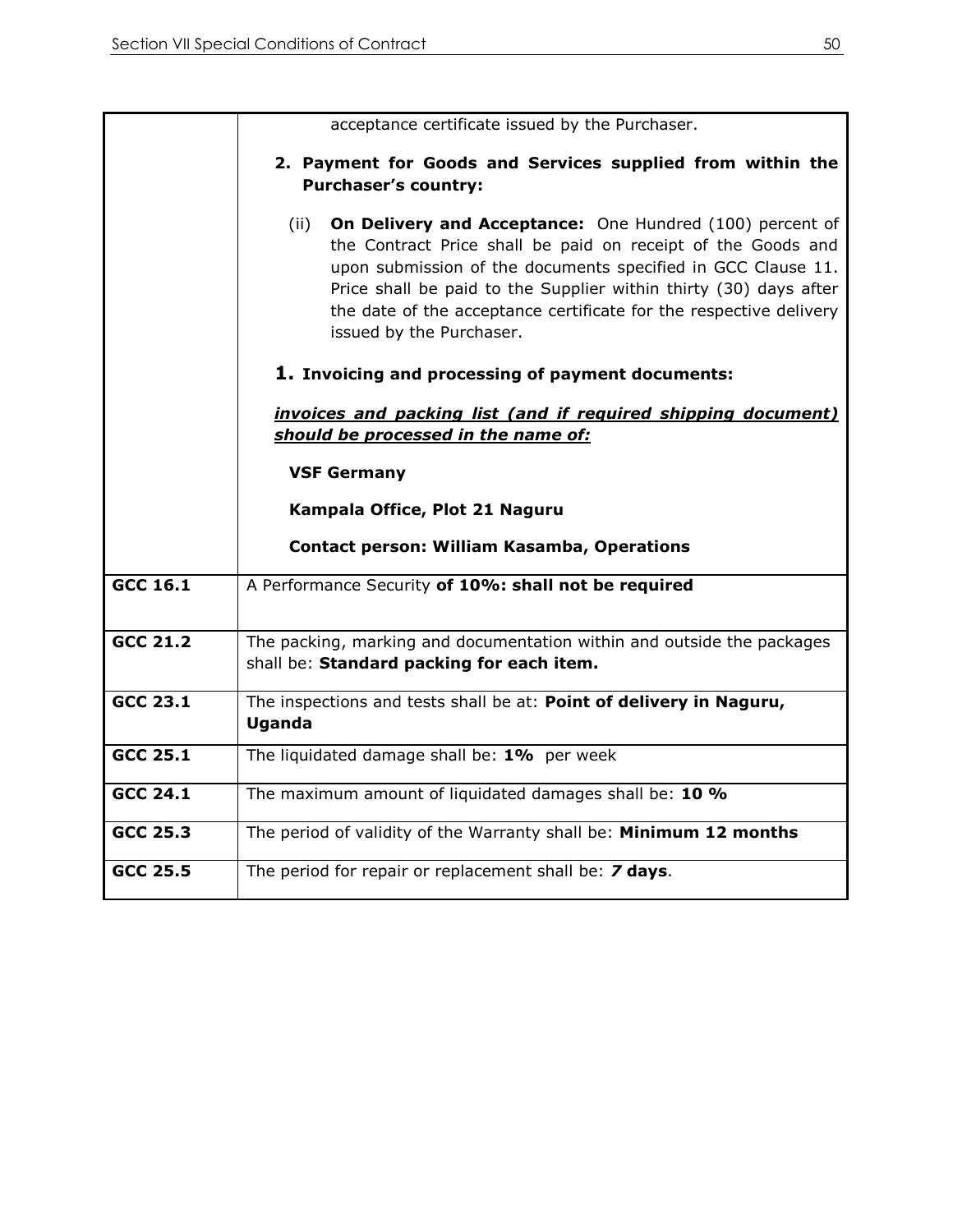*Section VIII. Contract Forms*

## **Table of Forms**

<span id="page-50-0"></span>[1. Contract Agreement.........................................................................................52](#page-51-0)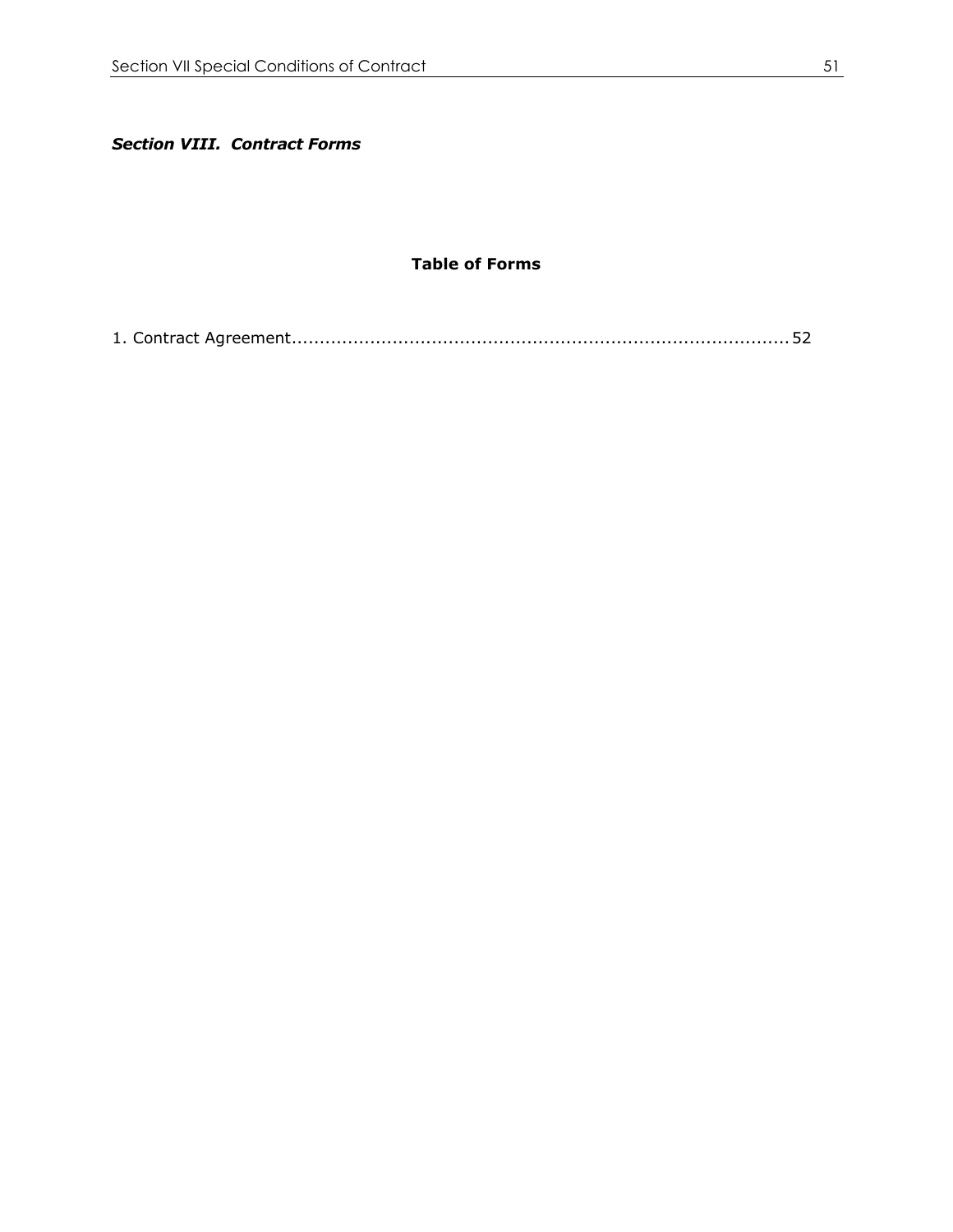# *1. Contract Agreement*

<span id="page-51-0"></span>*[The successful Bidder shall fill in this form in accordance with the instructions indicated]*

# THIS CONTRACT AGREEMENT is made

the *[ insert: number ]* day of *[ insert: month ]*, *[ insert: year ]*.

# BETWEEN

- (1) *[ insert complete name of Purchaser ]*, a *[ insert description of type of legal entity, for example, an agency of the Ministry of .... of the Government of { insert name of Country of Purchaser }, or corporation incorporated under the laws of { insert name of Country of Purchaser } ]* and having its principal place of business at *[ insert address of Purchaser ]* (hereinafter called "the Purchaser"), and
- (2) *[ insert name of Supplier ]*, a corporation incorporated under the laws of *[ insert: country of Supplier ]* and having its principal place of business at *[ insert: address of Supplier ]* (hereinafter called "the Supplier").

WHEREAS the Purchaser invited bids for certain Goods and ancillary services, viz., *[insert brief description of Goods and Services]* and has accepted a Bid by the Supplier for the supply of those Goods and Services in the sum of *[insert Contract Price in words and figures]* (hereinafter called "the Contract Price").

NOW THIS AGREEMENT WITNESSETH AS FOLLOWS:

- 1. In this Agreement words and expressions shall have the same meanings as are respectively assigned to them in the Conditions of Contract referred to.
- 2. The following documents shall constitute the Contract between the Purchaser and the Supplier, and each shall be read and construed as an integral part of the Contract:
	- **(c)** This Contract Agreement
	- **(d)** Special Conditions of Contract
	- **(e)** General Conditions of Contract
	- **(f)** Technical Requirements (including Schedule of Requirements and Technical Specifications)
	- **(g)** The Supplier's Bid and original Price Schedules
	- **(h)** The Purchaser's Notification of Award
- 3. This Contract shall prevail over all other Contract documents. In the event of any discrepancy or inconsistency within the Contract documents, then the documents shall prevail in the order listed above.